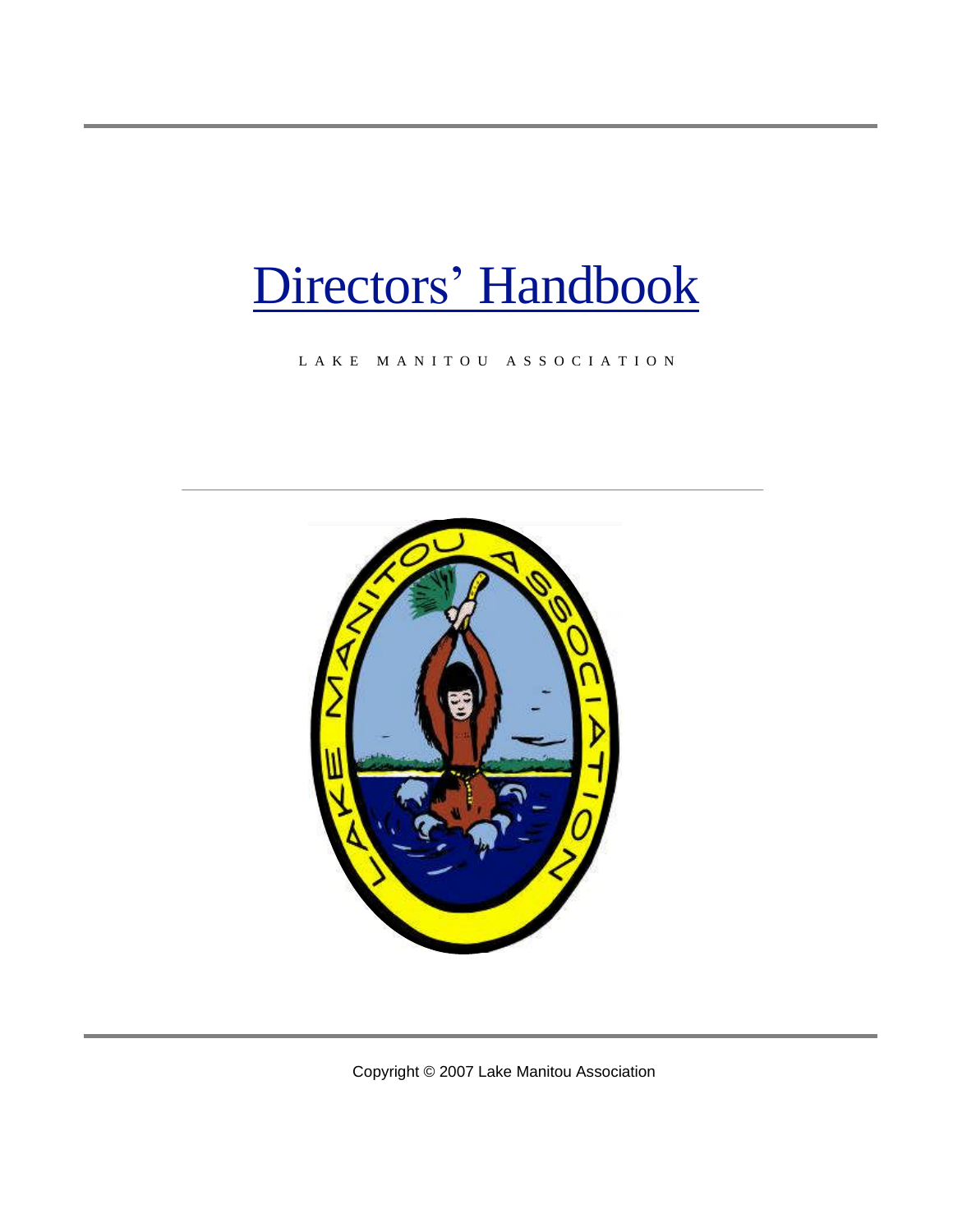#### *You are the author of this handbook*

This is a living document to build upon what we've learned and sharing of knowledge and experience rather than reinventing the wheel. As a Board member you are encouraged to write-in additions and changes as you find things that could be improved. Periodically, please give a copy of your suggested changes to the President for consideration in producing an updated version of this document.

#### You are responsible for maintaining your Director's binder

While serving on the Board, please place the final passed versions of policies and important resolutions into the *Policies* section to ensure they become part of our permanent record and observed by future Boards. Please, do not file transient documents into the binder, such as minutes, agendas or President's reports. Our Secretary and web site will keep sets of those records.

#### *Please return the binder when you leave the Board*

Please keep your Director's binder in good order and return it to the President or Secretary when you retire from the Board for use by a future Board member.

#### *Why it's important that you read this*

As with any business, there are many disciplines involved in running an association, including project management, accounting, construction, horticulture and law. Various skills are needed - skills in planning, problem-solving, facilitating, organizing, delegating and motivating, diplomacy, human resources, negotiating and many others. This Directors' Handbook is **not intended** to be a comprehensive, everything you need to know source for successfully managing the association, but what it *does do* is provide a cursory, practical orientation for Board members of the Association and a framework for applying required disciplines and skills.

An objective in its design was to keep it "relatively brief"to better ensure its chances of *being read.* Having access to in-depth reference works now available is important. Many good references have been written for specific aspects of community association management and are available on the internet.

A tabbed section is included in this Director's Binder for such material, entitled References where you can list the web site address and/or print copies of the web site material for your reference.

#### *Conflicts in authority*

The contents of this document are subordinate to the By-Laws, Amended Restrictions, and Special Record of the Lake Manitou Association and codes and ordinances of Bennington Township, Shiawassee County, and laws of the State of Michigan. Any inconsistencies between this document and those authorities defer to the latter.

#### *Do not distribute outside of the Lake Manitou Association*

These documents may not be distributed to other associations, management companies or any other organizations or individuals for use outside of the Lake Manitou Association.

#### *Important notice of reliance*

This handbook and these materials are intended to provide benefits of experience of current and former Board and committee members of the Lake Manitou Association and other organizations, as participants in community association management. No contributor has acted in a legal, accounting, or other professional capacity in providing material. Such professionals should be consulted in the normal course of operating our association.

#### *Acknowledgments*

This document was the product of many hours of meetings, research, writing and review by people with years of experience in running the association and business in general, including some of your neighbors.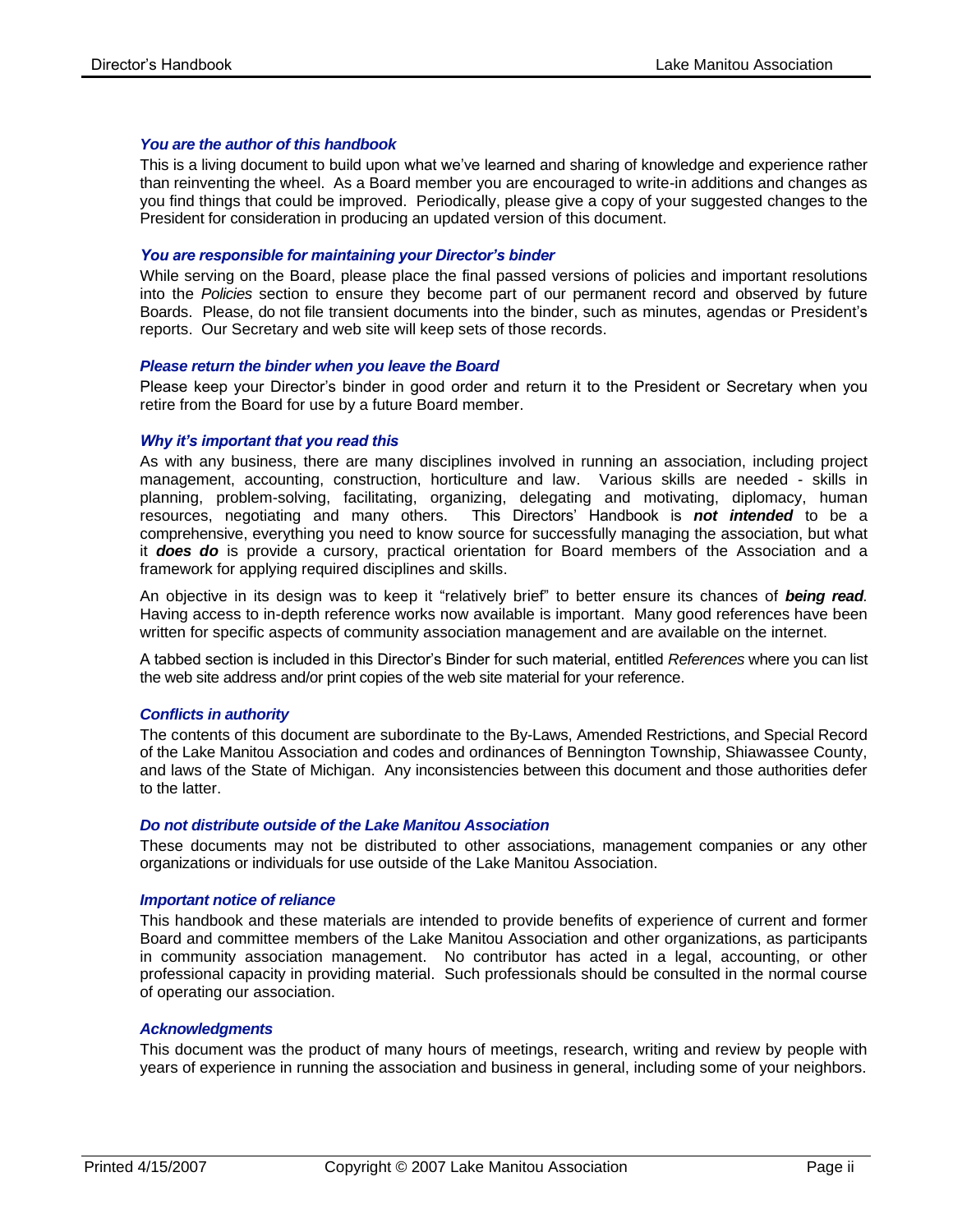# **Table of Contents**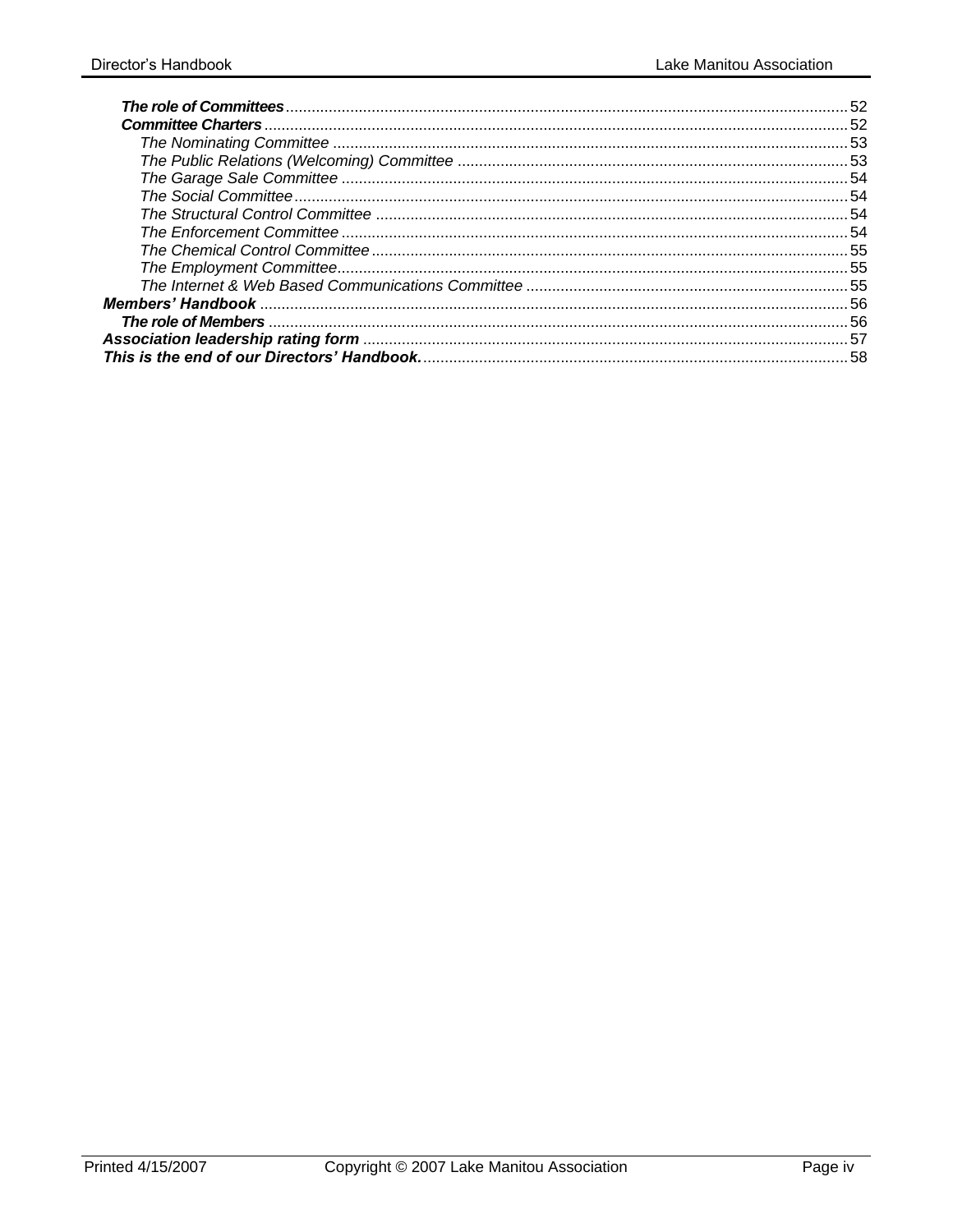# *Directors'Orientation*



# *Welcome to our Board of Directors*

You are about to have a remarkable experience - with opportunities to affect your community in important ways and substantially influence the quality of life at Lake Manitou. And you will learn many new things about managing a business, bookkeeping and financial statements, construction, diplomacy, negotiating, dispute resolution, public government and Townships, organizing, delegating, motivating, problem solving, facilitating, regulations, bits of administrative law, case law and statutes relating to common interest developments, local ordinances and how they affect our neighborhood, working with Bennington Township officials and, perhaps, other associations, business tracking, planning and management techniques and a host of other areas. It'll be an adventure you will never forget.

If you have never before served in public office, after a term on our Board you will view government, at every level, in a new way.

We hope that experiencing the journey with the other Board members will evolve relationships with them not unlike that of a family. You will share the mix of successes and conflicts, personal and collective victories and defeats in dealing with a broad spectrum of issues - some challenging, some trivial and quite humorous. In the end, the best memories will remain with you, as will new acquaintances and friendships you will treasure as long as you live at Lake Manitou.

#### *Getting started*

Shortly after becoming a Board member you received this Director's Binder containing these sections:

**Directors' Handbook** - This contains a Directors' Orientation (what you are now reading information that every director must know) and Directors' Topics (discussions of important topics you likely will deal with as a director).

**Committees'Handbook**- containing charters of each of our committees and those we may appoint from time to time, their objectives, suggested activities and other helpful information. It also includes discussion about getting and keeping committee volunteers.

**Members'Handbook** - containing information every Lake Manitou resident should know. We distribute a copy of this document to every member.

**Periodic Activities Calendar** - important deadlines and schedules for recurring activities.

**Special Record -** important policies and resolutions that determine how we deal with certain issues. While serving on our Board, when an important new policy or resolution is created, don't forget to place a copy of it into this section for future reference by you and those who will serve on our Board after you who will use this binder.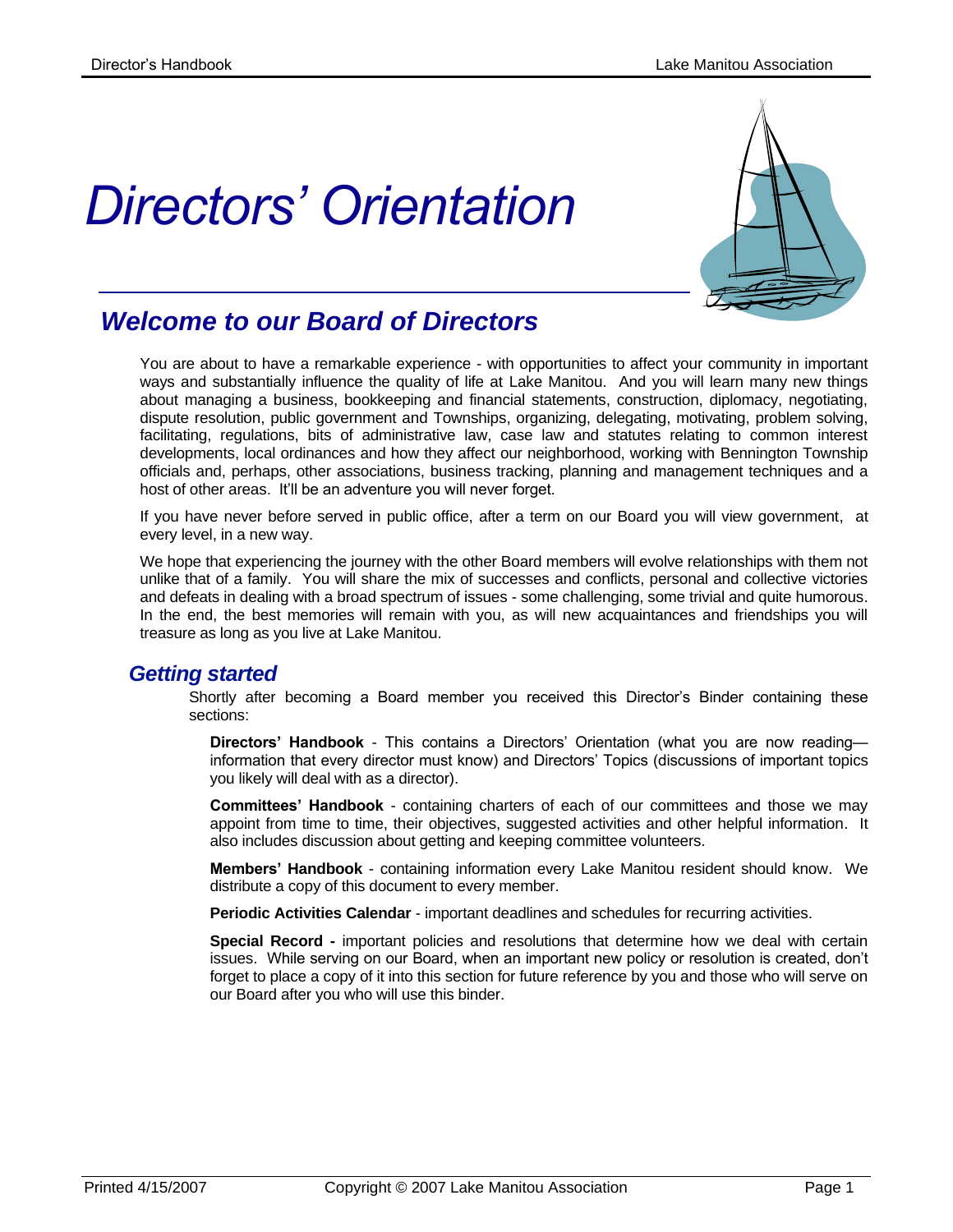**By-Laws and Amended Restrictions -** documenting our recognition by the State of Michigan as a non-profit membership corporation and describing requirements for our meetings, notices and procedures. These are our most comprehensive governing documents, describing the relationship between our association and our members, our Association's rights and owners' rights, administration, membership, property and voting rights, maintenance and assessments, duties and powers, use restrictions, structural controls, protection, and other important provisions.

There are several things you should do, as a minimum, to prepare yourself to serve on our Board of Directors:

#### **Read this short Director's Orientation**

It isn't very long.... Directors who have come before you have tried to distill the essential information into this orientation section.

#### **Review our Members'Handbook.**

This will:

- Help you to understand what an Association is.
- Provide answers to the kinds of questions you're likely to be asked as a director information you should know.
- Explain the Structural Control Review process, one you will be dealing with as a director.

#### **Become familiar with our By-Laws, Amended Restrictions, Processes & Procedures.**

It may not be realistic to expect Directors to be intimate with every page of these documents, but at least you should scan them to get a sense of content and learn to reference them easily. As a director, you *are* responsible to see that they are followed.

Also, attendance at one of the Michigan Lake and Steam Associations seminars would be very helpful to understand what is happing in other riparian communities. These are held once a year and are announced in the Lake Manitou board meetings. Attending one of these three (3) day sessions will really open your eyes to the complexity of good lake management practices. Even the most experienced Board members attend to learn new information about good water quality practices and lake association management. You will get a lot of practical *how-to* knowledge you can immediately apply to our association.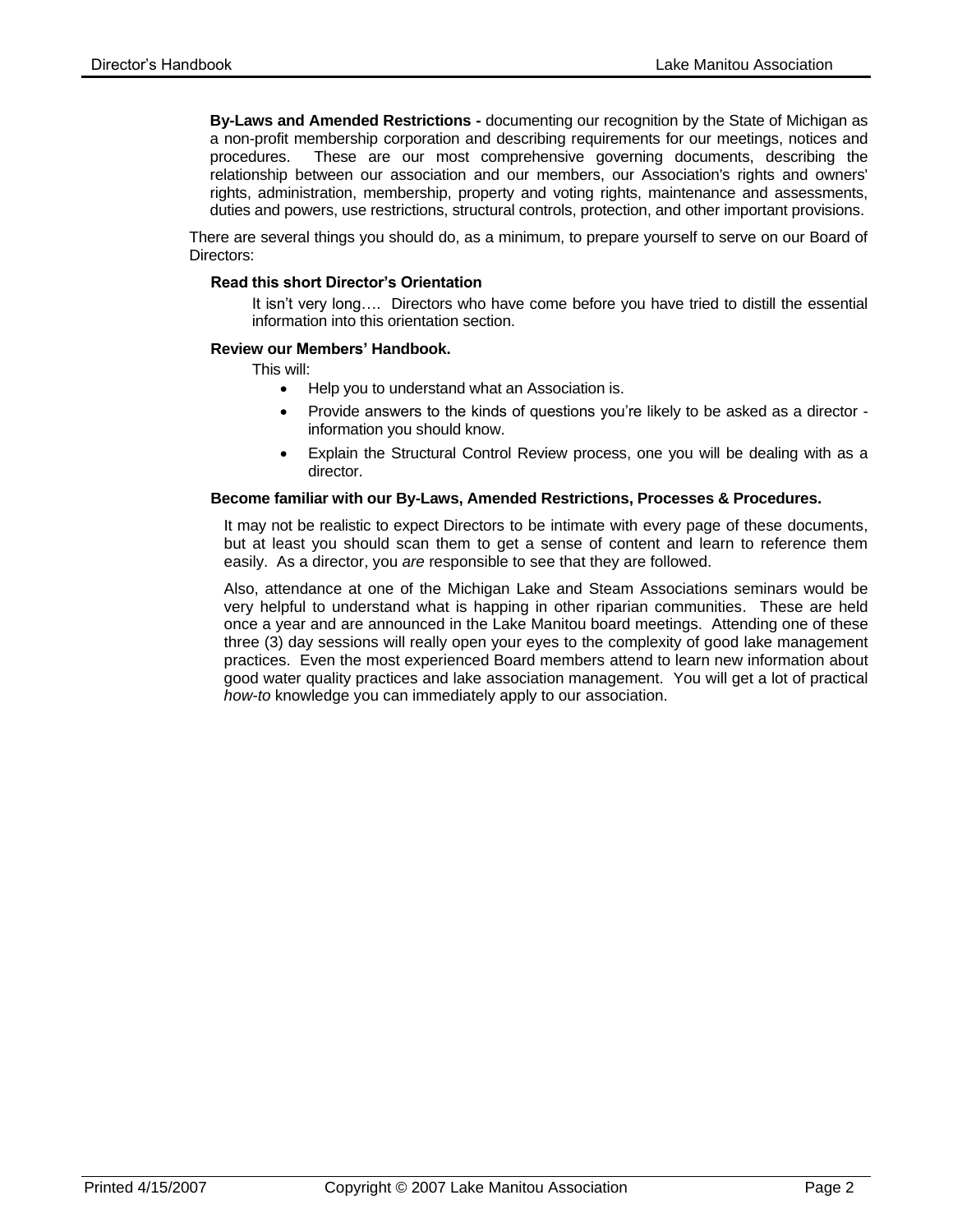# *Our mission & purpose*

The Lake Manitou Association is a business, recognized by the State of Michigan as a non-profit *membership* corporation under Act 162, Michigan Public Acts of 1982, as amended. As with any business, we have a stated mission or purpose. *Our mission is to:*

- Maintain and Improve the Quality of our Lake
- Advocate safe Lake recreation behavior
- Improve the value of our property
- Represent and enforce the collective choice(s) of the Lake Manitou Association Membership

The purpose of the Association shall be:

- (1) To maintain and to improve the residential characteristics of the Association area, and as authorized in the Restrictions, to be responsible to make rules and regulations regarding the use and control of the Lake, including the enforcement of the Restrictions as amended, and recorded, in their entirety;
- (2) To provide methods of cooperation whereby members can collectively achieve mutual advantages that could not be achieved individually,
- (3) To promote social and recreational activities among its members, and;
- (4) To enforce the provisions of the Lake Manitou By-laws and Amended Restrictions and to engage in such additional activities and functions as is commonly associated with property owners and lake associations.

The value of our investment - the most significant component of which is our *property value* - is determined and impacted by many internal and external factors. We can manage most of the internal factors and can even influence many of the external ones.

#### *Managing internal factors*

We spend most of our time managing the internal factors: our assets and living environment.

#### *Managing our assets*

Our assets include physical assets like the weedcutter, dump truck, weed sprayer, dam, spillway, island, bubblers, boat launch, landscaping and other physical assets. Assets also include operating and reserve funds in bank savings and checking accounts and in Certificates of Deposit (CD's).

To help us to *keep score* in managing our assets, we use a budget. We develop our budget beginning in January, and approve and mail it to members in March/April. In preparing the budget, we estimate the next year's expenses. We also estimate the remaining life for our physical assets and update our projections of their eventual replacement costs. This helps us to decide how much money we should set aside for that year as reserves for future repair and replacement. Once we've estimated next year's expenses and contributions to reserves, we can calculate the dues and special assessments.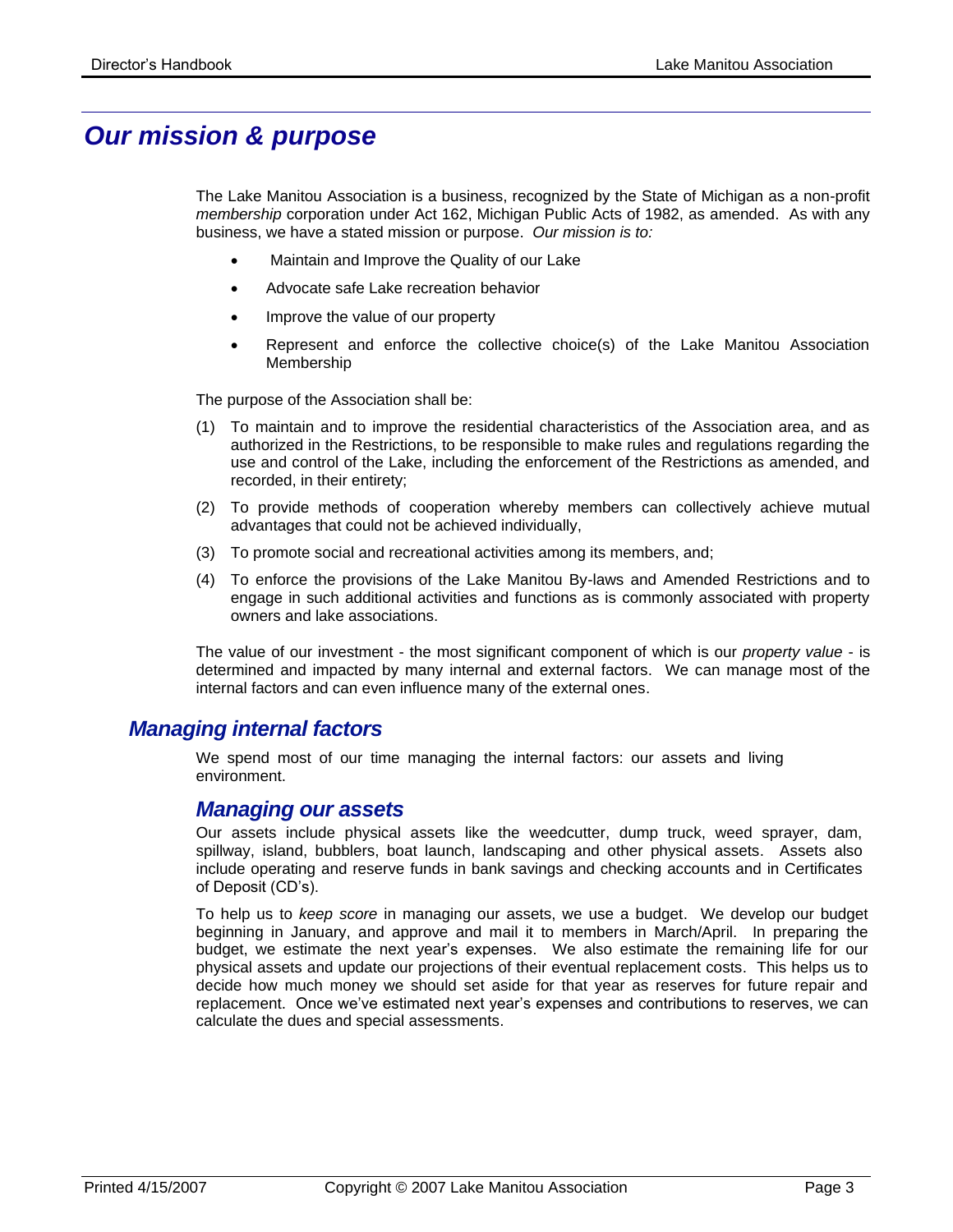At each Board meeting, we make decisions affecting maintenance of physical assets such as painting, sealing, cleaning, and landscape maintenance. We also decide about funds transfers and CD investments and terms. To help us to stay on track, we review our financial condition; we look at our latest income statement, which describes our income and expenses, and our balance sheet, which describes the state of our assets and liabilities. Our treasurer reports on our condition described in those financial documents relative to our budget.

### *Managing our living environment*

At meetings we also manage issues relating to our living environment, such as rules, structural control, and social events.

We create and enforce rules to protect members' interests and rights to a quiet enjoyment of their properties and the lake. Respect for and protection of each others' rights is necessary to maintain the appeal of our environment which is very important in how we perceive the value of our properties.

We have a class of rules relating to structural control that protect us from the impact that uncontrolled exterior changes could have on our property values. Our Structural Control Committee oversees the process by which members wishing to construct improvements apply to that committee for approval. The Board is involved in making the final determination for an application that has been recommended for approval or rejection by the committee or when considering an amendment to our architectural standards.

Occasional social events, such as the summer meeting picnic, winter social, and the neighborhood garage sale, provide a number of dividends. Homeowners tend to feel more responsible to neighbors they have met and know personally. This may mean fewer conflicts and more cooperation - neighbor-to-neighbor and neighbor-to-association.

Knowing each other also helps us to be aware of good candidates to tap for future Boards, committees and special projects.

#### *Managing external factors*

Common interests may also include issues related to the community outside of our development. Examples may include participation in Township or County hearings or working with the Township on nearby street traffic, school, or crime issues.

As a Board member, please keep your eyes and ears open for issues outside of our community that may affect our property values and alert other Board members so that we can consider participation. Occasionally, we might even ally ourselves with one or more neighboring Associations to combine our numbers and amplify our influence with the Township or other authority.

Another major common interest we can affect is the legal environment we operate in. By supporting associations such as the Michigan Lake and Stream Associations, based in Michigan, we can influence laws that are passed and affect us. Interested volunteers can work with other members in writing letters to elected representatives in government and contacting other members or preparing testimony for state legislature hearings.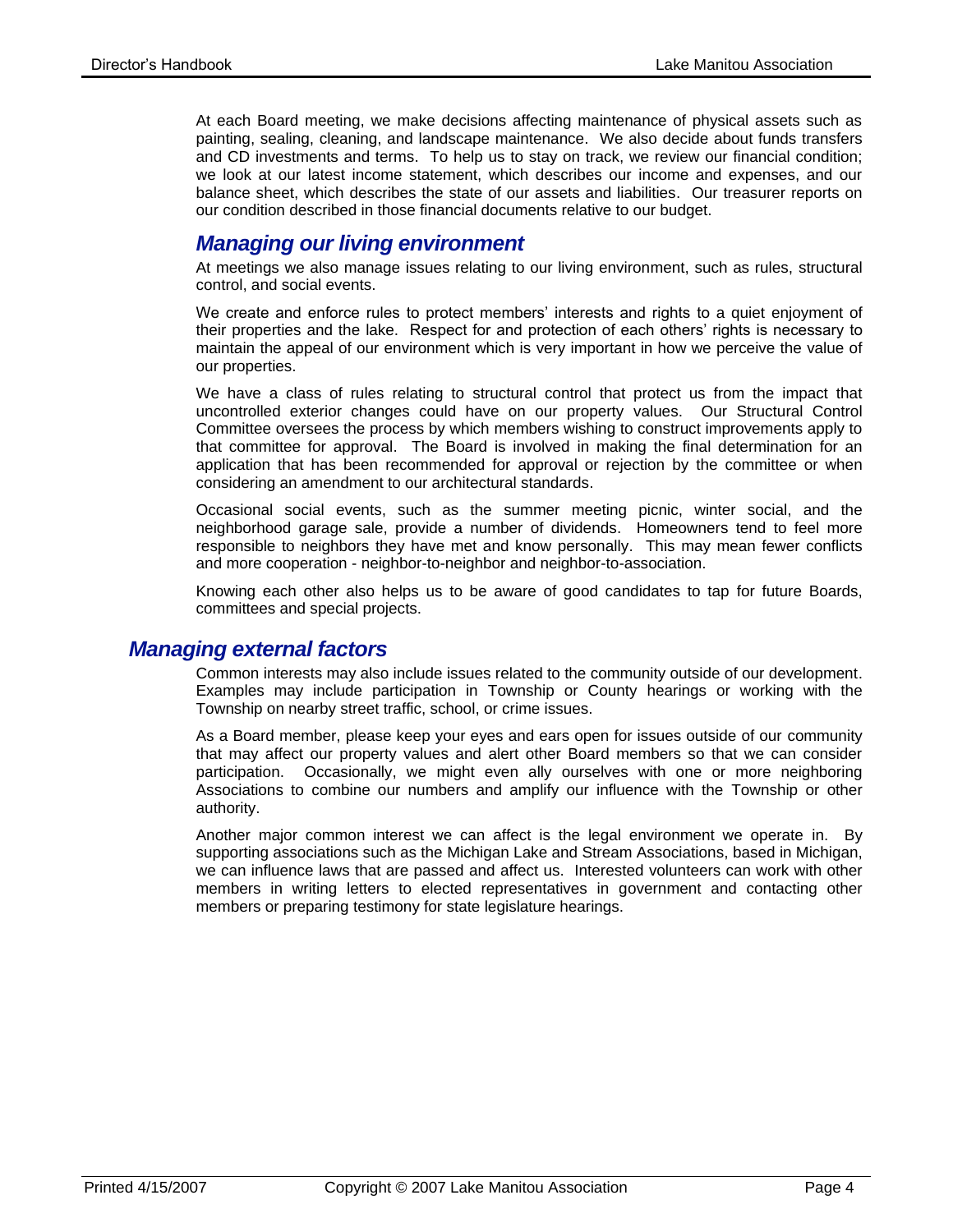## *The environment*

As a member of our Board of Directors you will operate in a complex and interesting environment with business, legal, and social aspects.

#### *The business environment*

Let's face it - many Board and Committee members are not experienced business managers. Sometimes there is a tendency for new Board and Committee members to manage our collective affairs as they would manage their own personal affairs. However, typically the variety, complexity, and nature of issues are different and the liability environment and fiduciary responsibilities require a different approach.

As a business we are expected to apply generally accepted business practices and to comply with accepted standards and practices of the community association management field. Ensuring that we have at least one or more members with business management skills on our Board of Directors can help greatly.

#### *The legal environment*

As you probably have already learned, our Board is not simply a group of neighbors getting together to make decisions about their neighborhood as neighbors sometimes do in a social context. An Association is, fundamentally, a legal construct; ultimately, almost everything we do as a Board is driven by or affected by our By-Laws, Special Record, rules, policies, Michigan statutes, case law or recognized standards and practices of the common interest community association management industry.

Inherent in our roles as Board members are the problems of reconciling the familiar social context of friendships with neighbors, with the less familiar requirements of our duties as Board members to apply rules, standards, and prescribed procedures that affect our neighbors. Some methods we use to do this are described below under The Social Environment.

When we become Board members, we acquire many of the same responsibilities described in the Michigan Corporations Code as for Board members of for-profit corporations. This means that we are obligated to uphold our By-Laws, Amended restrictions, Special Record, rules and Structural Control requirements - or incur liabilities if we do not. If we've been too casual about adherence or enforcement, we may find ourselves on the losing end of a lawsuit - or barred from enforcement through estoppels (by previous neglect of proper enforcement). And if we lose enforcement remedies we are charged with protecting, we could be sued for that too.

If the Board and/or members feel that a rule or a particular provision of our By-Laws or Amended Restrictions is unfair and not in our members' interest, or not otherwise justified or required by our lenders or Township or the law, we can change it. Both our By-Laws and Amended Restrictions have provisions for amendment. But we do not have the option of non-enforcement, or of arbitrary or capricious enforcement.

#### *You are now a fiduciary*

Being fiduciaries means we must remain focused on serving the interests of all members, divorcing ourselves from our own personal interests. Each of us must avoid any conflict of interest or appearance thereof. From time-to-time, there may be a vote on an issue affecting you personally from which you should recuse yourself.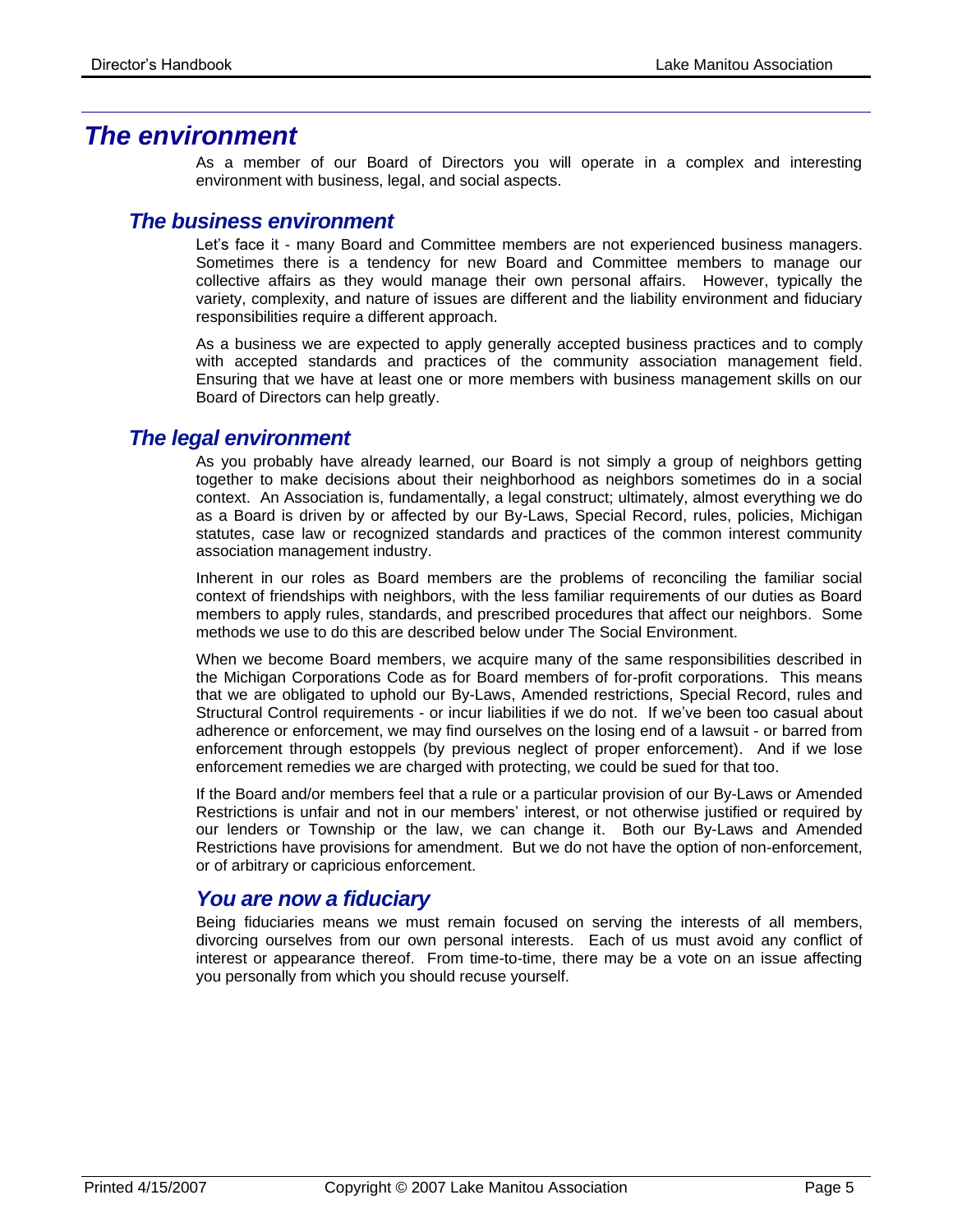As fiduciaries, we also have a duty to exercise due diligence in the conduct of our members' business. This means we are not allowed to treat our collective business as casually as some of us may conduct our personal business. We must exercise good care, as a reasonable person would in protecting others' interests, applying generally accepted standards and practices of prudent business management. When dealing with an issue we are unfamiliar with, we may find among our own members those with particular education or experience in business management, accounting, construction, employee supervision or other relevant discipline. We can demonstrate exercise of due diligence by relying upon advice from a committee comprised of such individuals or by consulting with an appropriate professional, such as an attorney, accountant or construction expert.

#### *Avoiding trouble*

Failure to meet any of these obligations may get us into trouble. Lawsuits are not uncommon in Associations, particularly if poorly run or neglected. We do carry liability insurance for board members but a suit may impact premiums and be quite costly in other ways, and there are exclusions in our policy.

When in doubt about your obligations as a Board member, consult our Amended Restrictions or By-Laws or other appropriate documents, or consult with other Board members.

Occasionally, there may be uncertainty about the treatment of a significant issue, in which case the President, or other person authorized by the President or Board, should consult with our attorney. Normally, following the meeting with the attorney, the member or members who attended should produce and distribute a report of the conference to Board members. (For conferences relating to some unusually sensitive issues, our attorney may advise against us keeping a written record of such a conference inasmuch as records not in possession of our attorney can be subject to subpoena and can be misinterpreted to the detriment of the Association.)

The Board should ensure it has money budgeted for such conferences. It may be listed in the budget as Legal Services or simply as Professional Services.

#### *The social environment*

#### *The mini -government dilemma*

As discussed above, some members may imagine the Board to be simply neighbors meeting somewhat informally to resolve problems and deal with common issues, arriving at a consensus of what seems fair in our customary democratic style. This concept suggests that the Board has a great deal more discretion in the decisions it makes than it actually has. Unfortunately, this misconception sometimes results in misunderstandings between Boards and members. Members may easily imagine that the Board did things (like enforce rules) that it didn't have to, or that it was remiss in not doing things they thought it should have.

The reality is that a very large number of restrictions have been placed upon us by our governing documents and State laws and case law. We have adopted rules of parliamentary procedure for our membership meetings and hold to rules governing meeting notices and how and when we can meet. Our By-Laws hold us to strict procedures for a variety of contingencies and our Amended Restrictions and standards of administrative enforcement hold us to strict rules enforcement.

Meeting our obligations of procedure and enforcement can seemingly bring us into conflict with what we normally feel is appropriate social protocol for neighbors. For example, enforcing rules compliance by neighbors and friends can be extremely awkward. We have these means of dealing with this:

- fairness
- education
- administrative insulation participation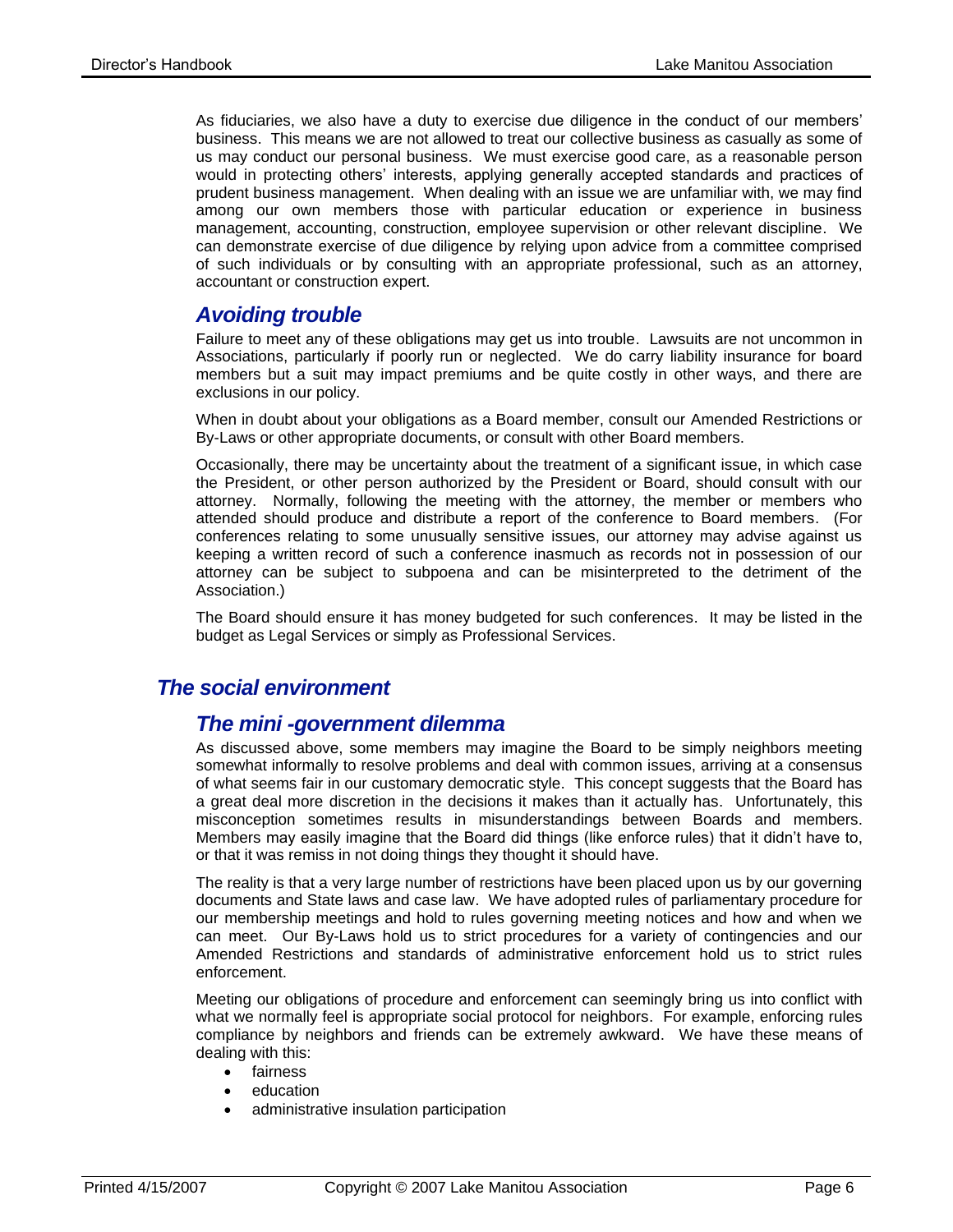#### *Fairness*

Board members must always remain sensitive to issues of fairness - in a legal sense, political sense and social sense.

Legally, what we do must be defensible. It should be consistent with the law. It must be reasonable and not unnecessarily restrictive. Enforcement must be able to withstand the test of being uniform, which is to say, being applicable to any or all members under the same circumstances. Homeowner Association attorneys recommend that associations have written and published rules, standards and policies to strengthen their positions. That is one reason why we have produced the binder you are reading, which includes our rules and standards (in our Members' Handbook) and our Rules Creation and Enforcement procedures (later in this Directors' binder).

Also, laws continue to evolve and it is quite possible for our governing documents to be superseded by them. Therefore, we should periodically have an attorney review our rules, rules creation and modification policies and our enforcement procedure (see Rules Creation and Enforcement later in this binder) to ensure they comply with Michigan state laws.

Politically, enforcement procedures should be crafted and administered in consideration of the need to maintain a healthy Board/member relationship. Collectively we carry a big stick. Waiving it unnecessarily can aggravate, alienate and hurt the important Board/member relationship. Remember, from time to time the Board will need to call upon our members for support - perhaps for support in a lawsuit or for passing an important amendment or for resisting a challenge, or simply to solicit participation on committees or the Board. When that time comes, that relationship will be extremely important to us.

Our members had to prove a track record of responsibility in order to purchase their residences or properties. Most are intelligent, rational people who occasionally may step over a line, whether by not paying attention to what our rules are or by being careless or, perhaps, testing limits a little. Most quickly cooperate with a gentle, informative reminder. We are well-equipped to deal with the exceptions so we can be secure in a gentle initial approach.

Socially, as Board members, we should create rules, procedures and policies that we personally can accept as being fair - as shaping the kind of environment in which we would choose to live as individuals while remaining true to our collective obligations.

#### *Education*

Every Board encounters at least one member who became very upset with Board members about a Board decision or notice to abide by a rule, imagining that his or her rights are being violated. The individual's wrath may be expressed at a meeting or in a threatening letter, perhaps one written by an attorney. It can be frustrating trying to deal constructively with members who are not responsible enough to educate themselves about their rights and obligations before or since purchasing their homes and who believe the Association has neither the duty nor the right to do what they are doing.

Yes, the association does have considerable powers to make decisions and to enforce and compel with legal action. But usually much time, money and grief can be spared by dealing patiently with irate members, listening to their arguments and diplomatically reconciling their arguments with the realities of an Association. Assuming the Board has done its homework and is absolutely secure in its decision or in requesting a member to do something, a member will usually be irate only as long as he or she has misconceptions about the association's or his or her own rights and obligations.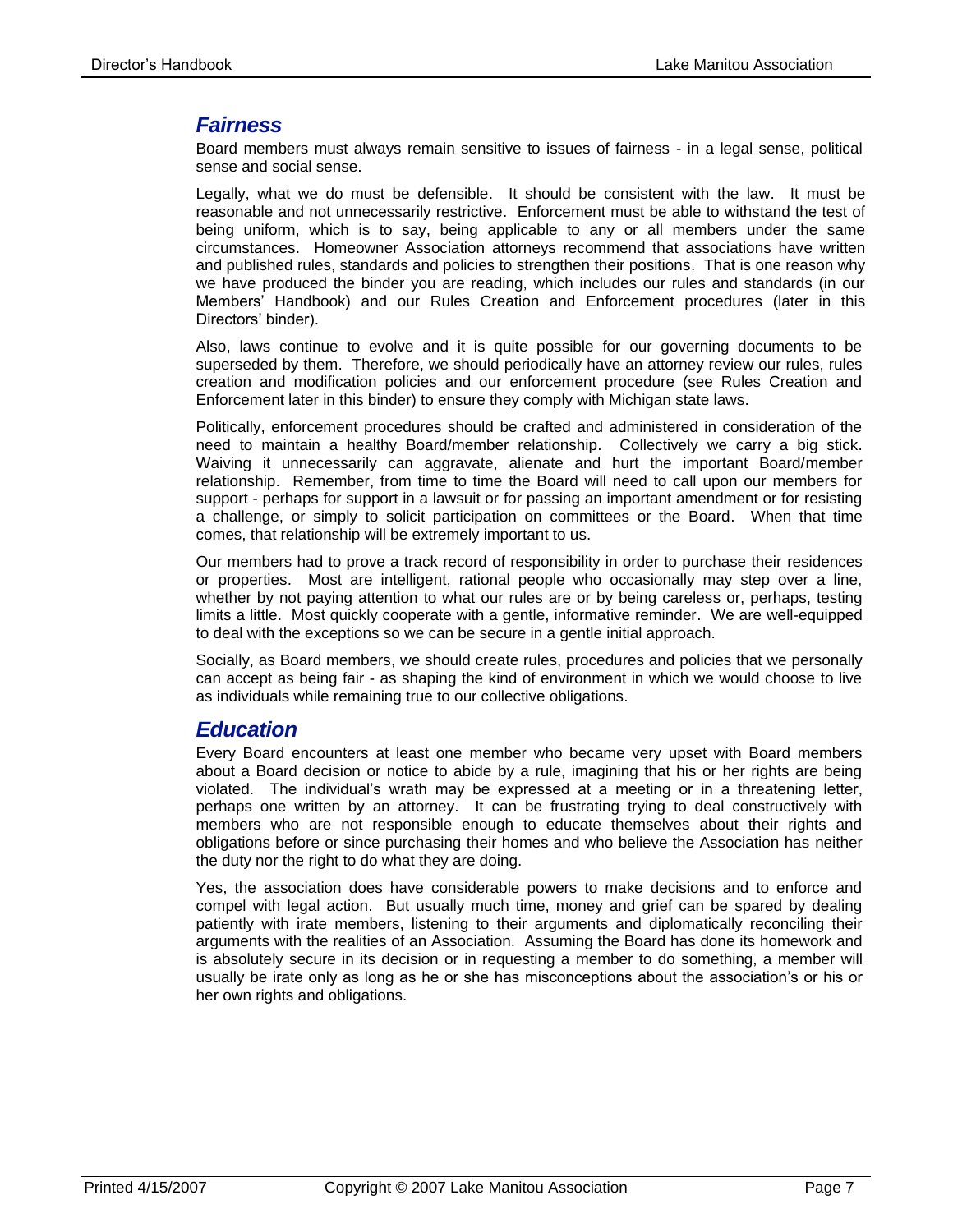We can educate our members about rights and obligations with emphasis on the why's rather than simply on the what's. By helping our members to understand that our By-Laws and Amended Restrictions are tools to balance individual and collective interests - that help us and protect us, rather than providing an unnecessary burden that restricts and controls us - we can often gain their cooperation.

We can educate through

- our web site
- our Members' Handbook
- notices and letters
- how we relate to members at meetings
- our committees
- neighbor-to-neighbor conversations

Our web site is our principle means for this. It is the face of our association - the only face many members will see. This important communication tool is discussed more completely under *Internet & Web Based Communications* in the Committees Handbook section.

#### *Participation*

Getting members to participate means getting them to attend meetings, to volunteer for projects, to join a committee or run for the Board. Member participation has many benefits:

- By becoming involved and being recognized and reinforced for that participation, a member will feel more a part of the association. Seeing first-hand how and why our association operates as it does makes misunderstandings less likely.
- Often, a member attending a meeting will have a valuable suggestion or important information that helps us to solve a problem.
- Attending members can be a good source of volunteers for special projects or ad-hoc committees. The more volunteers, the less the burden upon everyone.
- By participating and learning more about how we operate, a member becomes better prepared to assume a future role on our Board or a committee.
- The more who participate, the more members we get to know and the better handle we'll have on future Board and committee candidates when we need to tap someone.

As a Board member, and even after your term is over, it is important to keep promoting participation by our neighbors. Encourage those who haven't yet volunteered. Support those currently serving. And show your appreciation as volunteers retire.

Recognition and Thanks are the only currencies we have. Ensure plenty is paid.

Periodically, at our Annual Meeting we have presented a modest award, perhaps a plaque or framed certificate of appreciation, to retiring Board or committee members and to volunteers with notable contributions. Such tangible reminders memorialize individuals'contributions (upon which we greatly depend) and may encourage future participation as well.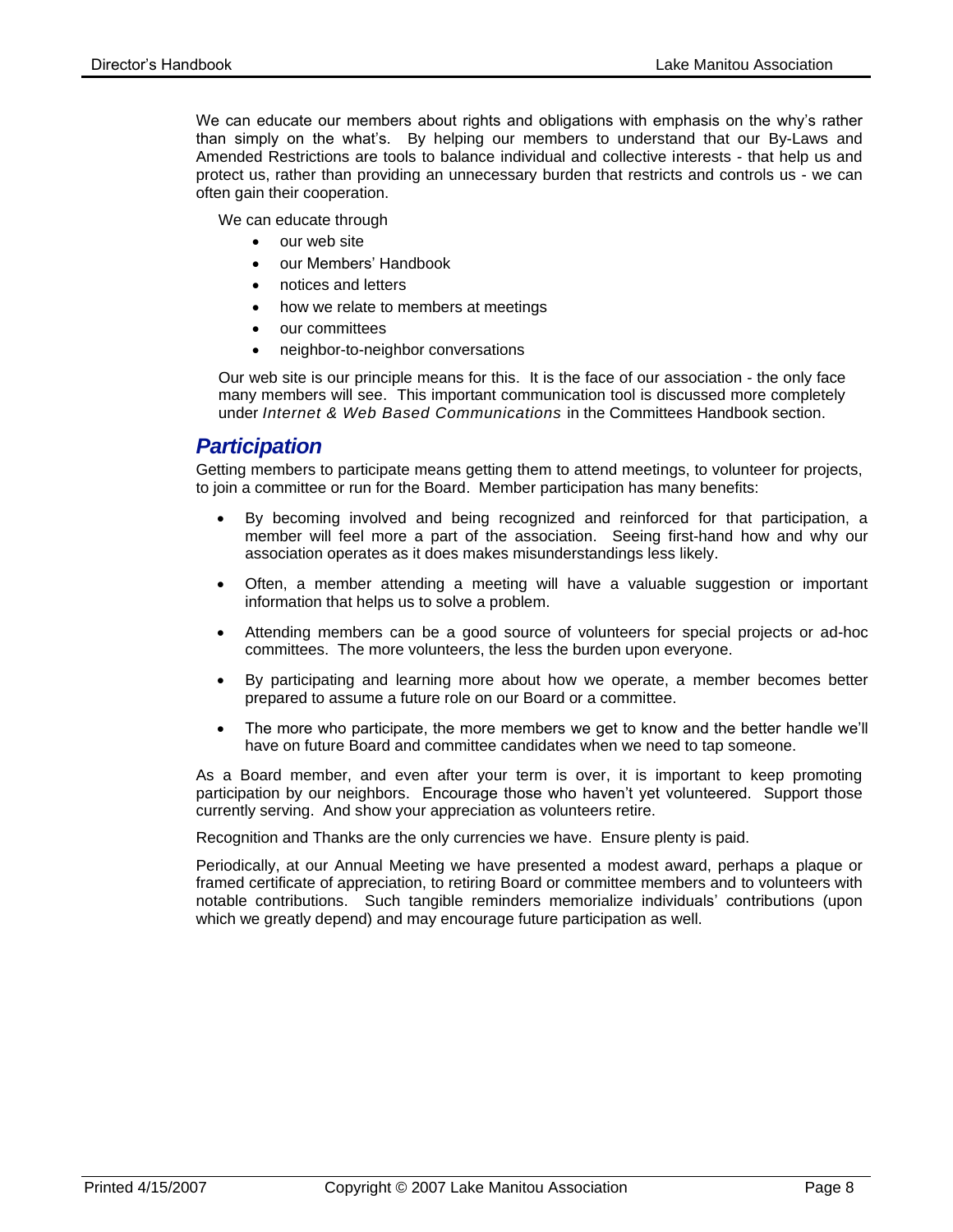# *Learning the Board*

#### *Preparing to serve on the Board*

Although makeup of our Board and committees may change somewhat after every year's summer election, our Association's business is ongoing. Projects are in various stages of progress. New Board members should be prepared to take up business initiated by previous participants and departing Board members must plan for continuity when they themselves leave.

For one to be a productive Board member from the outset, one should:

- Attend at least a few Board meetings before being seated to become oriented to the issues being dealt with and how we operate.
- Review the Board minutes for the previous year.
- Attend at least a couple of neighborhood walk-throughs. You will learn more about the physical assets that you will be responsible for managing.

#### *Board meetings*

#### *Prepare*

Before you come to a meeting, review any information you've received since the previous meeting. You should be ready to approve minutes of previous meetings and to vote on pending issues. And if you have important questions that must be answered before you vote on an issue, try to get them answered before the meeting.

If you have a topic you would like to discuss at the meeting, contact the President to have it placed onto the agenda. If your topic is important, distribute a proposal or other written analysis to other board members at least a few days prior to the meeting to give them an opportunity to review it.

Such preparation helps to keep meetings shorter and more productive.

#### *Attend*

Once you're on the Board, please try to attend all Board meetings. Occasionally you may have to miss one but missing Board meetings does handicap us, limits your effectiveness, and may preclude a quorum and, thus, nullify a Board meeting. It isn't fair to other Board members or to the membership at large.

#### *At the meeting*

Try to keep to the agenda. Waiting until the meeting to introduce new topics may slow the meeting significantly—consuming valuable time in getting questions answered and in examining of issues that should have been studied before the meeting. This isn't to say that a new topic should never be introduced. But do try to have all significant issues put onto the agenda and written proposals distributed to members about a week before a meeting. Otherwise, don't be surprised either to have discussion on your topic tabled or otherwise not be acted upon at that meeting.

We do manage to keep a healthy sense of humor while conducting business meetings. But you should remember this is a business meeting of directors, quite different from a social gettogether. Working with neighbors in a social, non-business setting, most of us have a tendency to make whatever compromises are necessary to satisfy all participants and ensure that no one's feelings are hurt. Often, the matter being considered is of minimal importance and tolerant of compromise; even if the decision isn't optimum, there is no real harm done. However, when considering important issues, we should remember that we are in a business setting with obligations as fiduciaries to protect the investments and serve the best interests of our members.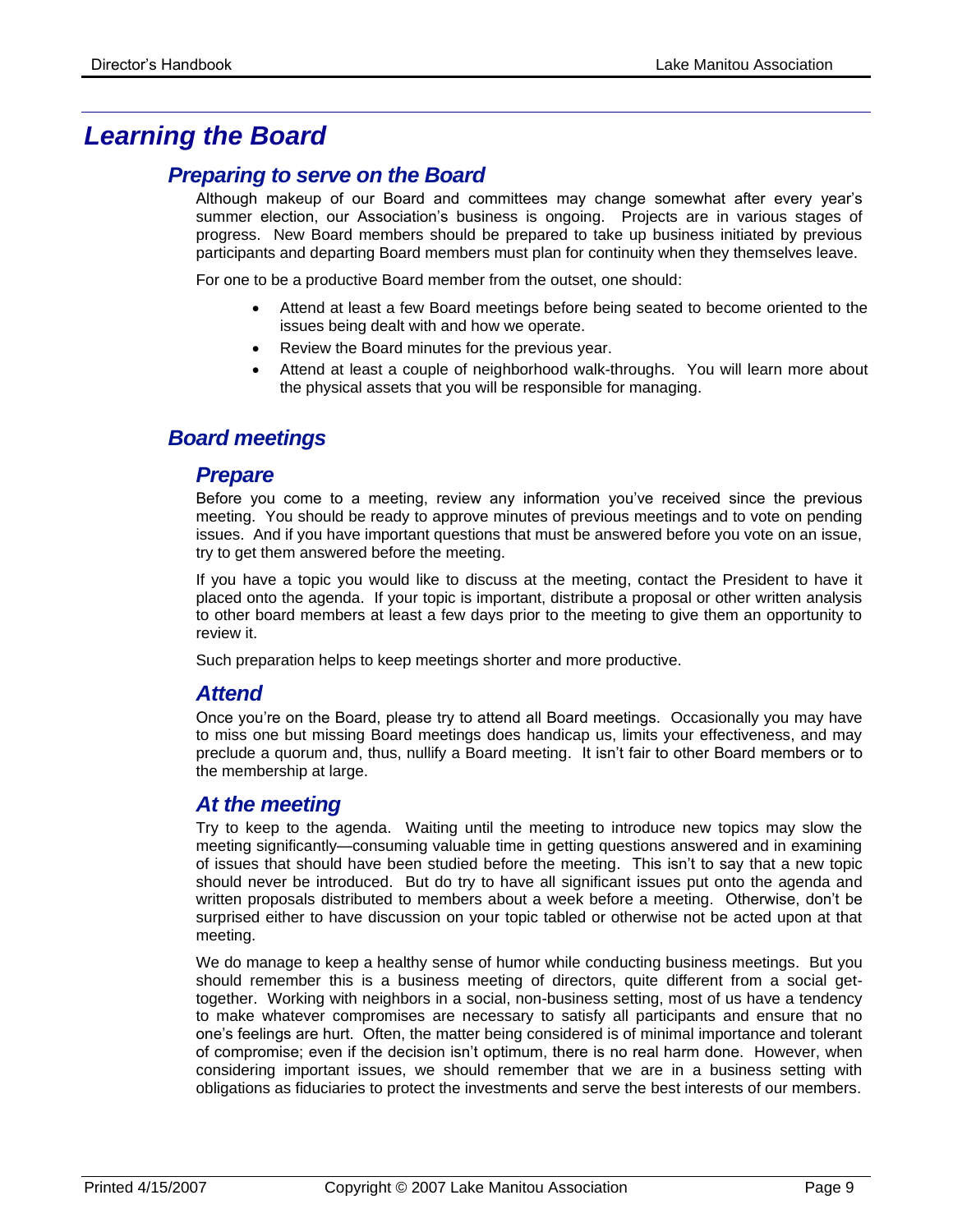Sometimes a bad idea is a bad idea. Don't second a motion you think is not in the best interest of our members just because the proponent is your friend. If you think a proposal concerning an important issue is bad, don't automatically integrate it into a decision simply to incorporate everyone's ideas and ensure no one's feelings are hurt. First, ensure you understand what is being proposed. Then, in your most diplomatic and constructive way, explain why you disagree and why another idea may be better. If you feel compromise will be too detrimental, call for a vote, that is what voting is for.

After the final gavel, consider having a few friendly words for anyone with whom your position appeared to be in conflict - to assure that person that any disagreements were purely on a business level. And if you feel that someone intended something personally against you in the heat of the debate, ensure you talk about your concerns with that person. Particularly for those relatively inexperienced in serving on a Board and not yet able to discriminate advocacy for a business position from personal attack, failing to resolve conflicts and misunderstandings can translate into serious damage to our ability to conduct business objectively. Communicate, communicate, communicate!

It is okay to be an animated advocate and meetings may have some lively debate, but such discussion is most productive when you:

- Know what you are talking about. If you don't, then educate yourself about the issue being discussed or listen to someone who does know.
- Are a responsible advocate. In fairness to other Board members, try to be conscious of the coherency of your arguments relative to theirs. Understand that, having a vote on our Board means being responsible for your vote. That means each of us must be willing to have our proposal or position scrutinized for soundness by other Board members and those we were elected to represent - without taking it personally.
- Participate in the spirit of cooperation. Ultimately, we're all on the same side. The objective is to come out on top collectively, not individually.
- Listen. Each Board member has areas of focus and specialty and can provide insightful contributions. However, we can't all be experts in everything and,
- Hopefully, some strengths will complement others. Listen to the ideas of others carefully. With the President as facilitator, we should be able to weave the best ideas together for some spectacular results.

#### **Meetings must be 'open' and our business 'transparent'**

Light of Day and Open Meeting guidelines require that no meeting may be held by Board members to discuss or conduct association business without notice to members as specified in our By-Laws. Michigan Civil Code and our By-Laws may permit certain kinds of issues to be discussed in closed executive session. However, general descriptions of topics discussed must be published at the next open meeting.

Board members are not free to decide what issues will be confined to such closed meetings; only those issues specifically described by statute and/or our By-Laws may be considered in closed meetings. In Michigan this includes litigation, formation of contracts, member discipline, personnel matters or to meet with a member, upon the member's request regarding payment of assessments. Then, any matter discussed in executive session shall be generally noted in the minutes of the immediately following open meeting.

Minutes of all open meetings must be recorded and, except for closed meetings, must be available for inspection by any member as described in our By-Laws.

#### *Support each other*

Supporting, encouraging and commending each other for work well-done helps us to sustain our energy and productivity.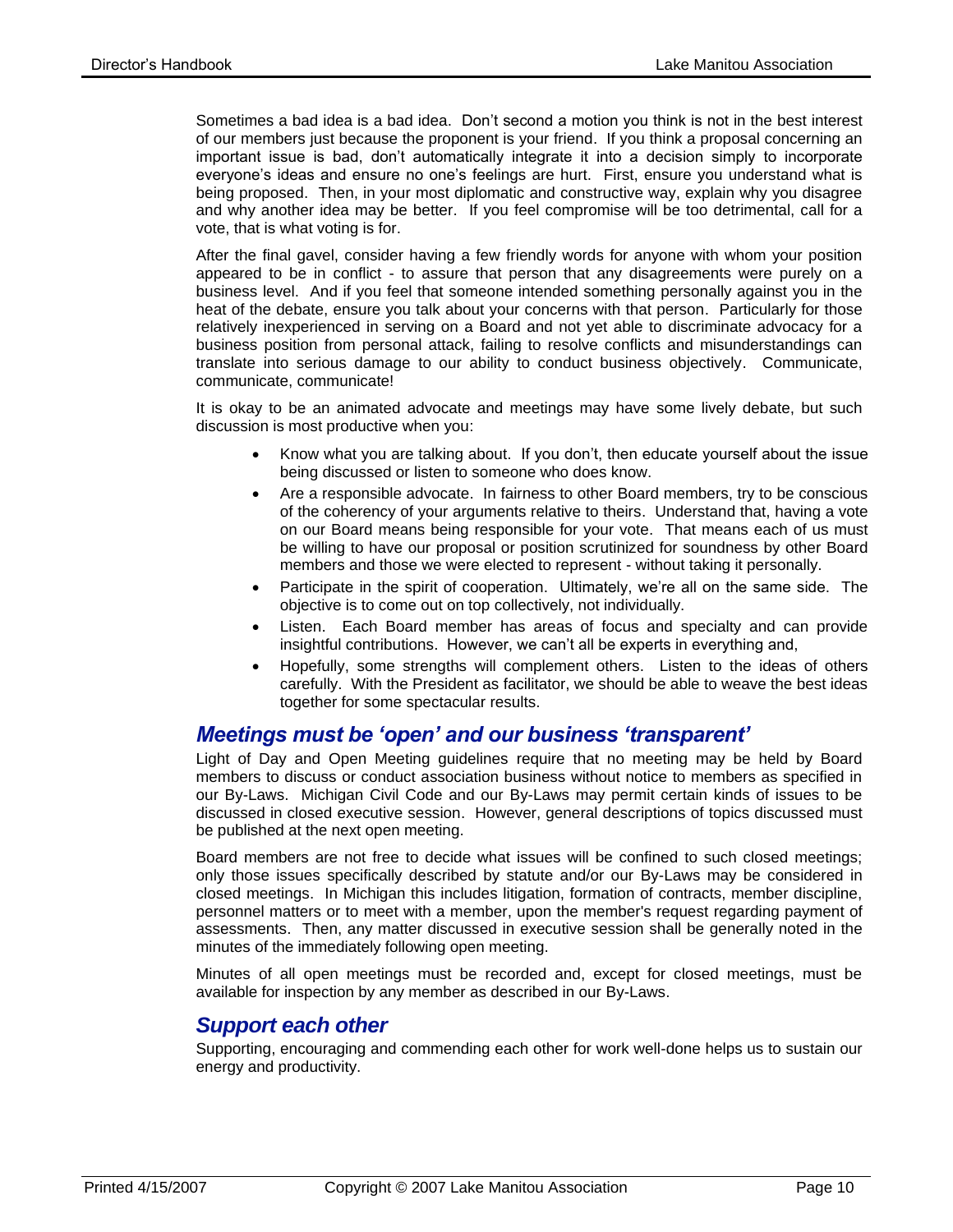As you take your turn on the Board, you'll soon learn how important the support of Board members can be, especially when facing external challenges. From time to time, a Board member may be the subject of an unreasonable verbal attack by a frustrated, under-informed member. We're each volunteering our time to do the best job we can. Although we must always remain open for legitimate criticism, it is not our duty to accept abuse. A polite correction of a misstated fact, by someone other than the victim, has a welcome credibility and effectiveness to quiet an unfair assault. Don't be afraid to speak up in support of other Board members in such instances. You may be in a position to appreciate such support someday yourself.

Support and encourage other Board and committee members when facing other challenges and tasks. A task can seem less burdensome when one feels others are participating and being supportive.

Commend other Board members for jobs well-done. A deserved commendation is easy to give and yet can be so effective in sustaining the energy level and prolonging a volunteer's service upon which we depend so much. Look for those opportunities to congratulate and to thank.

## *Electing officers*

Board officers are elected by the Association membership at the Annual Meeting.

We should consider having officer re-appointments any time there has been a significant change to the Board's makeup, as when directors come and go. To illustrate why this may be desirable, consider a situation where the Treasurer's position has just been vacated. Perhaps the Board members feel that the person serving as Secretary would make the best new Treasurer. If that is so, it would make more sense to appoint that person as Treasurer, rather than to choose another person simply because he or she was already an officer in a different capacity. With the former Secretary now being the Treasurer, someone else may be appointed as Secretary, which may result in yet another vacancy, and so on. Though perhaps not appropriate in all cases, whenever there has been a significant change, the Board should consider opening all officers' positions for review in order to optimize the Board member's roles.

Some large organizations traditionally elect the Vice President as President. This may work in those organizations where members serve for a number of years, are well known and are expected to progress through ranks. However, such a tradition does not necessarily work well for an Association Board, the constitution of which changes frequently. There should be no expectation of automatic progression. It is in our members' best interests that we try to elect those best-equipped for the respective offices, regardless of previous status.

We elect the Treasurer, Vice President and three (3) Directors to office in odd years. The President, Secretary, and the remaining three (3) Directors shall be elected in even years.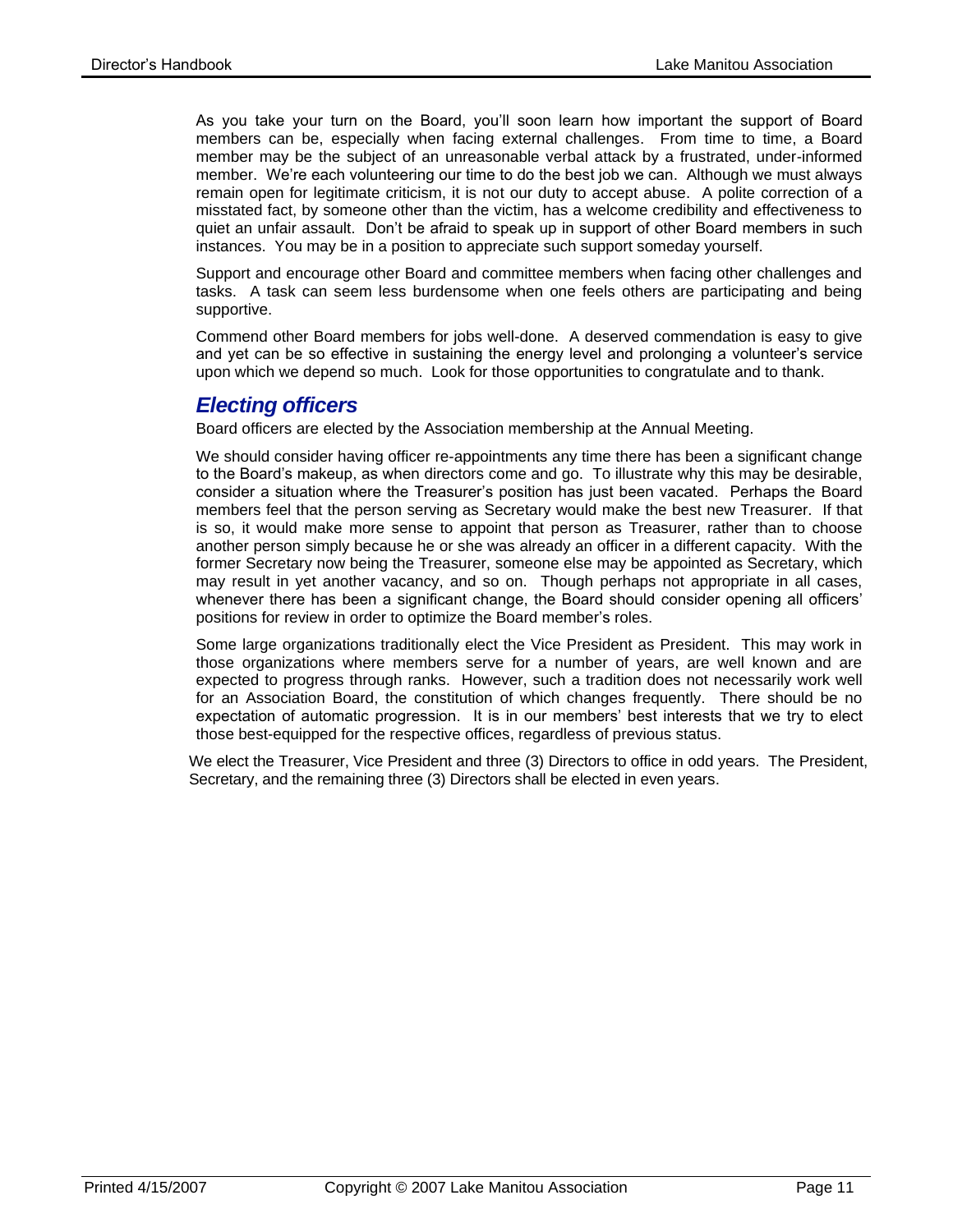# *Our Management Assets*

#### *Our written management tools*

In the course of managing our affairs, Board and Committee members face many tasks and challenges. To deal with them, we've been fortunate to have had talented, experienced Board members expend time in constructing management tools intended to address those challenges for the long term. A few past examples include the designing of financial projection spreadsheets, crafting and implementing task management and control procedures, creating our By-Laws and Amended Restrictions, publishing our web site, creating our Members' Handbook, and preparing committee charters. These examples, and others such as this Directors' Handbook, represent the equivalent of many dollars of consulting and labor.

Most people manage their personal affairs without such written tools. They simply rely upon memory - their built-in quidelines. They are not accustomed to consulting someone else's database or experience when making decisions. Therefore, there is a tendency for new Board members, when confronting a problem for the first time, to proceed with conjuring a new solution in the context of their own experiences, even though the same problem may have been encountered and solved before by much more experienced and knowledgeable people who spent much more time and created a much better solution.

Although most of us don't normally think of it in these terms, quality solutions created by Board members and others as well as the experience of former Board members, Committee members, and long-time residents are assets. Discarding or ignoring them would be to mismanage them.

A for-profit corporation's Board of Directors normally wouldn't casually discard an asset in which it had invested tens of thousands of dollars. We are also a business and we have a duty to maintain these assets just as we have a duty to preserve our more tangible ones.

Maintaining these assets means using them, periodically reevaluating them and revising them if necessary.

Use our written management tools:

- Directors' Handbook This is the document you are reading. It is a distillation of the must-know information for Board members.
- Activity Tracking Report This is a very important control document used to ensure that tasks assigned to volunteers and management are accomplished and objectives and projects are followed-up on. It is a list that includes maintenance items, projects assigned to individuals and committees, and management tasks to be completed. It includes the status for each activity such as priority, who is responsible for completing, date entered onto the list, and objective completion date, if appropriate. Items on the list are marked-off as completed. Completed items are moved under a "Completed" heading, until the following update, as positive feedback on our progress down the list. An example Activity Tracking Report can be found under "Directors'Topics"later in this section.
- Periodic Events Calendar This is a list that helps to ensure we don't forget activities that should happen on a regular basis, such as beginning our annual budget preparation or appointing our Nominating Committee. The Periodic Events Calendar is located in its own section of this Directors' binder. If you think of any such activity that isn't yet on the Periodic Events Calendar, write it in.
- Members' Handbook This is our primary orientation tool for all members about their Association. It includes an orientation, general information about who to call for what, answers to frequently asked questions, rules, architectural standards and other useful information.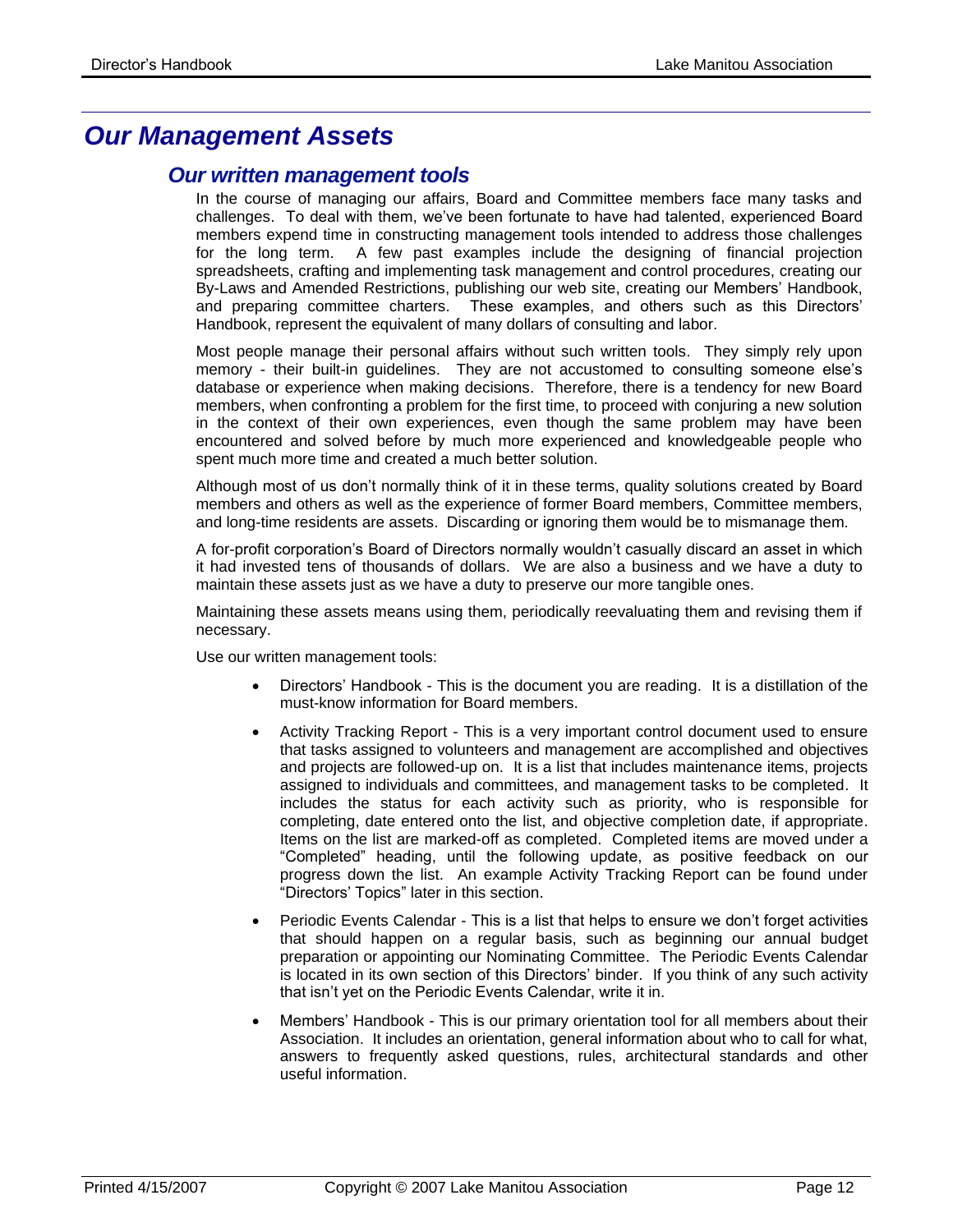- Meeting Minutes  $&$  Web Site These are the primary tools for communicating regularly with our membership. For many, this is the face of our Association. It includes notices, announcements, contact telephone numbers and articles to educate our members about our Association and how it works.
- Written policies, processes & procedures Written policies, processes & procedures allow us to establish and uniformly apply the standards and manner in which we regulate our affairs. Having written and published policies, processes & procedures helps to ensure consistency, fairness and make our actions more legally defensible.
- Committee Handbooks and Charters Located within this Directors' Binder, committee charters define and describe the purpose of each committee. Every significant committee should have a charter. A charter may also suggest activities; this can be very helpful when a new committee is formed and to orient new committee members who may find example activities helpful.
- Financial Budgeting Our Financial Budgeting analysis helps us to track remaining life for our common assets physical components, giving us visibility into future funding requirements and helping us to properly allocate to reserves accounts when preparing our annual budget.
- Preventive Maintenance Plan This is a plan, prepared and overseen by our Employment Committee, for maintaining our common physical assets. This may include preparing an inventory of the major physical components and development of checklists describing maintenance tasks and required attention frequencies, to be used by our maintenance employees. Periodically, we may engage outside professionals to study our physical assets and to assist in the development of such a plan.
- Various forms and letter templates These include the set of Structural Control Review Committee forms, Courtesy Reminder and Vehicle Violation notices, the Request to correct condition, and various letter and notice templates. Most all of these are available in computer files for easy modification and maintenance. Examples of some of these appear under "Directors'Topics"toward the back of this section. Although the content of a form or letter template may not appear to be particularly important, many were very carefully crafted to include information that we learned was necessary. Some include very subtle, yet important language or information that protects us legally. If you change a letter or form, keep this in mind.

#### *Our experience resources*

#### *Former Board members*

We have a wealth of experience in our former Board and committee members. This also is an asset that we should not waste.

#### *Our committee resources*

With our 109 Association families, Lake Manitou has much talent we can draw upon for special projects and committees. As Board members, we should be alert for such talent and not be afraid to knock on doors to tap this resource.

Appointing volunteers onto committees isn't enough and won't, by itself, accomplish tasks or solve problems effectively. As with any business enterprise, talent must be managed if we expect to leverage it and especially to keep it. Managing committees includes providing committees with a written charter that gives clear purpose, direction and authority.

Ensuring each committee has the resources it needs to accomplish its charter.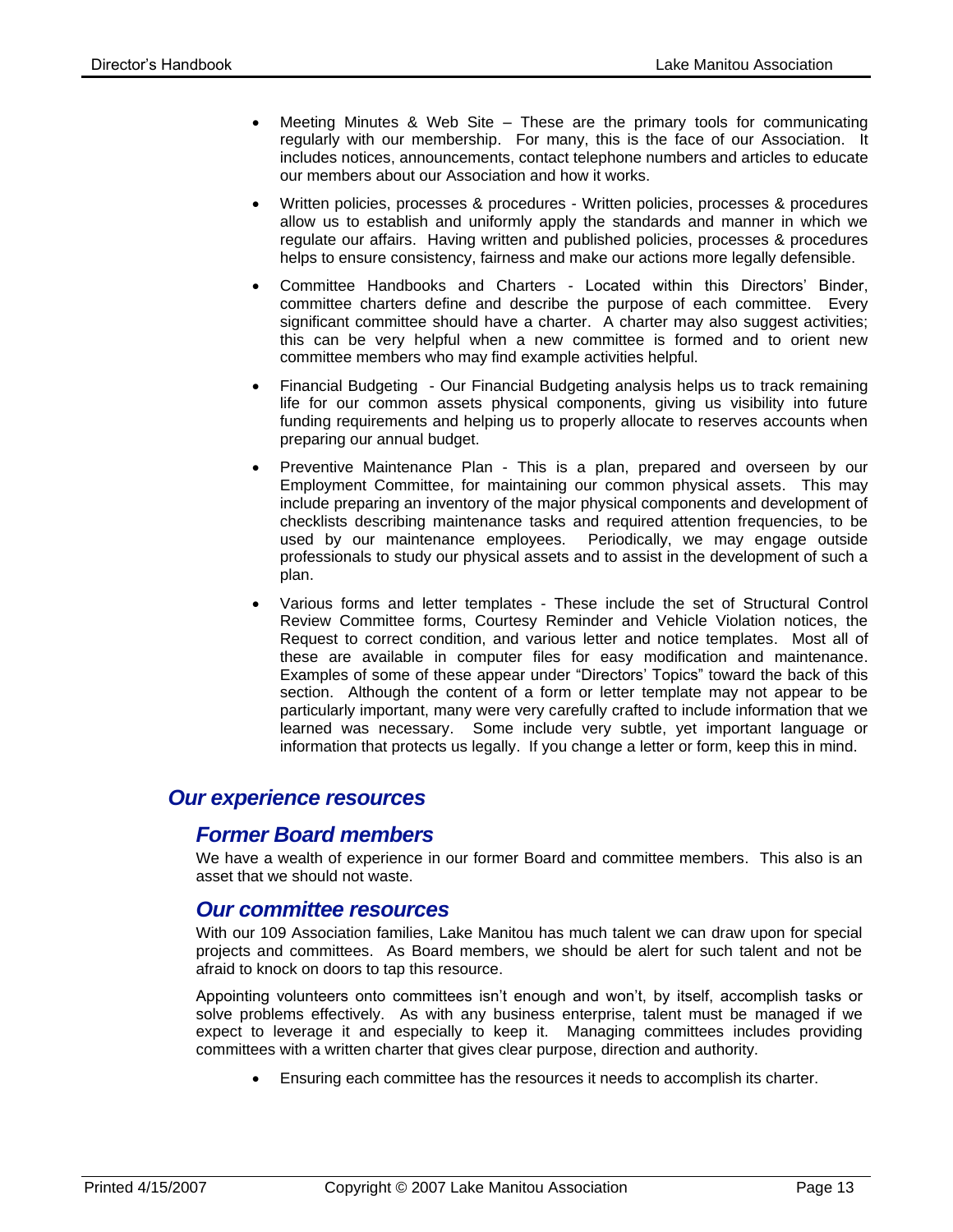- Appointing a Board member liaison for each committee to ensure good Board/committee communications. (In the absence of such an appointment, the President should fulfill this function.)
- Providing visibility of committee activities through the minutes and the committee's presentation at our Annual Meeting.
- Thanking committee members publicly through the minutes and through our awards program at our Annual Meeting.

Helping volunteers serve successfully on committees benefits all of us by their direct contributions, their education about how Lake Manitou operates and by making them better prepared as possible future Board members.

A more complete discussion on getting and keeping committee volunteers, as well as committee charters, is located in the "Committees' Handbook" section of this Directors' Binder.

#### *Use these assets!*

Every Board member should know that we already have this wealth of management assets written tools as well as our bank of experienced people. Use them. The President has the primary responsibility to be familiar with what and where they are. Most written assets are documented here in the Directors' binders. Most are in computer files, convenient for periodic updating and republishing. Every Board member should be aware there are probably people present at any Board meeting with experience that can be applied toward almost any issue.

When a problem is discussed, inquire publicly of an existing practice or solution method or background or history. Usually someone will be able to offer information or insight that can be applied toward resolution of the problem.

Let's build upon what we have rather than keep reinventing the wheel - to keep Lake Manitou moving forward rather than in circles. Let's make constructive use of our written management tools and experience resources.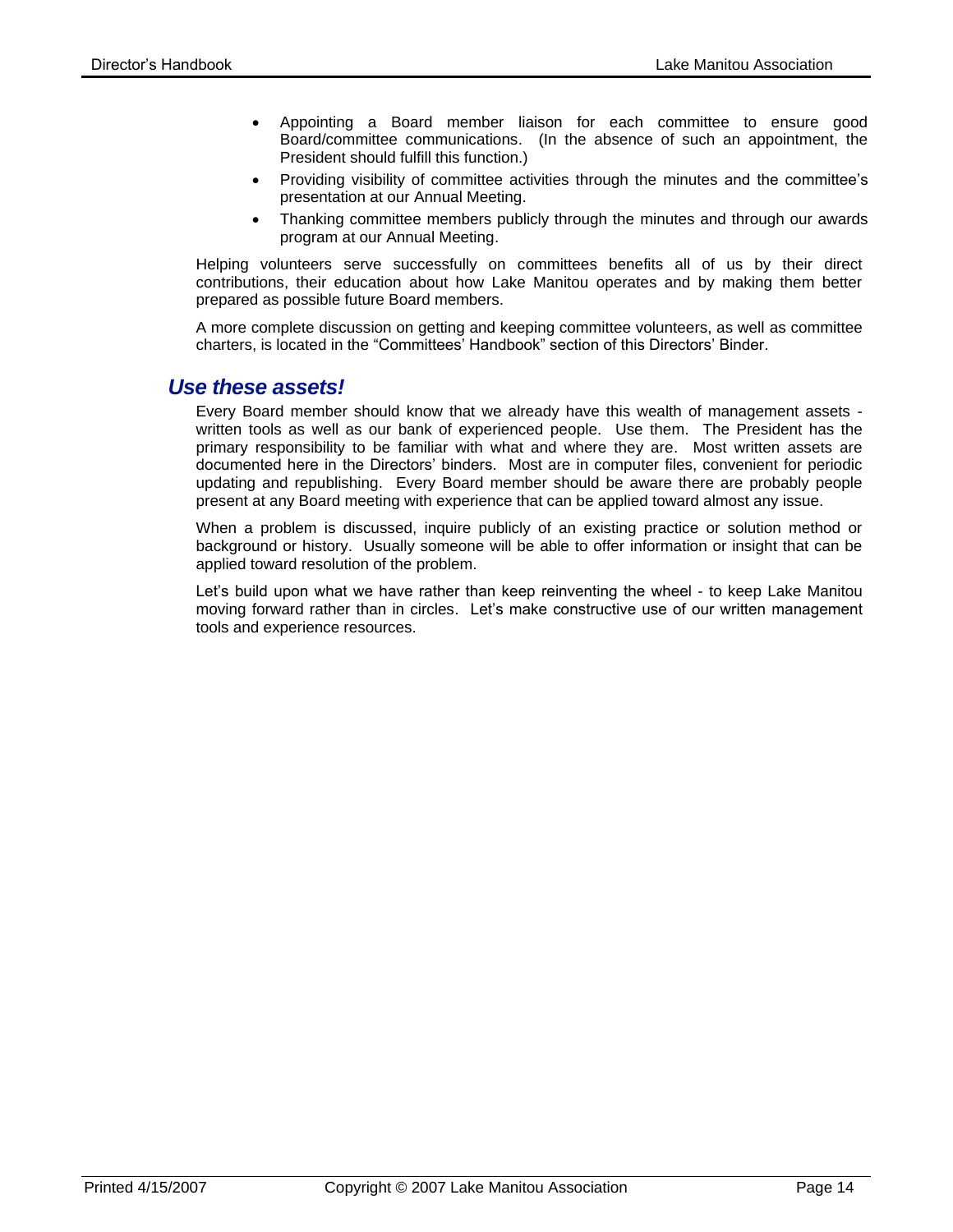# *Directors'Topics*

# *Introduction*

In the previous orientation section, you read an overview of our responsibilities as Board members.

In this section you will learn about some of the specific ways that we, as a Board, manage Lake Manitou. This section is our way of passing on to succeeding Boards the actual how-to information - the nuts and bolts methods we've developed and refined over the years. Some topics discussed include:

- Duties of Officers and Directors
- Regular meeting agenda
- Activities Tracking Report
- Annual meeting
- Annual report
- Rules enforcement
- We can add additional topics to this section as we learn new lessons.

#### *Directors'Duties*

This is one distribution of duties that has worked well with some other associations. Duties may be distributed differently from what is indicated below and we may change them from time to time.

#### *President—CEO General*

Someone must be responsible to see that it all works together... that's the role of the President. The President sets the course and, substantially influences the success of the Association. Duties of the President include:

- Appoint committees as needed and ensure each has a charter, objectives and the resources to meet them. Coordinate committee volunteers and resources. Encourage the volunteers and monitor their progress toward their objectives.
- Anticipate and plan for upcoming issues and activities.
- Monitor Association activities and ensure follow-up to completion.
- Identify problem areas and coordinate resources and processes for solution.
- Identify ways to improve our condition to make things better than they were before.
- Promote the association within the neighborhood. Make residents feel good in being part of and participating in it.
- Enhance the image of the association outside of the neighborhood to the Township, real estate professionals and others.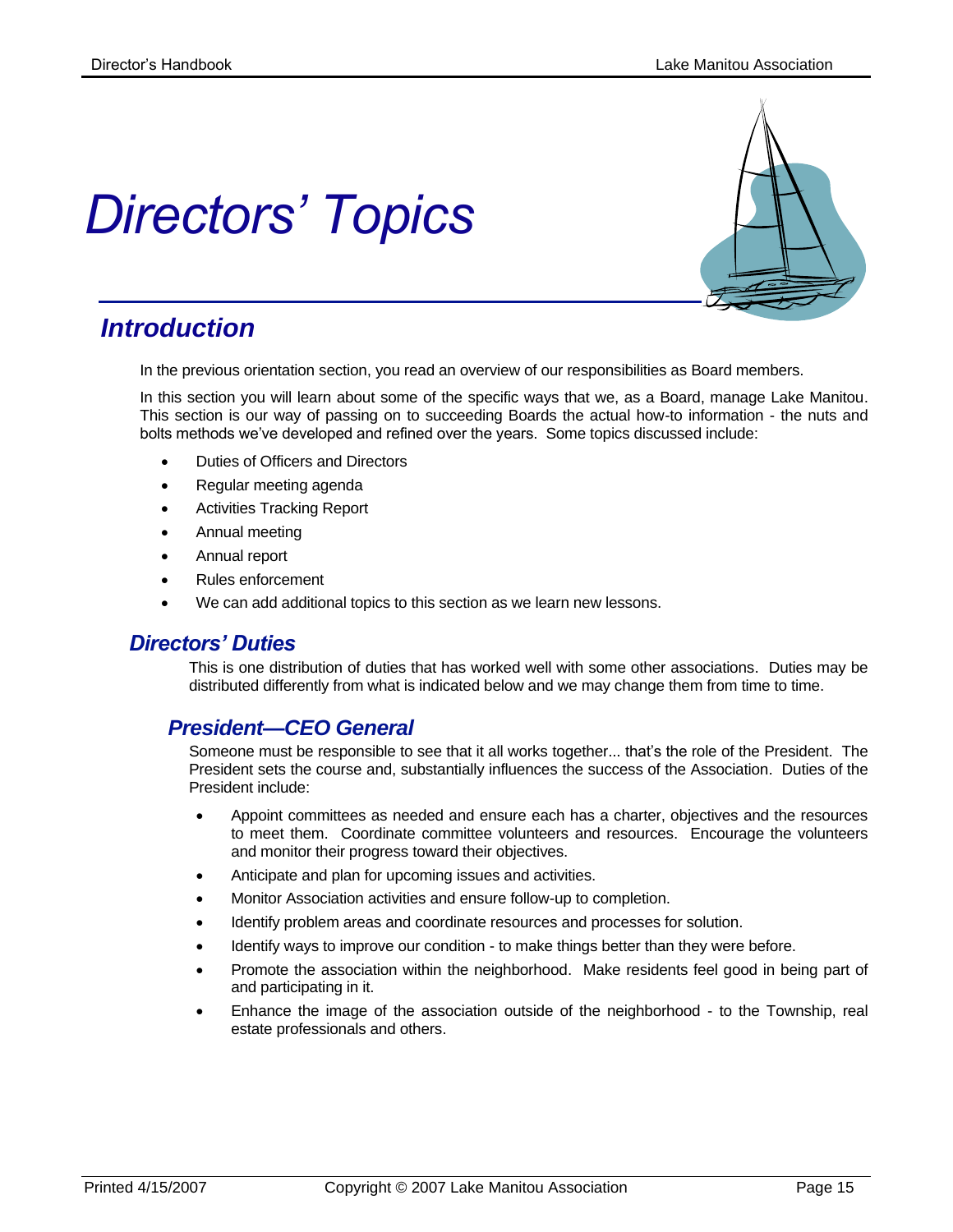- Be a team builder. The quality of the team determines our success at problem solving, maintaining and improving our condition and the quality of life here. Keep new blood flowing. Encourage people with exceptional talents to run for the Board and participate on committees. And when it comes time to appoint committee members or get Board candidates, do whatever is necessary to get those exceptional people to say "Yes." Providing the best possible Board candidates before an election is one of the most important activities you will participate in.
- Identify future leaders. One of them is a future president. Work with them; include them in some of your activities so they can see how it works and how things are done.
- Set an example for the kind of leadership you want for the future of Lake Manitou. Performance of future presidents will be influenced by your example.
- Foster a team spirit. Individuals working together, supporting each other, depending upon each other, encouraging and commending each other build constructive momentum - anything can be done and any obstacle overcome.
- Recognize performance. Ultimately, committees and Boards don't do things. Individuals do. Recognition and Thanks are our only currencies. Ensure plenty is paid.

#### *Monthly*

Facilitate meetings. Board meetings are pivotal; this is where our course is set and most activity is initiated. The tenor of your leadership is apparent here. For many who attend, how you run the meetings is an indication of the quality of your leadership in all association activities.

These are some things you can do to keep meetings moving and productive:

- Meetings are more productive and streamlined when you have prepared an agenda that includes specific topics - not just "Call to Order, Unfinished Business, New Business," etc. (An example agenda is included in this Directors' binder under "Directors' Topics".) Prepare an agenda before each meeting, drawing from previous agenda items, the Activities Tracking Report, Periodic Events Calendar, issues that have arisen since the last meeting, projects-in-progress, items that others have requested be placed onto the agenda, and so on. It is usually handy to keep a working list you add-to between meetings as other items occur to you.
- Identify those topics that may require special study or inordinate periods of time those that would be better considered by a committee or at a separate meeting - and delegate or schedule that meeting if appropriate.
- When placing an item onto the agenda, compile material that can be provided to Board members days before the meeting that may help them to prepare for dealing with the item quickly at the meeting.
- When placing a problem item onto the agenda, also try to develop a proposal for its solution. Encourage other Board members to do likewise when broaching problems. Even if the proposal isn't accepted, having a document to seed discussion will provide an important head start. Some of the finer issues will have already been addressed and you'll be closer to a solution. Waiting until you're at the meeting and then hurriedly attempting to craft a solution, policy, rule or letter on the spot often leads to a poor product and an unnecessarily long meeting.
- Be familiar with rules of procedure we have adopted for meetings.
- Review the status and follow-up of activities on the Activities Tracking Report. You should probably meet approximately mid-way between Board meetings and have telephone contact as needed, at least once every 2-3 weeks with the individuals with action items on the Tracking Report.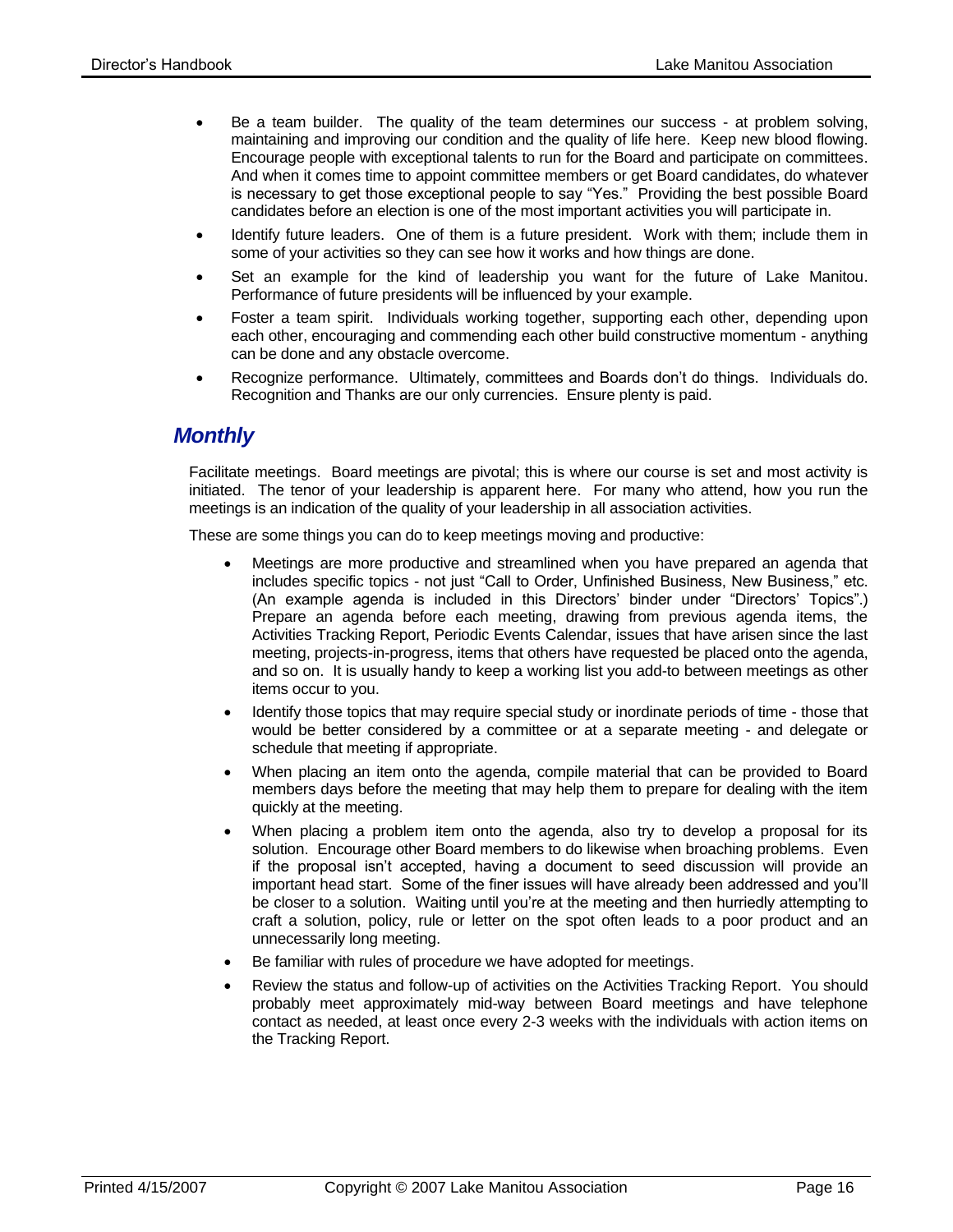- Maintain the Periodic Events Calendar. (An example calendar is located in this handbook under Directors' Topics.) Bring events upcoming on the calendar to the attention of the Board as necessary. Have upcoming calendar entries placed onto the Activities Tracking Report if appropriate.
- Review the minutes before publishing. From time to time, the minutes may contain references to (sometimes legally) sensitive issues. Since it is the communications arm of the Board, we are responsible for its contents; the President should review it to ensure that it treats those issues carefully. Alternatively, the President may appoint someone else to do this.

#### *Quarterly*

Review the financial statement and ensure it is up-to-date.

Below is a month-by-month description of activities usually requiring particular attention by the President.

#### *January*

The budget cycle begins in preparation of the new year's budget. Refer to the Periodic Events Calendar for the schedule of budgeting activities and place those activities onto the agenda as appropriate. Development of a Draft budget for review at the January Board meeting.

#### *February*

- Ensure that the Board approves the budget. It must be mailed out by the end of this month.
- Review and update the Maintenance and Operations plan.

#### *March*

- Review Employment insurance requirements and bind the Workers Compensation insurance.
- Completion of the yearly tax statement.
- Mailing of the approved Dues and Special Assessments.

#### *May*

Filing Liens on the past due Association dues.

#### *June*

- Appoint a nominating committee to nominate as many qualified Board candidates as there will be openings. (See the Nominating Committee charter.)
- Plan the July Annual Meeting. (See "Annual Meeting" in the Directors' Topics section of this binder.) This meeting may be the only type of Association meeting that some of our members will ever attend and it is very important that it be successful.
- Discuss the awards (if any) to be provided at the meeting and procure same.

#### *July*

- Coordinate final preparations for the July Annual Meeting. (See "The Annual Meeting" in the Directors' Topics section of this binder for details.)
- Ensure nominees have been contacted about making a brief statement of introduction at the Annual Meeting. (Limit to one minute.)
- Ensure that any awards will be ready.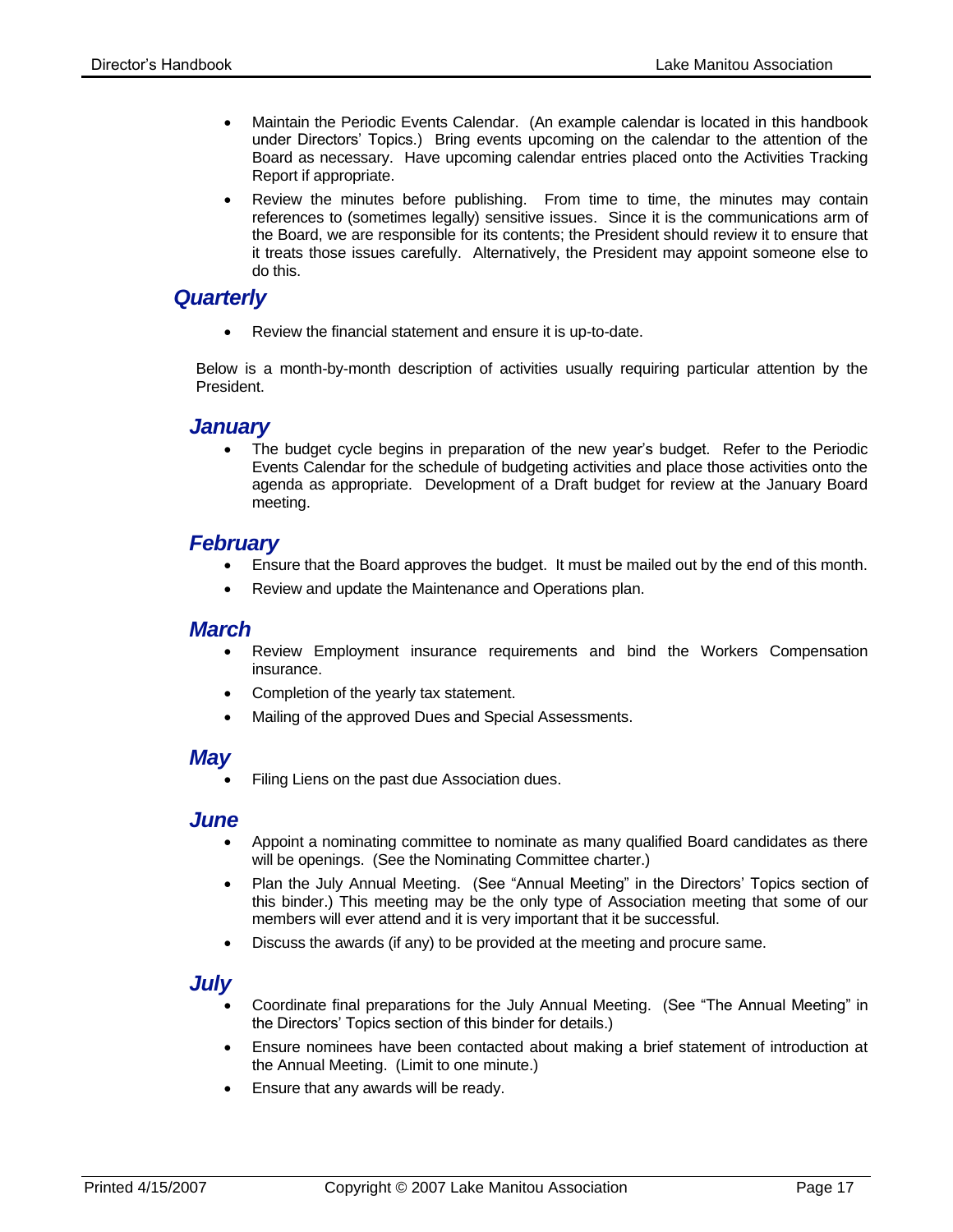- Ensure the Social Committee is planning the meeting ice breaker, location, contingency plan (in case of rain), and food logistics. (See Social Committee charter.)
- Ensure each committee chairperson has been contacted to see if he or she wishes to present a committee report at the Annual Meeting.
- Appoint ballot counters and one elections officer (if needed).
- Prepare the President's Report to deliver at the meeting.

#### *August*

- Prepare and distribute to Board and management the new roster of Board members and officers, including addresses and phone numbers.
- After the elections, review Committee membership. Appoint new members / re-appoint existing members as necessary to maintain the committees as described in Article VII of the Amended Restrictions. Standing Committees shall be:
	- (a) Nominating Committee
	- (b) Public Relations Committee
	- (c) Social Committee
	- (d) Structural Control Committee
	- (e) Restrictions Control (Enforcement) Committee
- Work with the Secretary to prepare and distribute a new committee roster to Board members and management.
- Prepare new Phone books with the current Board members contact information.

#### *September*

Contracting with the Insurance providers for the General Liability and Officer's policies.

#### *October*

- Winterize the association equipment; ensure activities are ramped down for the season.
- Bubblers removed and/or shut off.
- Confirm sufficient inventory for fishing arm bands.

#### *November*

- Work with the Secretary to prepare and distribute an update to the Members' Handbook -Supplemental Page(s) to all members. This contains an updated list of Board and committee contacts, phone numbers, and any addendums to our Members' Handbook.
- Review this periodic events calendar and revise if necessary.
- File the annual non-profit report with the State of Michigan.
- Prepare the agenda for the winter meeting.
- Ensure that any awards will be ready.
- Ensure the Social Committee is planning the meeting ice breaker, location, and food logistics. (See Social Committee charter.)
- Ensure each committee chairperson has been contacted to see if he or she wishes to present a committee report at the Annual Meeting.

#### *December*

- Review the Treasurer's duty calendar and ensure activities are on track for planning next year's budget. The budget is due next month.
- Conduct the winter membership meeting.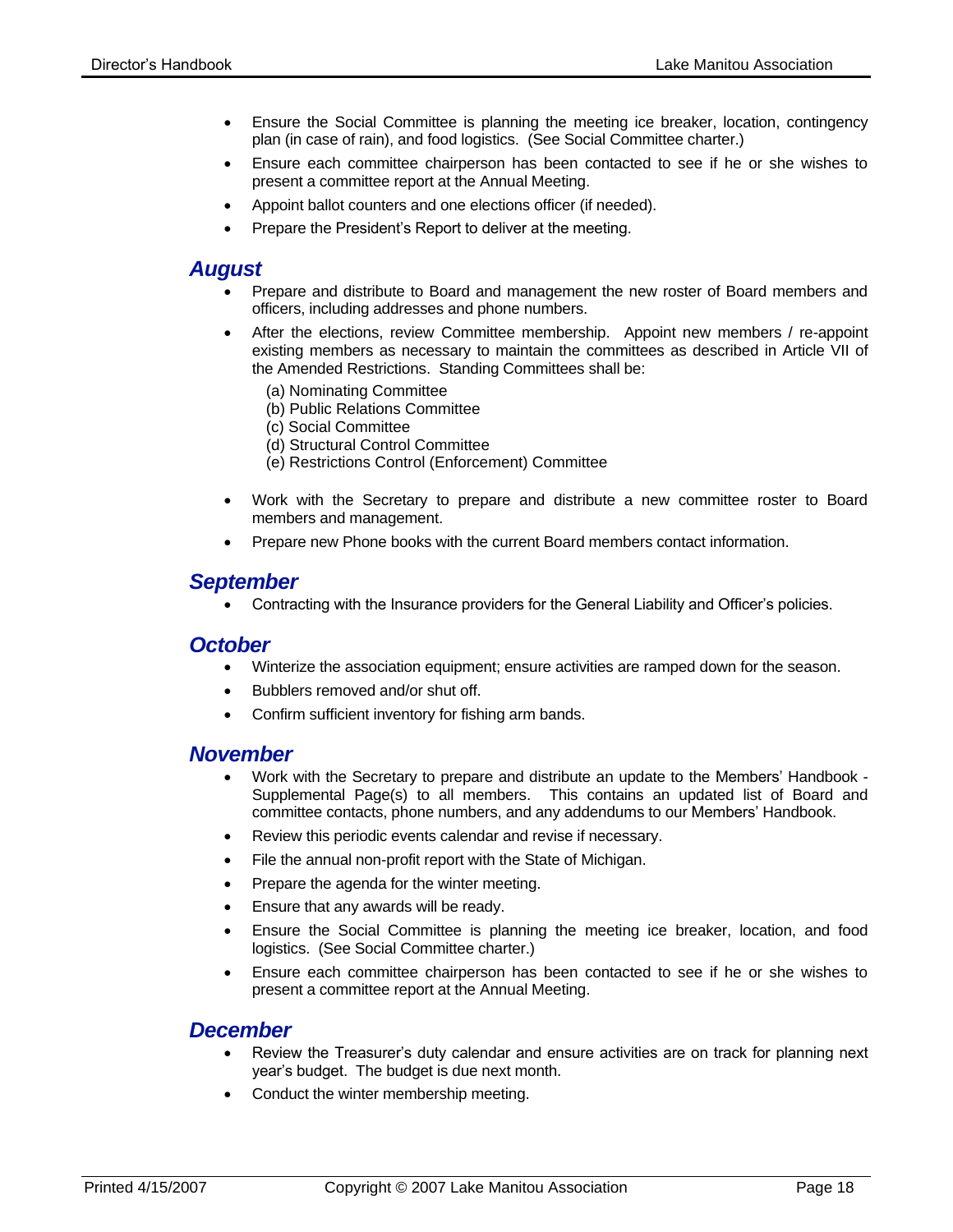## *As Needed*

- Represent the association when working with outside parties, such as contractors, the Township and our attorney.
- Appoint standing and ad-hoc committees as necessary. Draft volunteers onto those committees or for special projects. From time to time it also may be necessary for the President to remove volunteers from committee positions.
- Communicate to the Welcoming Committee when we have new members. Make them feel welcome, explain how everyone contributes to managing Lake Manitou, provide them with a copy of the Members' Handbook if they don't already have one and invite them to attend meetings. A warm, favorable first impression may have lasting impact on their relationship with the association and their willingness to contribute.
- Support information request from Real estate representatives or from the surrounding community or township government.
- There will be occasion where a resident complains about another resident, usually alleging some nuisance or rules violation. An informal, private visit with each party will often reveal a solution without having to take the matter to the Board for official consideration; the latter can result in more unpleasantness, expend considerable time, and risk Board liabilities and undesirable precedents. Therefore, it can be advantageous for the President, or someone he or she designates with a sensitivity and talent in resolving interpersonal differences, to tactfully handle minor conflicts in this way.

## **President's Inventory**

The following items should be transferred from an outgoing President to an incoming one:

- Records: The President will probably compile a large number of documents while in office, including correspondence, financial statements, reports, etc. To work effectively, he or she must have these records at hand, thus, many of these won't be transferred to the Secretary while issues they relate to are still active. When a new President takes over, some of the outgoing President's active records may be transferred to the new President and the inactive records transferred to the Secretary for archiving.
- Key to the safety deposit box.
- Keys to the weedcutter and dump truck.

#### *Vice President*

The Vice President runs meetings in the absence of the President.

The Vice President should be prepared to assume the duties of the President should the President be unable or unavailable.

As a Board member, the Vice President should also expect to volunteer for other tasks and projects as they come up. Distributing the load among all Board members and other volunteers helps to keep tasks manageable for everyone.

## *Treasurer - CFO*

Oversees the financial affairs of the Association:

#### *General*

Once each month, the President will provide any invoices for payment. Review the invoice and create and sign the checks and mail them. In reviewing each invoice:

- Verify that the check amount is the same as the invoice amount, or reconcile any difference.
- Verify that the invoice amount is in line with what we agreed upon or expected from the vendor, or reconcile any difference.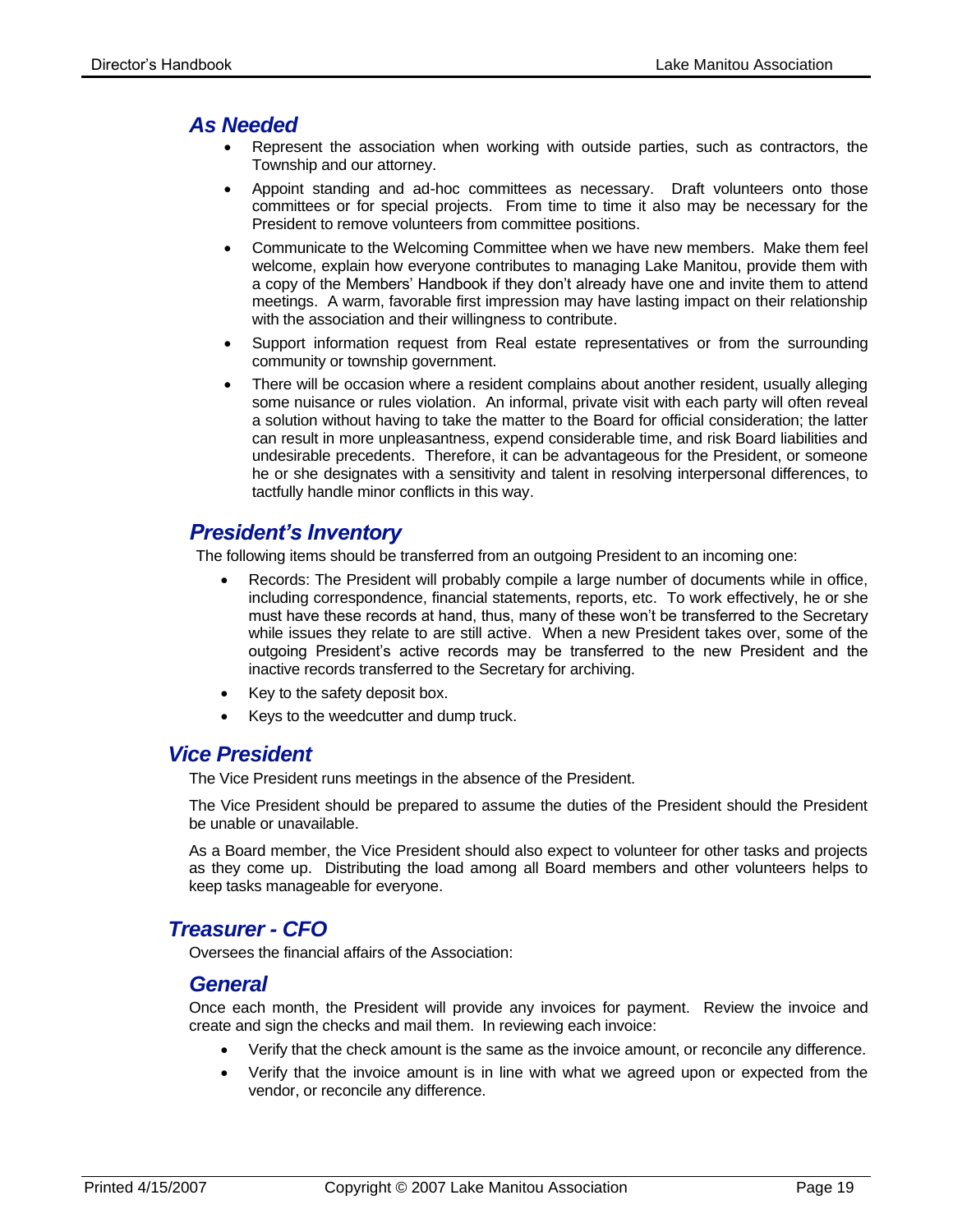- Verify the check amount is being posted to the correct account, for example, if we are paying to replace a weedcutter part, ensure it is being posted to our Weedcutter Maintenance account rather than to an account like Office Supplies.
- Verify that we haven't been double-billed and that a check hasn't already been paid.
- If you note a problem with a check or bill that you can't figure out, contact the President for an explanation.
- Provide financial control by reviewing monthly statements and cash journal for correct allocation to accounts, double billings, and other discrepancies. Work with the President to resolve any problems.

The Lake Manitou checking account is managed similarly to how you would expect an individual's checking account to be managed. The main differences are that receipts are required for reimbursement of all expenses, the checkbook and financial records are audited annually and the checkbook balance is reported at each Board and membership meeting. Each check must be categorized by the budgeted items that would encompass the expense. For example, buying bolts to fix (maintain) the weed cutter would be categorized under weed cutter maintenance. This categorization is done to assist in the analysis of the Association's spending and to support the budgeting activity.

The Lake Manitou checks are a 2 part check. There is the primary check which is sent to the payee, and a stub that remains attached to the checkbook to act as the check register. These stubs are to remain available in the check register for a minimum of 3 years.

The Treasurer will also:

- Provide analysis of trends in expense and reserve accounts activity and keep an eye on the budget versus actual.
- Provide a report for the past year's expenses to the President and ensure completion of annual budgeting process. Review any audit reports.
- Provide visibility of our financial affairs through meeting minutes and reports at Board meetings and the Annual Meeting in September.

As a Board member, the Treasurer should also expect to volunteer for some other tasks and projects as they come up. Distributing the load among all Board members and other volunteers helps to keep tasks manageable for everyone.

#### *Monthly*

Ensure copies of paid bills, financial statements, audits, and other important financial documents are filed in the Treasurer's records and that the files remain up-to-date.

Review current statements and cash journals for discrepancies. Report on these affairs at the regular Board meetings.

#### *February*

- A review of the financial statement must be prepared in accordance with generally accepted accounting principles. A copy of the review must be distributed by the end of this month.
- An Annual Report must be prepared before the end of this month with the following:
	- 1. A balance sheet and an income statement and statement of changes in financial position for the last fiscal year.
	- 2. A statement of the place where the names and addresses of current members are located.
	- 3. Any reports by independent accountants or a certificate of an officer that the statements were prepared without audit from the books and records of the association.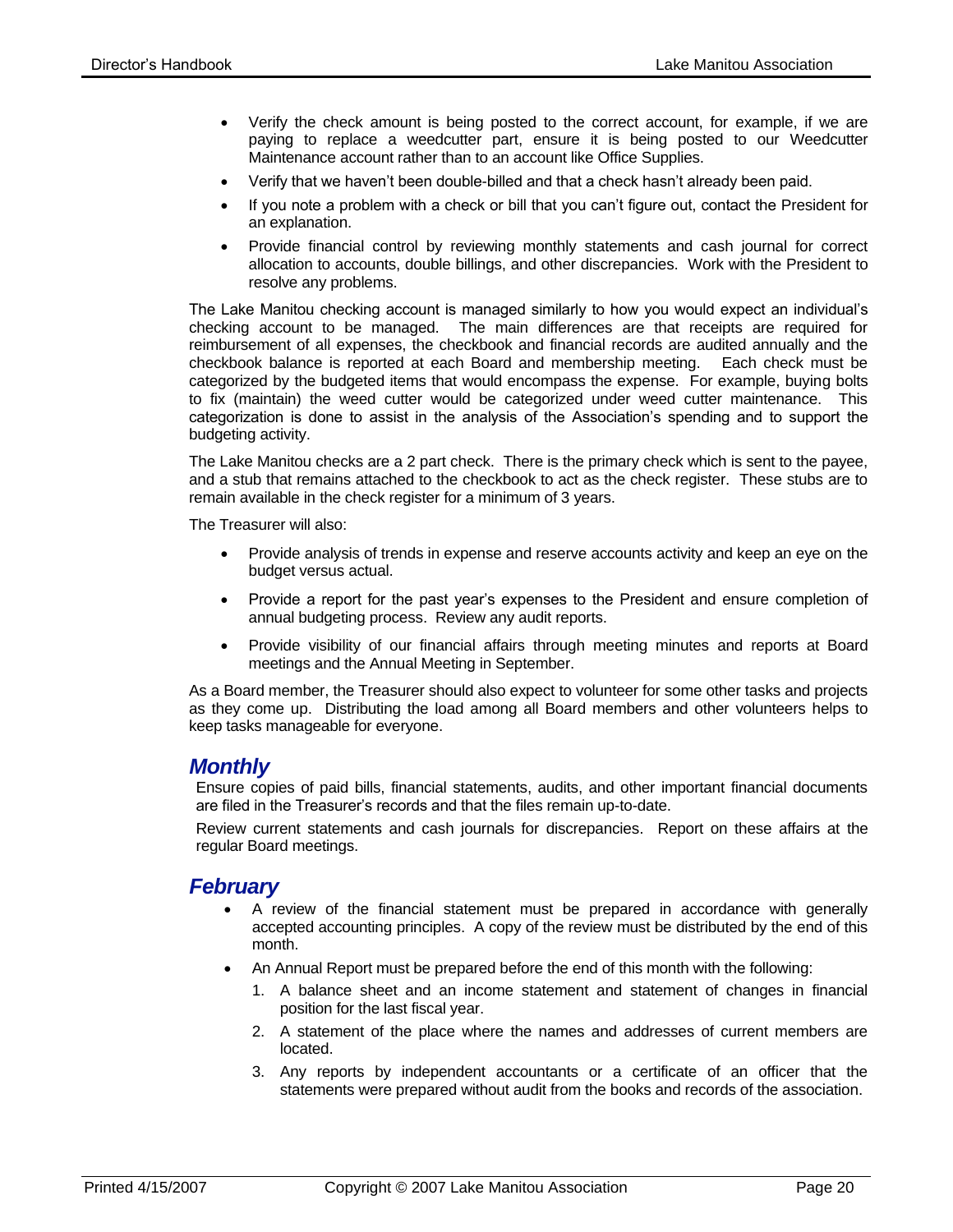#### *March*

 A notice sent to all members before the end of this month informing them of their dues and special assessment and right to receive a copy of the Annual Report for the previous fiscal year.

#### *November*

- Alert committee chairpersons to submit budget requests for the next fiscal year.
- The budget cycle is about to begin in preparation of next year's budget.

#### *December*

- Support development of the budget for the coming fiscal year. It is due next month.
- Provide a report for the past year's expenses to the President and ensure completion of annual budgeting process. Review any audit reports.

#### *Treasurer'sInventory*

Our President is responsible for maintaining a complete set of Association records off site. For backup as well as for convenience for on-site access and analysis, the Treasurer is responsible for maintaining a set of records as well. If you become our Treasurer, please coordinate with the outgoing Treasurer to transfer to you one or more boxes of records, which include:

- Our budget
- Financial statements
- Disbursements journals
- Copies of vendors' invoices & receipts
- Copies of Certificates of Deposit, Mutual funds, and any other bank statements
- Other records relevant to our finances
- Lake Manitou Association checkbook
- Key to the Safety Deposit Box

#### *Secretary*

Take notes and produce meeting minutes for meetings.

Be responsible for recording and archiving all important association documents such as rules, policies, resolutions and ballots.

You may be asked by the President to maintain the Activity Tracking Report.

As a Board member, the Secretary should also expect to volunteer for other tasks and projects as they come up. Distributing the load among all Board members and other volunteers helps to keep tasks manageable for everyone.

As each important new resolution and policy is passed and printed in final form, provide copies to the Board members and instruct them to place them into the "Policies" section of this Directors' Binder. This will ensure that important policies will not become lost and forgotten by future Boards.

If requested by the President: Maintain the Activities Tracking Report. This is a very important control document used to ensure that tasks assigned to volunteers, committees, or the Board are accomplished, progress on projects is tracked, and other matters are followed-up on. Prepare an updated report monthly, sorted by priority, and bring copies to Board meeting for review by Board members. Mark-off items on the list as completed.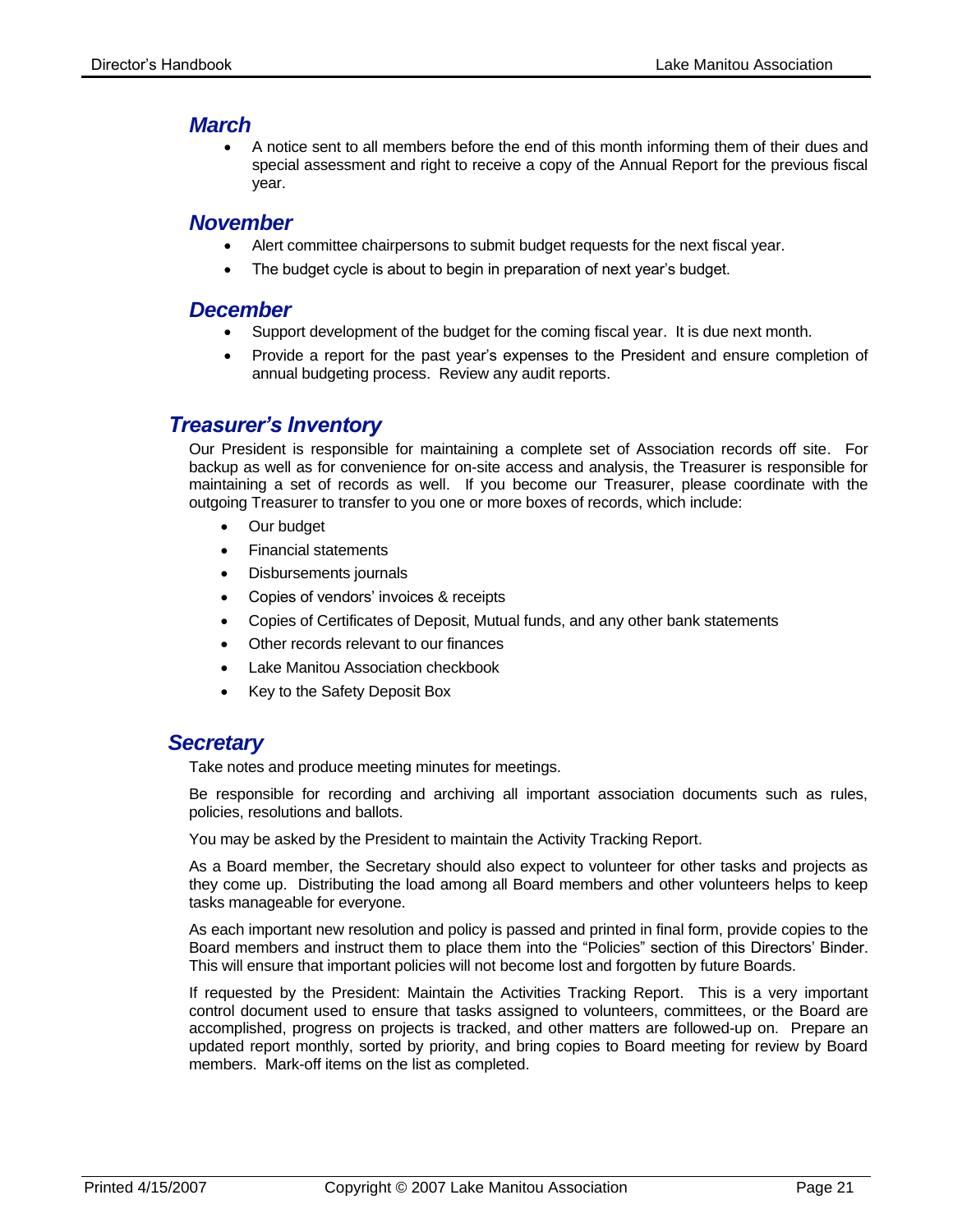#### *Monthly*

Ensure that copies of each of the following and other important documents are placed into the Secretary's files and that those files are kept up-to-date:

- Regular meeting minutes
- President's reports
- The current activity tracking reports
- Resolutions
- Policies
- Copies of all minutes. (We should have a copy of all meeting minutes we've ever published.)
- A copy of every Association mailing, including letters, ballots, etc.
- **Other**

#### *June*

Assist the President in arranging for the Annual Meeting. (See "The Annual Meeting" in the Directors'Topics section of this binder for details.)

#### *August*

- Work with the President to prepare and distribute to Board and management the new roster of Board members and officers, including addresses and phone numbers.
- After new committees are appointed, prepare a new roster of committee members and distribute to Board and management.

#### *November*

 Work with the President to prepare and distribute to all residents any updates to the Members' Handbook - Supplemental Page(s). This contains an updated list of Board and committee contacts, phone numbers, and any addendums to our Members' Handbook.

#### *As -Needed*

• Prepare and help distribute announcements and notices.

#### **Secretary's Inventory**

Our President is responsible for maintaining a complete set of Association records off site. For backup as well as for convenience for on-site access and analysis, the Secretary is responsible for maintaining a set of records as well. Should you become our Secretary, please coordinate with the outgoing Secretary to transfer to you these items and records:

- Original Articles of Incorporation and By-Laws.
- All minutes of Board meetings we have ever published
- Copies of President's reports presented at each Board meeting
- Copies of all letters and notices we have ever sent to members
- Copies of some correspondence. This may include letters to individual members, vendors, etc. This may not be a complete file inasmuch as the President will also have files. Occasionally, a letter may be given to the secretary to file.
- Some of these records, particularly minutes and notices, are kept as a form of insurance to establish that we have met legal requirements of notice for certain issues that we may be compelled to prove some day.

Please keep records and folders neat and organized for the next Secretary.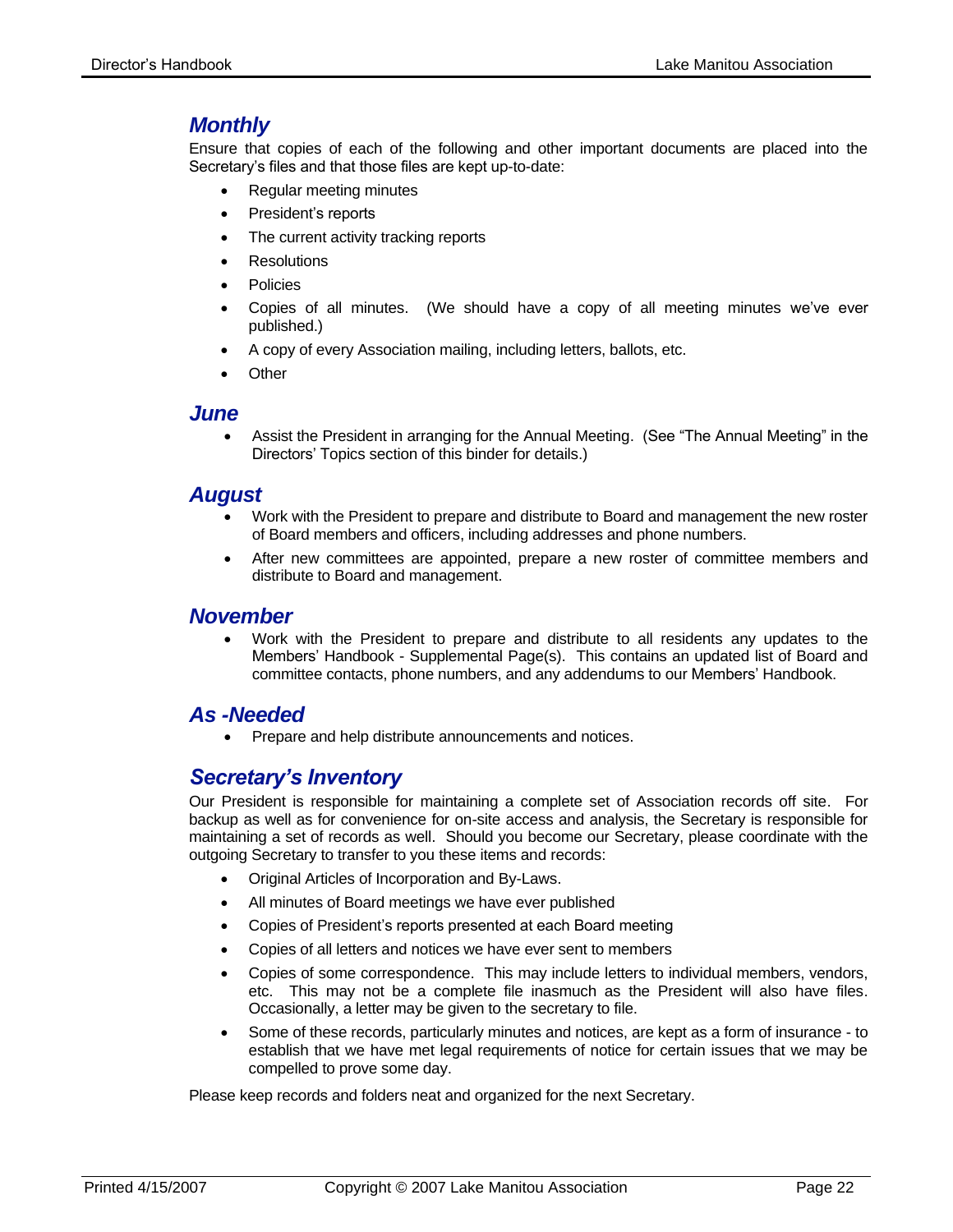#### *All Directors*

Every Board position is an important one. A Board member not serving as an officer may chair or serve on one or more committees and volunteer for special tasks and projects as they come up. Distributing the load among all Board members and other volunteers helps to keep tasks manageable for everyone.

Any Director may be asked by the President to serve as a liaison for one of our committees. (See the Committee Handbook section of this binder.) This is a very important function; the success of a committee may depend upon how well you perform it.

As liaison with a committee, you will be its principal contact with the Board. You will be responsible to:

- Ensure the committee has a copy of its charter.
- Ensure it has the resources it needs.
- Ensure Board requests for committee action are relayed to the committee and that its requests are brought back to the Board.
- Energize and encourage the committee and demonstrate Board support for their activities.
- Make the Board and web site editor aware of special contributors deserving acknowledgment in the minutes and recognition at the Annual Meeting.

#### *Committee Chairpersons*

Committees are the primary resources of the Association used to accomplish work. The chair of the committee is responsible for directing, overseeing, and carrying out the activities of the specific committee and reporting the outcome to the Lake Manitou Board of Directors.

As a chairperson you are a special member of the Association and we are very appreciative of the time, effort, work and accomplishments that you have contributed to the success of the Lake Manitou Association. See the committee sections in this document for a listing of any Inventory or Assets associated with the committee.

# *Regular meeting agenda*

Our regular Board meeting is the core direction-setting activity of our association. It is important that we keep the meeting moving, on track, and that we conduct business efficiently. It is also useful to remember that members' impressions of how well we are doing our jobs may be shaped by our efficiency and effectiveness at this meeting.

Another reason to make the best use of our time is that, once we've succeeded in getting the best directors we can onto the Board, we owe it to ourselves and to fellow Board members not to waste time.

The President conducts the meeting on a previously mapped course - the agenda. Keeping to the agenda and minimizing introduction of new topics not already on the agenda promotes efficiency and prevents valuable time being wasted in answering questions and examining issues that should have been studied before the meeting.

Included below is an example agenda. Parts of it include:

**Call to Order** - Calling the meeting to order at the scheduled time (or as soon as a quorum is present) establishes to everyone that meetings will start on time. Otherwise Board members may learn it is okay to arrive late, and meetings will tend to start later and later.

**Approval of Minutes** - Minutes should be sent to Board members by the Secretary within two weeks following a meeting. We should have read those minutes and sent suggested changes to the Secretary within a week of receiving them. By the time of the next meeting, we should have read the revised minutes returned to us in the Board packet and be ready to approve them with few, if any, changes. We should not wait until the meeting to read the minutes for the first time.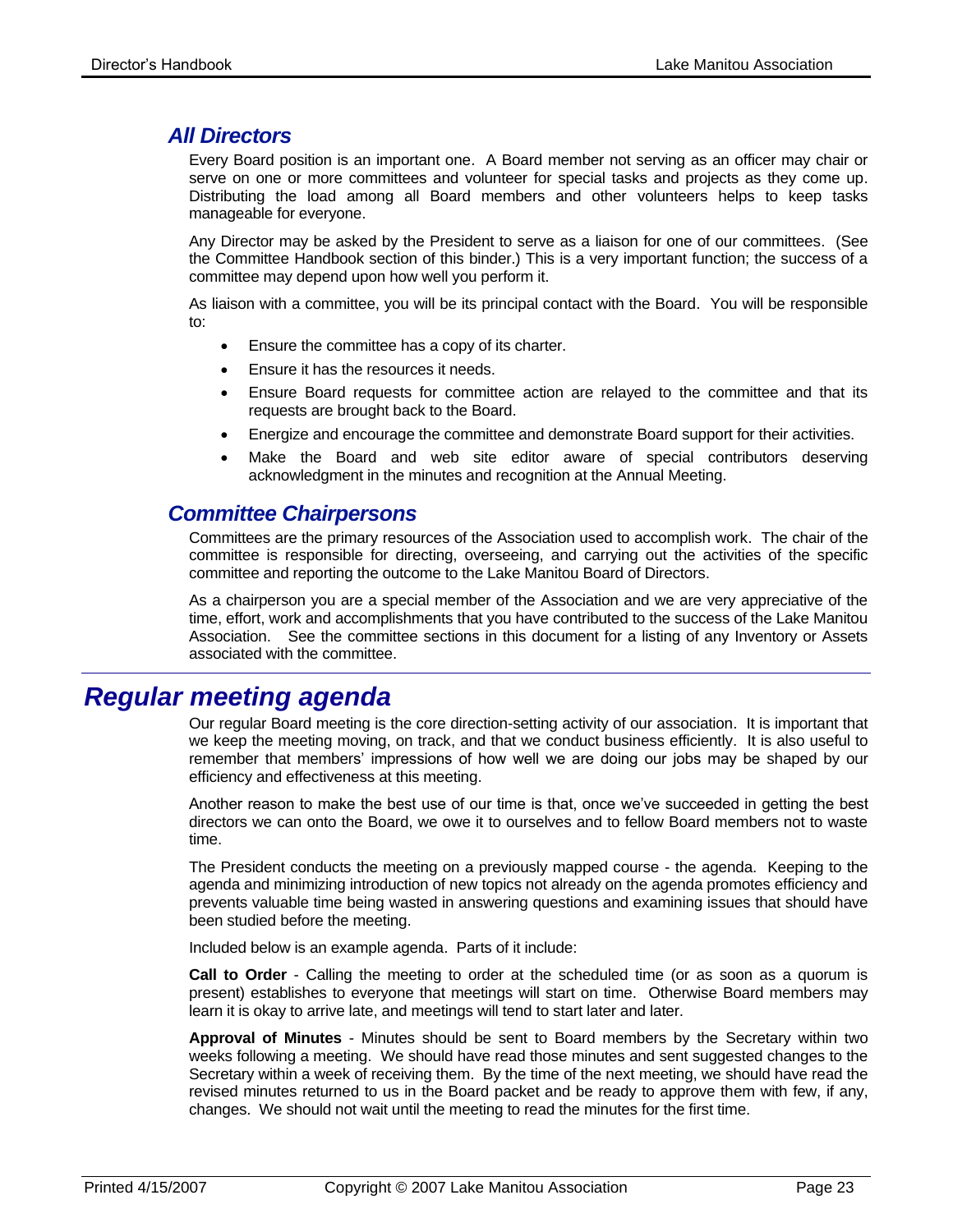**Open Forum** - Including this section reinforces our image as being open and interested in participation by members at our meetings, while strictly limiting such discussion to five minutes, thus protecting meeting continuity.

**Treasurer'sReport** - Our treasurer highlights any significant operating expenses and reserves draw, any unusual conditions or trends and the status of our finances.

**President'sReport** - Our President reports on all significant management activities, important correspondence and notices, bid results, progress on projects, etc.

**Other Committee Reports** - This is where other committees report on their activities. Identify each reporting committee on the agenda by name. We try to give their participants visibility, thank them and validate their contributions.

**Activities Tracking Report** - Sometimes referred to as an Action List, this is the very important control document used to ensure that tasks assigned to volunteers and chairpersons are accomplished and objectives and projects are followed-up on. It ensures that no important tasks drop through the cracks. It is a list that includes maintenance items, projects assigned to individuals and committees, and management tasks to be completed. It includes the status for each activity such as priority, who's responsible for completing, date put on list, and objective completion date, if appropriate. Items on the list are marked-off as completed. Ensuring the Activities Tracking Report remains on the written agenda ensures the report will always be reviewed at every meeting. The certainty of public review has a way of getting things done.

**Unfinished Business** - Historically this has been referred to as Old business. Much unfinished business may already have been addressed under the above reports discussed earlier. Remaining unfinished business items may be discussed at this point.

**New Business** - Some new business items may already have been addressed in earlier reports. Remaining new business items may be discussed at this point.

#### **Adjournment**

Policy of member participation at Board meetings - It helps to have our policy explicitly stated for the benefit of attending members, as in the example that follows. This should help prevent misunderstandings and bad feelings about limits on member participation at Board meetings that sometimes may be necessary for an association of 109 families. For meetings with few attending members, our President may use discretion to allow some members to introduce items not already on the agenda under New Business, with the understanding that the Board should not be expected to make decisions on the same evening that a matter is first introduced. It is a good idea to publish our Board meeting member participation policy in our minutes from time to time.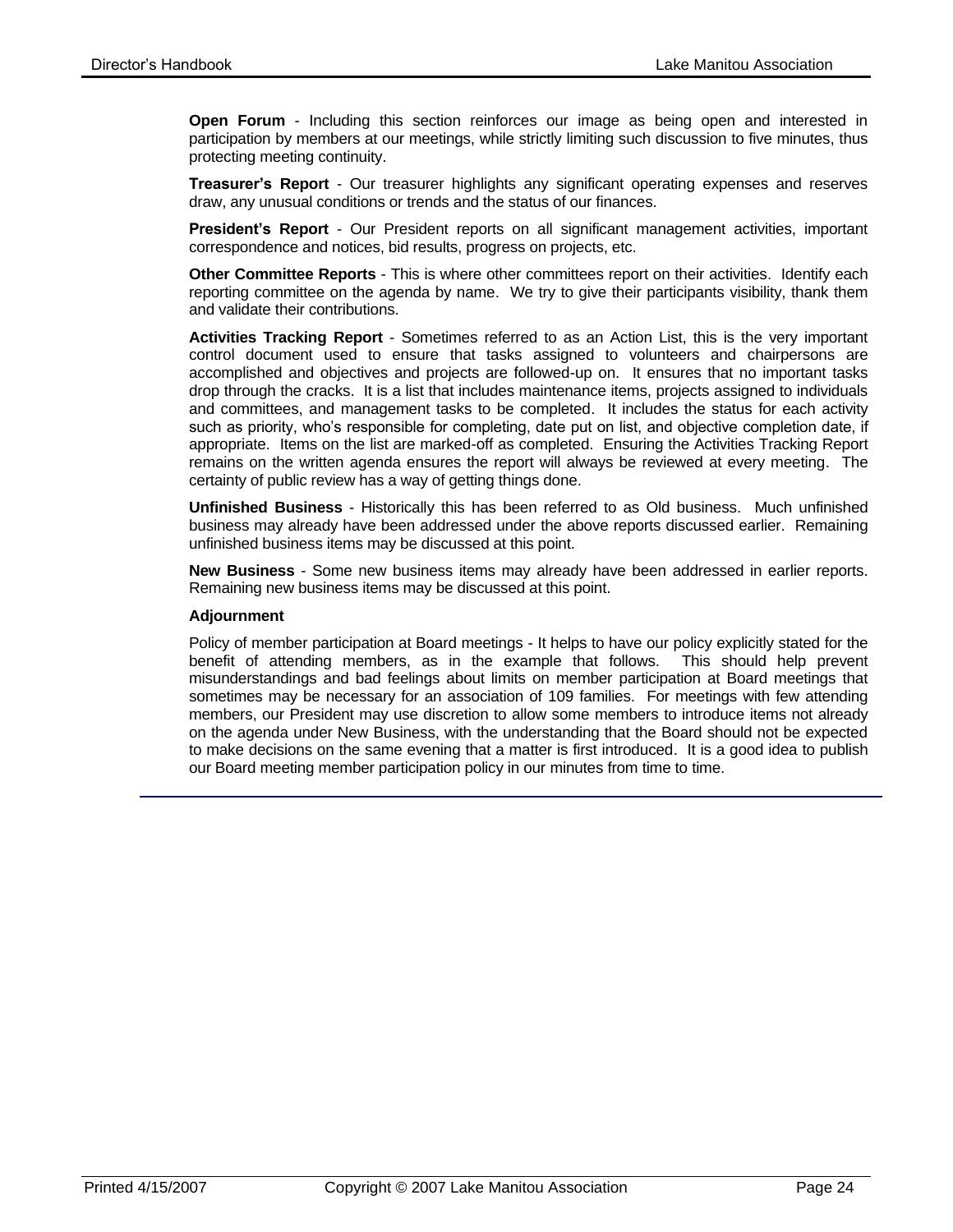#### *AGENDA*

#### **Lake Manitou Association**

Regular Meeting of Board of Directors

[Date] - [Time] PM

[Address of meeting]

- I. Call to Order
- II. Approval of Minutes
- III. Open Forum (for visiting members with a brief item of 5 minutes or less. Other items should be submitted for inclusion onto the meeting agenda by one week prior to a meeting.
- IV. Treasurer's Report
- V. [Other committee reports go here]
- VI. President's Report
- VII. Activities Tracking Report Review
- VIII. Unfinished Business
- IX. New Business
- X. Adjournment

We invite and welcome all members to attend our regular Board meetings. Normally, matters to be considered by our Board should be submitted for inclusion onto the agenda by a week before a meeting. However, a visiting member may be allowed up to five minutes to discuss an item not on the agenda. Consistent with standards and practices of community association management, we do have rules of procedure that limit participation during meetings to members of our Board and Board Advisory Committee. Thank you for attending and we hope you will be with us throughout the evening and remain to visit with us afterward.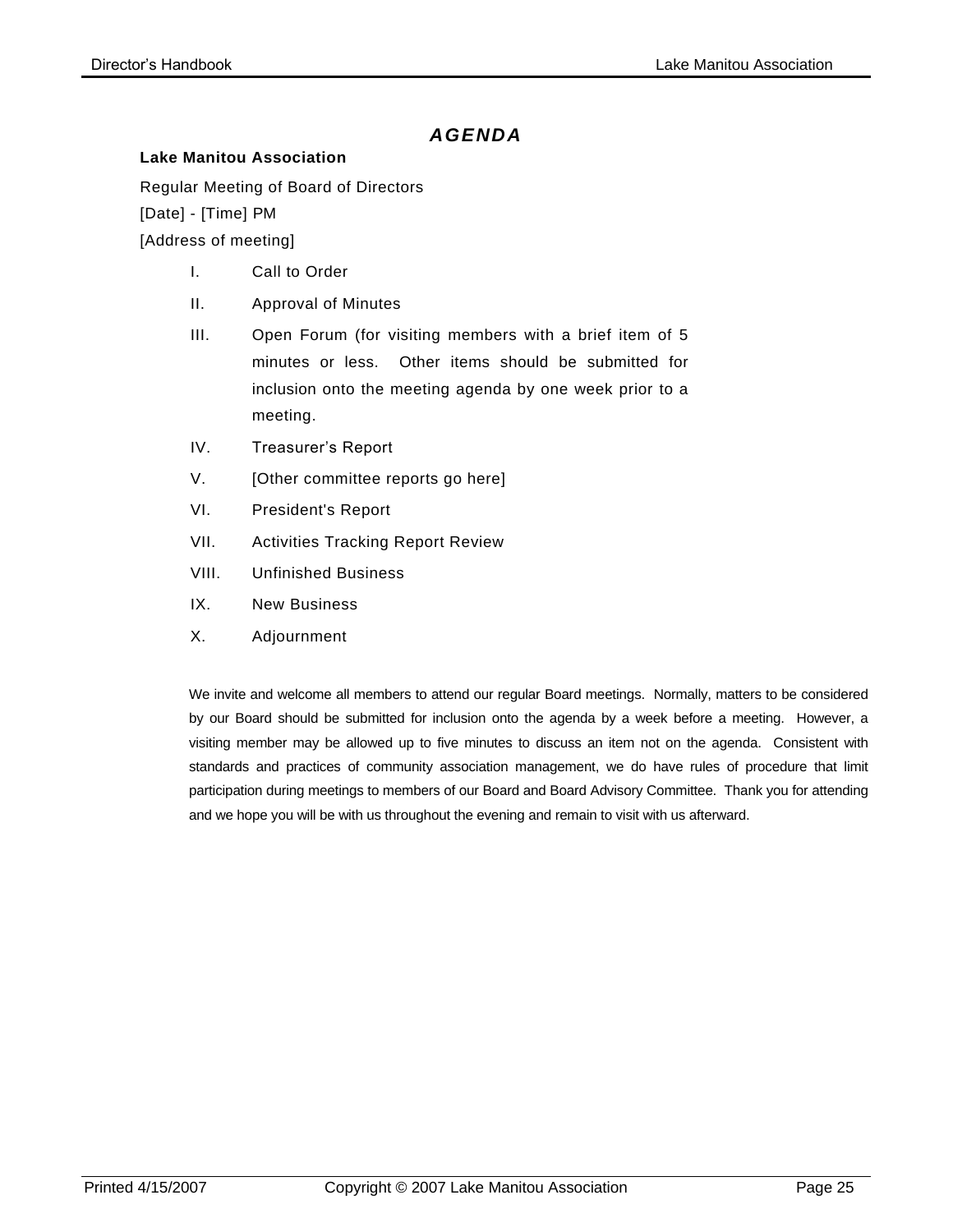### *Activities Tracking Report*

This is a very important control document used to ensure that tasks assigned to volunteers and Officers/Directors are accomplished and objectives and projects are followed-up on.

The Activities Tracking Report is a list that includes maintenance items, projects assigned to individuals and committees, and leadership tasks to be completed. It includes the status for each activity such as priority, the person responsible for completing, date first entered onto list, and objective completion date, if appropriate. Items on the list are marked-off as completed.

As each item is completed, it is moved under a "Completed" heading, until the report is again updated the following month. This has the effect of providing positive feedback on progress down the list. It provides some visibility and recognition for those who have completed assigned projects and tasks.

The example report included here may be shorter than what we can normally expect. An updated copy of the Activities Tracking Report should be distributed at or before every Board meeting and should be reviewed at every Board meeting. The certainty of public review has a way of getting things done.

# *Activity Tracking Report for Lake Manitou - 5/15/07*

| #              | <b>Priority</b><br>$1 = high$<br>$10 = 10w$ | Orig.   | <b>Target</b> | Who              | <b>Description</b>                                                                                                                  |
|----------------|---------------------------------------------|---------|---------------|------------------|-------------------------------------------------------------------------------------------------------------------------------------|
| 1              | 3                                           | 5/13/07 | 6/15/07       | Jim              | Cut weeds by the Lake Manitou monument & sign.                                                                                      |
| 2              | 3                                           | 5/13/07 | 6/15/07       | Jerry &<br>Steve | Perform Preventative Maintenance on the weedcutter.                                                                                 |
| 3              | 3                                           | 3/3/07  | 5/31/07       | Jim              | Tom still has not received confirmation of the property liens.                                                                      |
| 4              | $\overline{4}$                              | 5/13/07 | 5/22/07       | Jim              | Send "Final notice to correct condition" to Smith                                                                                   |
| 5              | 4                                           | 5/13/07 | 7/8/07        | Jim              | Establish new reserves accounts for: spillway maintenance, dam weed<br>clearing, Spillway painting, financial review every 4 years. |
| 6              | 4                                           | 5/13/07 | 7/8/07        | Jim              | Establish budget expense account for MLSA seminars and publications.                                                                |
| $\overline{7}$ | 4                                           | 5/13/07 | 6/15/07       | Dave             | Research authority and restrictions for special assessments.                                                                        |
| 8              | 5                                           | 4/8/07  | 7/8/07        | Jim              | First budget draft due at Board meeting.                                                                                            |
| 9              | 5                                           | 4/8/07  | 7/8/07        | Jim              | Need structural control approval for Keay for rear sunscreen.                                                                       |
| 10             | 5                                           | 2/11/07 | 5/31/07       | Jim              | Tom still has not received yellow copy of notice to Meyer requested at<br>Feb. Board meeting regarding maintenance problems.        |
| 11             | 5                                           | 2/12/07 | 7/8/07        | Jim              | Need structural control review/approval of deck on west side of house and<br>of new tree on east side for Bates.                    |
| 12             | 5                                           | 3/11/07 | 8/15/07       | Tom              | Work with Dave on bubbler repairs.                                                                                                  |
| 13             | 5                                           | 4/8/07  | 7/8/07        | Jerry            | Need DEQ chemical application for chemicals to treat the lake.                                                                      |
| 15             | 6                                           | 5/14/07 | 5/17/07       | Jim              | Gate on Boat ramp will not close, Jerry to review with summer help.                                                                 |

#### *Standing*

| # | <b>Priority</b><br>$1 = h$ igh<br>$10 = 10w$ | Orig.    | <b>Target</b>                | Who   | $\overline{\phantom{a}}$<br><b>Description</b>              |
|---|----------------------------------------------|----------|------------------------------|-------|-------------------------------------------------------------|
|   | رب                                           | 12/12/07 | 1 wk<br>prior to<br>ea. mtg. | Lloyd | Need to deliver board packets by weekend prior to meetings. |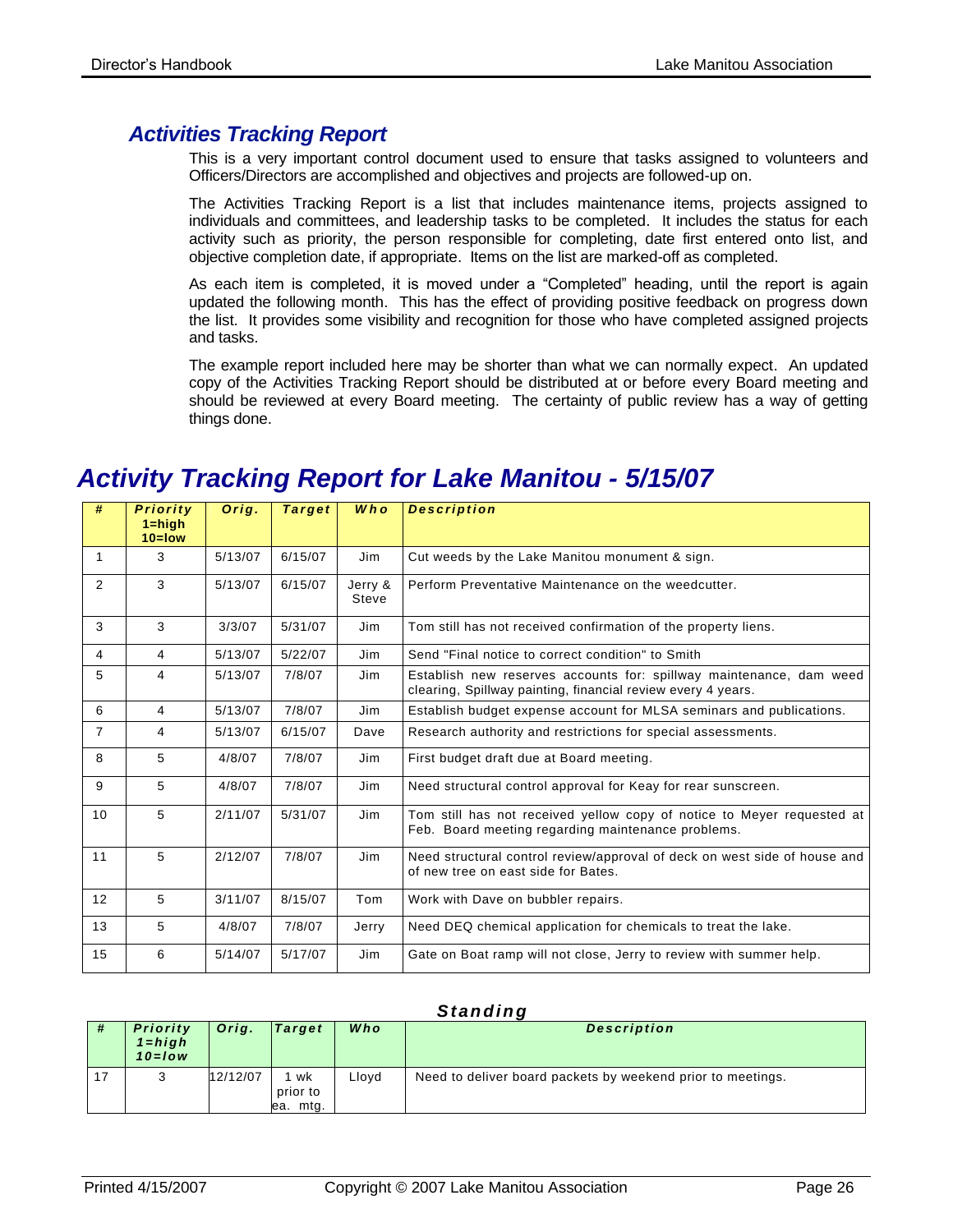| #  | Priority<br>$1 = high$<br>$10 = 10w$ | Orig.  | Target  | Who    | <b>Description</b>                                                                            |
|----|--------------------------------------|--------|---------|--------|-----------------------------------------------------------------------------------------------|
| 21 | 5                                    | 3/3/07 | 5/13/07 | Jim    | Deck constructed without Structural Control application.<br>Get application<br>from Forsythe. |
| 22 | 5                                    | 3/3/07 | 3/10/07 | Jim    | Garage Sale advertisement posted in paper.                                                    |
| 23 | 3                                    | 3/3/07 | 5/1/07  | Jim    | Dead trees on dam not removed. Send request to Lloyd to remove.                               |
| 24 | 3                                    | 3/3/07 | 5/13/07 | Janice | Get site maps.                                                                                |

#### *C o m p l e te d*

# *The Annual Meeting*

Our By-Laws require that we have our Annual Meeting before September 1.

For many of our members, their impression of how well the Board is managing our business is shaped at this important meeting. This may be the only type of meeting many members will ever attend.

The President conducts this pivotal meeting. These are some of its functions and activities:

- Board and committee volunteers are introduced.
- Our committees report on their activities and accomplishments.
- Our Treasurer reports on our finances.
- Our President reports on our projects and activities for the year and our plans for the future.
- We elect new three (3) Board members and two (2) Officers.
- We discuss Association business.
- We present awards to valued volunteers.
- Prior to the meeting, we have a social event (e.g. picnic).

#### **Before the meeting we have a "Social Gathering"**

This has always been a good way to start the event. The Social Committee can arrange refreshments such as coffee, soft drinks, various munchies, perhaps a cake with a "Thank you" message with the names of special volunteers, or a potluck picnic.

#### *Board and committee volunteer introductions*

This is a good opportunity to recognize our volunteers and for members to connect names they've been reading about in our minutes with the faces.

#### *Committee reports*

Committee reports allow our volunteers to brief members on what they've been doing for us and what they plan for the future, to encourage members to join the committee and to acknowledge individual committee member's contributions.

#### **Treasurer's report**

The Treasurer gives a brief overview of how our dues are spent, highlights significant operating expenses and reserve items, underscoring any that have changed significantly, and explains trends or upcoming events that may affect us. Finally, the Treasurer gives a brief summary of our financial condition.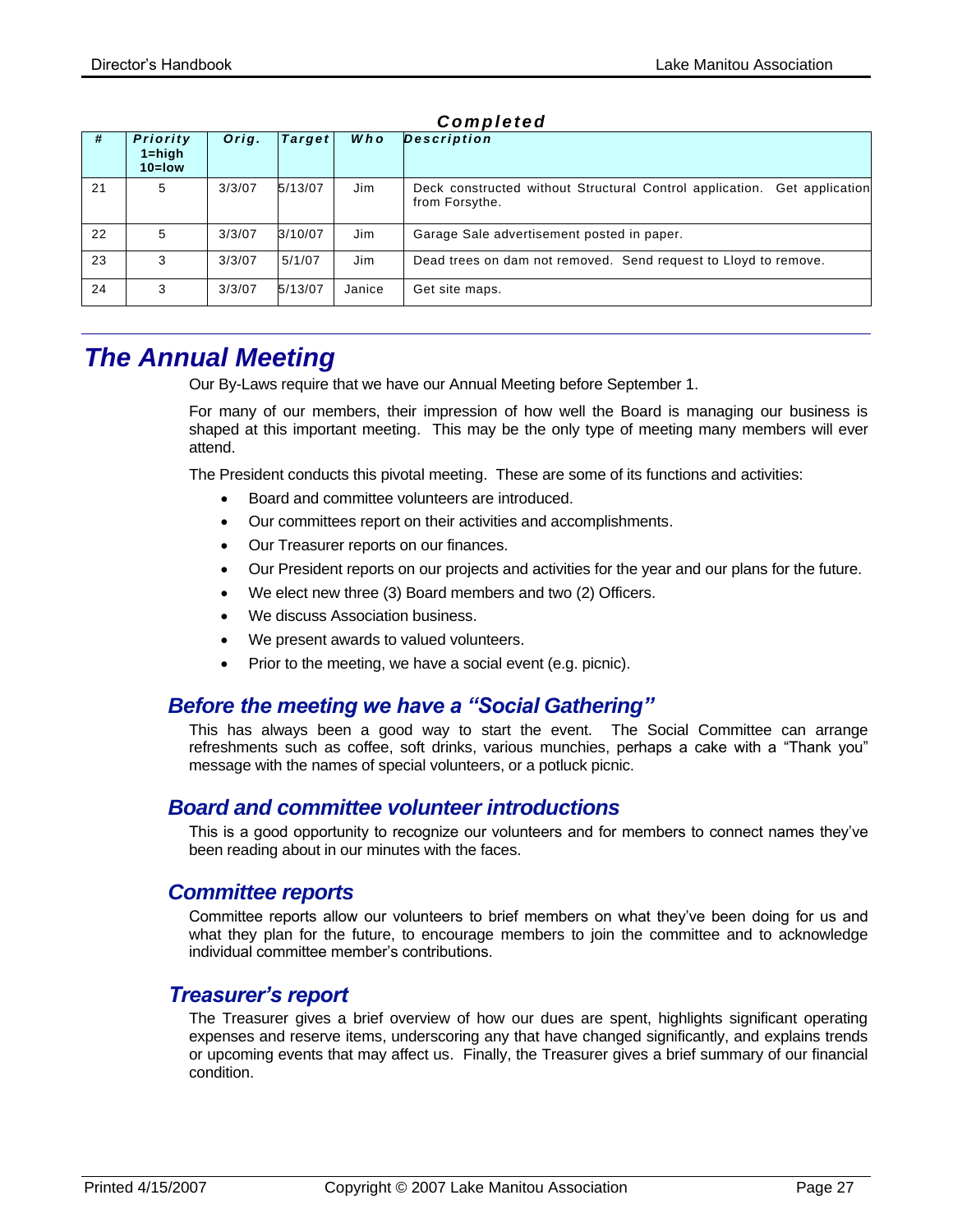#### **President's report**

The President outlines our activities and projects for the year, explains special issues we have dealt with, proposed solutions and plans for the future.

## *Board Elections*

Board Elections is the principal reason given for this meeting in our By-Laws. The President conducts the elections.

If we do not have a quorum represented by attendees and proxies, elections cannot be completed that day and the Annual Meeting will need to be reconvened prior to the first Board meeting following the Annual Meeting.

In member association elections, some members cast their ballots casually, without having studied the candidates' qualifications. For example, a candidate may be nominated by a well-meaning member who thinks her neighbor, Joe, is a great guy and, therefore, should be on the Board. Or perhaps someone decides to run based on dissatisfaction with the way the Board is handling a specific issue, but otherwise has little to offer in the way of management skills. To address this situation, normally, the Board casts any proxies that it has been assigned, for the slate of candidates produced by the Nominating Committee. (See the Nominating Committee charter.) Provided this important committee has been true to its charter, this has the effect of weighing selection slightly towards candidates who have been carefully considered and pre-qualified as having skills and experience that can be applied effectively toward the management of our business.

We elect the Treasurer, Vice President and three (3) Directors to office in odd years. The President, Secretary, and the remaining three (3) Directors shall be elected in even years.

#### *We discuss Association business*

Items placed onto the agenda by a published deadline may be discussed. The President also may allow other matters to be discussed, at his or her discretion. However, the full agenda typical at the Annual Meeting may cause the meeting to run late if unexpected business isn't dealt with efficiently. Therefore, it is very good idea for the tentative agenda to be sent to the members with the Annual Meeting announcement and include a notice that members wishing an item to be put onto the agenda to contact the President by a certain date.

Another situation for the Annual Meeting is that some members who never attend regular Board meetings may regard the Annual Meeting as the place to come to let it all out, venting their criticisms and gripes about every little problem, including problems that affect only them. Should this happen, meetings can lose direction, interest of the attendees, become unproductive and run very late. This problem can be addressed in the following ways:

- The President should be aware of this possibility, know how to channel discussion and to table items, and resolve to keep the meeting moving and productive.
- The notice described above, requiring business items to be placed onto the agenda by a certain date, should be published in the Annual Meeting notice and in the minutes preceding the meeting.
- In the minutes preceding the meeting and in the agenda mailed with the Annual Meeting notice, we should invite all members with questions about the budget or finances or with any other concerns to the regular Board meeting on a date preceding the Annual Meeting where their questions and problems can be given the time and consideration they require.
- The President should remind attendees of that invitation again at the start of the Annual Meeting, indicating that we have a full agenda and requesting that additional items of business be brought to the next regular Board meeting. Again, the President may allow some topics to be broached, but should use discretion and be prepared to re-channel any that threaten meeting progress.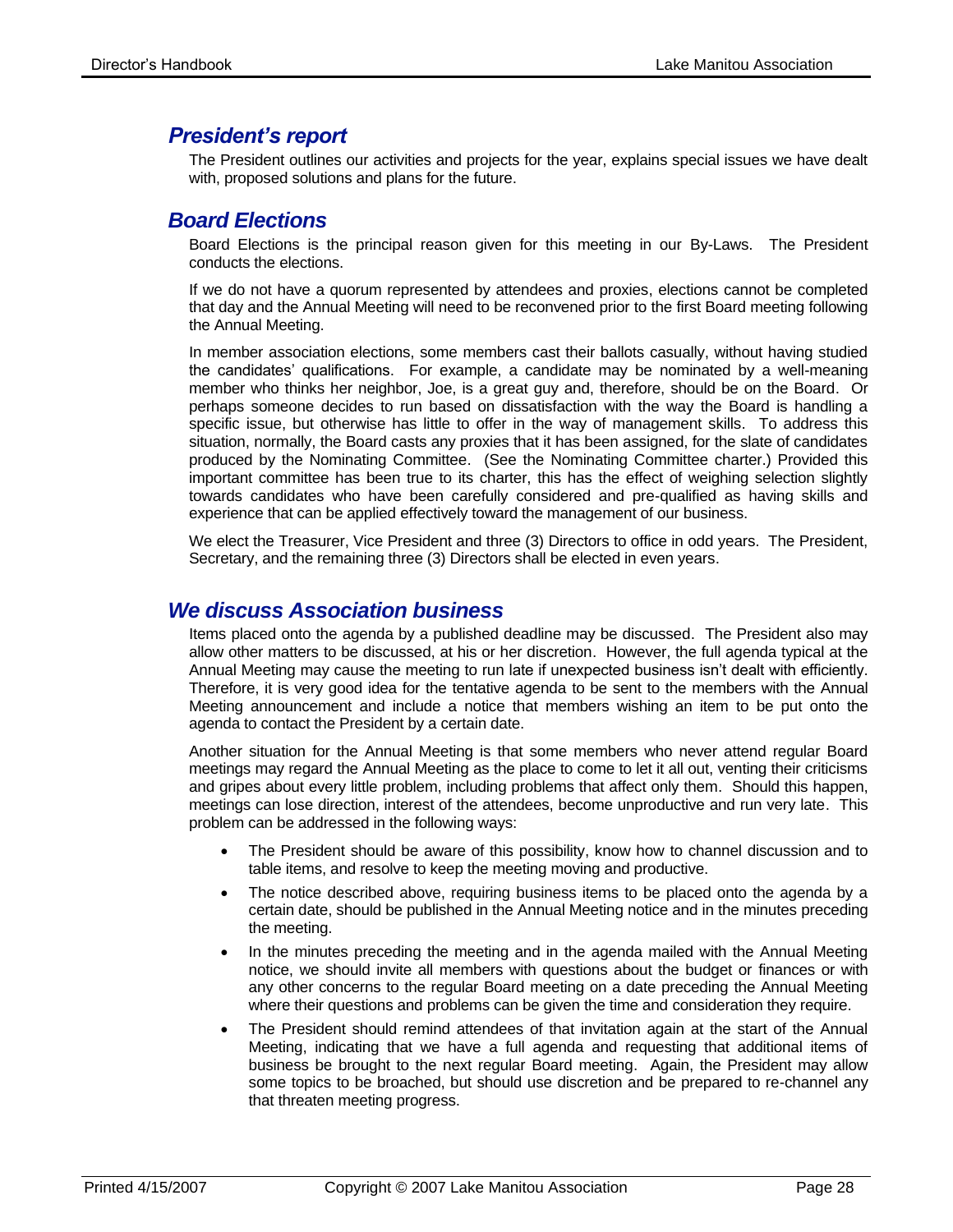#### *We present awards*

This may be the single most important event of the meeting in terms of returns for our time investment. The recognition we provide to hardworking volunteers and to those whose deeds and performance we celebrate with a modest award or recognition is often rewarded many-fold with the equivalent of thousands of dollars of time on our behalf. As a volunteer-driven organization, our awards program is vital.

Toward the end of our Annual Meeting we may present awards to:

- Retiring Board and committee volunteers who have contributed at least a full 2-year term of service with good effort.
- Volunteers who have made especially notable contributions.
- Homeowners with the best landscape maintenance (our "beautification awards").

Awards don't have to be expensive, perhaps a nice pen or small plaque or certificate, or a bouquet. It's the recognition and public acknowledgment that counts. In the Awards section of this binder is an example of a certificate of appreciation produced with a personal computer and laser printer. We can emboss a gold seal for the certificate. Having the certificate signed by the President and/or Secretary and put into a frame can complete the effect - a memorable expression of thanks, virtually only for the price of the frame.

#### *The Annual Meeting mailer*

Our By-Laws lists specific requirements for mailing the meeting notice. However, to give our members sufficient notice to attend, we should try to mail them at least two-to-three weeks before the meeting.

An example mailer is included below. Parts include:

- A letter announcing the meeting and encouraging members to attend.
- Tentative agenda.
- Statements by candidates running for the Board. Ensure you coordinate with the Nominating Committee to have this in time for the mailing.

#### *Proxy Form*

To ensure the Annual Meeting notice mailer package is configured properly, you may wish to include a note to the person making the photo-copies that reads something like the following:

Attention person preparing this mailer:

The mailer should contain:

- 1) Pre-addressed envelope for returning proxy
- 2) Sheet 1 single-sided: Notice Letter
- 3) Sheet 2 side 1: Agenda
- 4) side2:Candidates'Statements
- 5) Sheet 3 single-sided: Proxy Form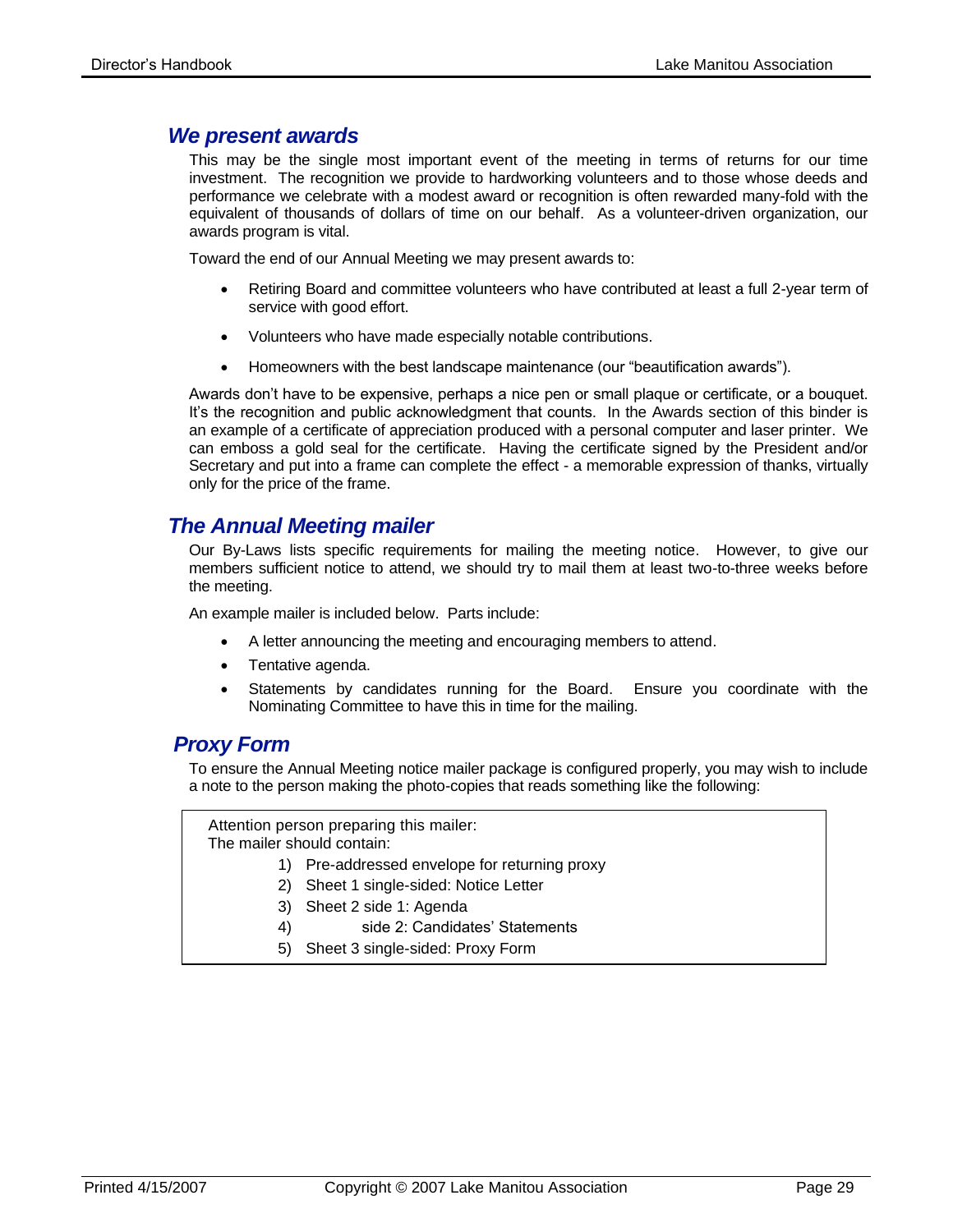# *Lake Manitou Association*

*c/o Jim Forsythe 1996 W. Garrison Rd. Owosso, Michigan 48867*

*August 15, 2006*

*Dear Neighbor:*

*Please show the volunteers, who have been working for us all year on committees and on our Board, that you do care. Even though you may not have attended regular meetings before, it is important that you attend our Annual Meeting.*

*This year, our Lake Manitou Annual Meeting and Picnic will be on [day, date* and time]. We'll be meeting at *[location]*.

*We will first have a social (picnic) and then will be electing the Treasurer, Vice President and three (3) Directors to office in odd years. The President, Secretary, and the remaining three (3) Directors shall be elected in even years. All Board members will serve for a two year term of office commencing after the vote at the summer membership meeting. We will also briefly review our finances, accomplishments for the year, current issues affecting us such as [most significant issues here], and plans for future projects. We'llalsosay"Thanks"toafewofourneighbors who have made notable contributions for us this year.*

We Need Your Proxy

*Even though you may plan to attend, please complete and return the enclosed proxy form to ensure we can establish a quorum and validate our elections in the event you cannot attend. (When you do come and vote, your proxy will be invalidated.)*

*Please return your proxy to [name, address] before [proxy return deadline - a few days before the Annual Meeting].*

*We look forward to seeing you at our social and at our Annual Meeting afterwards. If you would like to add a topic to the agenda, please call me at [President's telephone number]. Should you have any questions about the enclosed proxy or about the meeting, please contact our Social Committee Chairperson, [Chairperson'sName] at [xxx-xxx-xxxx], or call me.*

*Thanks, and we look forward to seeing you on [day, date and time]. Sincerely,*

*[President'sname]*

*President*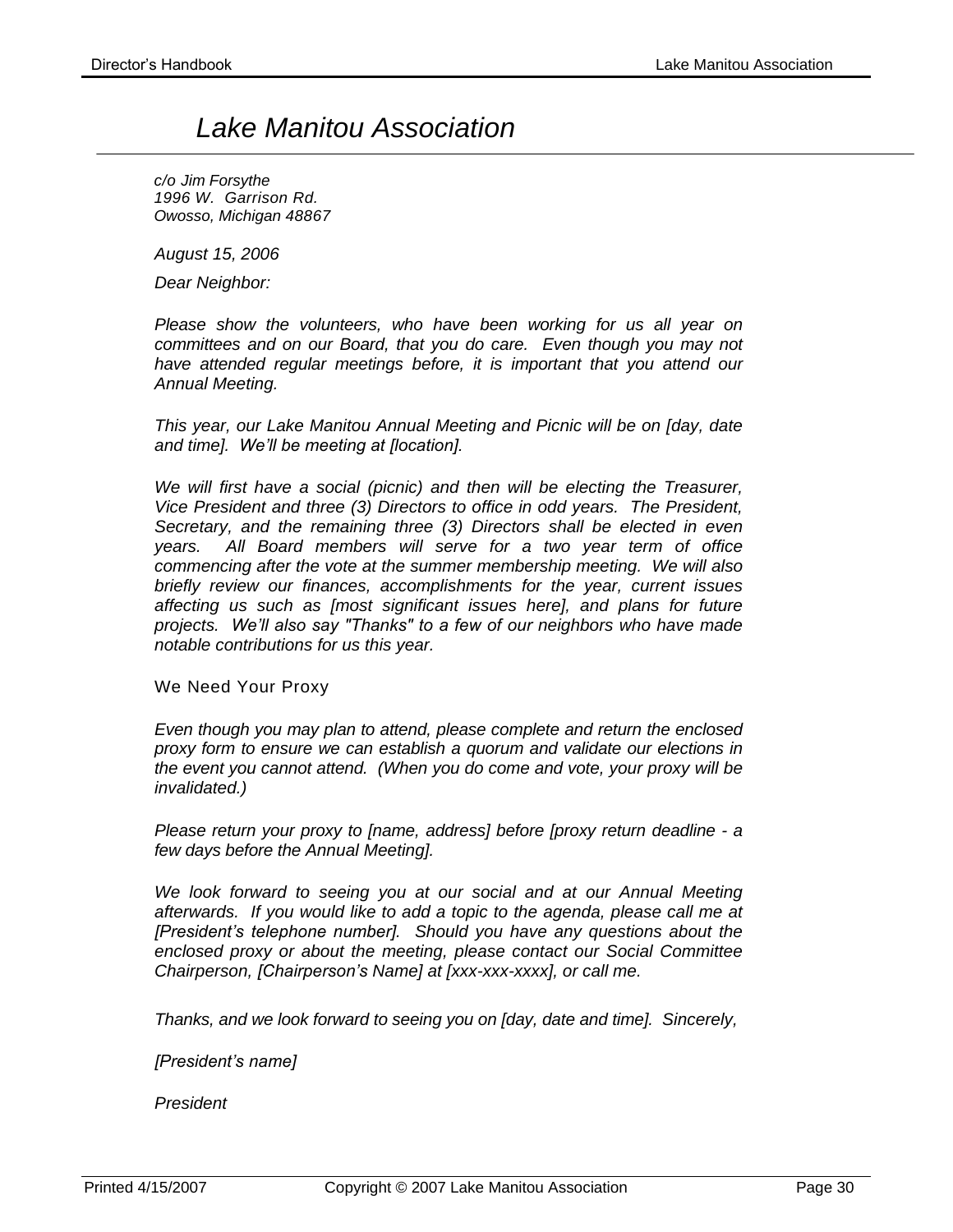## **AGENDA**

*Annual Meeting Lake Manitou Association [Scheduled date and time] [Address of meeting]*

- *I. Call to Order*
- *II. Introductions of Board and Committee members*
- *III. Architectural Review Committee Report*
- *IV. [Other committee reports go here]*
- *V. Treasurer's Report*
- **VI.** President's Report
- *VII. Election of Directors*
- *VIII. Unfinished Business*
- *IX. New Business*
- *X. Election Results [If quorum represented]*
- *XI. [Any special programs can go here]*
- *XII. Awards Presentation*
- *XIII. Adjournment*

Please join us for the picnic (social) before the meeting to have some refreshments and meet your neighbors!

Just a reminder - Members are asked to limit topics for discussion to those affecting us generally, as an Association. Should you have a problem or concern more specific to your property that you would like to discuss with our Board and your neighbors, please come to our regular Board meeting when we will be less time-constrained and can give your problem the time and attention it deserves. If you have an item for the Annual Meeting agenda, please contact [President's name] by [Deadline - choose a date a few days before the Annual Meeting], at [President's telephone number].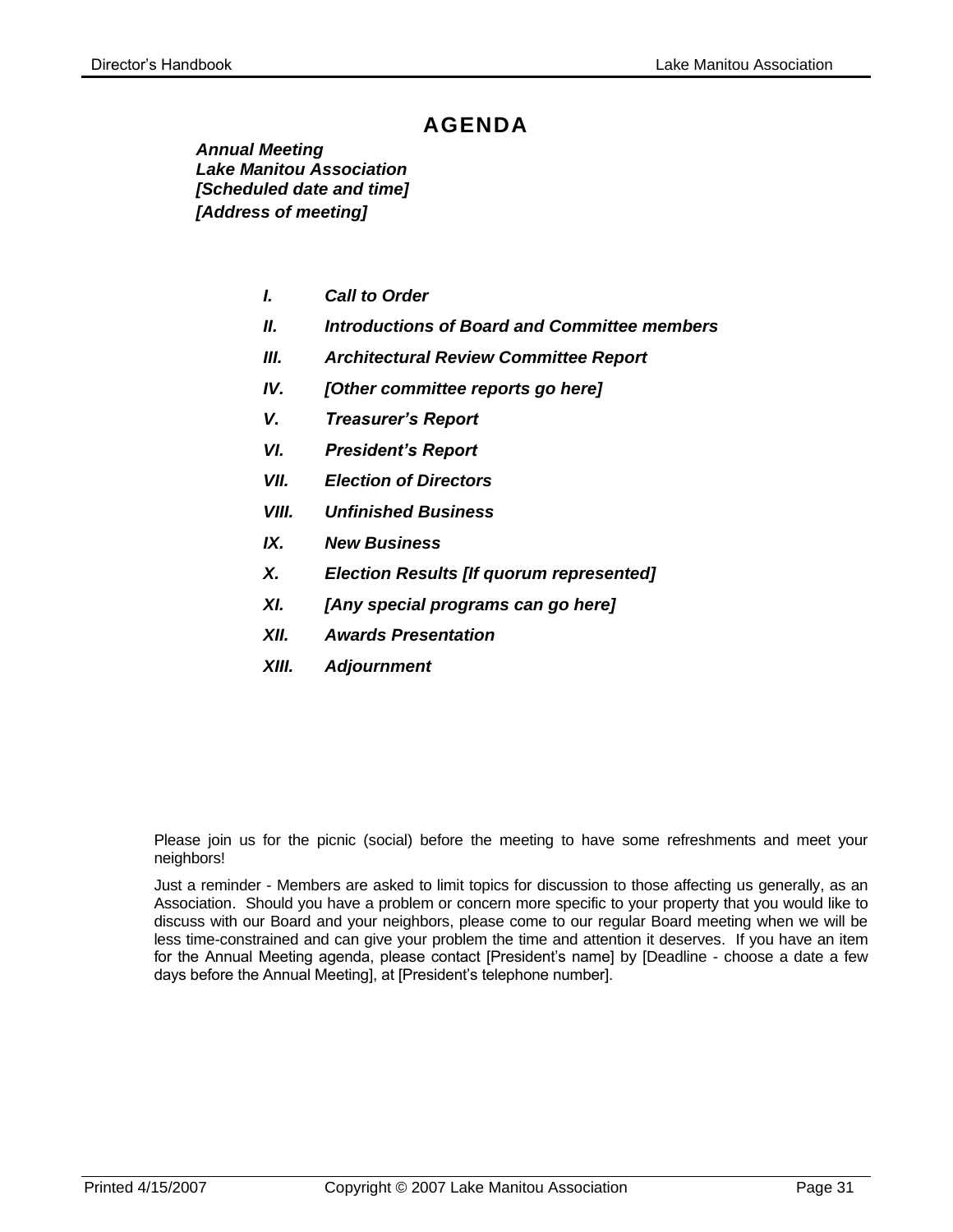#### *EXAMPLE CANDIDATE BIOGRAPHIES*

## **Statements by Candidates for the Officers or Directors Positions**

## *Annual Meeting and Elections Lake Manitou Association [Date of Annual Meeting]*

Candidates for this year's elections include Gotta Win, Tom Thumb and Iwanna Run. Nominations will also be accepted from the floor on the evening of the meeting.

#### **Gotta Win 1995 Garrison Rd**

I bought a home here at Lake Manitou in 1989 and have very much enjoyed living here. I have served on our Board for the past year and on the Structural Control Committee for the past two years. I am keenly interested in the appearance of our neighborhood and in maintaining the quality and uniqueness that attracted me here. As a Board member, I would continue to help the Board protect our property values and represent the interests of our community.

#### **Tom Thumb 2016 W. Manitou**

I am presently employed as accounting supervisor for a local manufacturing firm, where I have been working for 7 years. I have a Masters in Accounting from Northeastern University. I have participated for the last two years on the Chemical Control committee as well as the Enforcement Committee. Last year I worked with our Treasurer on long term cash flow projections, analysis of utility expenses and projects to improve the market value of our property. I hope to continue to serve our community by being elected to our Board.

#### **Iwanna Run 1800 Sunset**

Iwanna has lived in Owosso for eight years and has enjoyed watching the area develop and the downtown area renovation. He and Jane have two children: Linda, four years old and Janine, 16 months old. He has previously served 4 years on our Board. A registered Professional Engineer, Iwanna is a project manager for a nearby mechanical engineering and contracting firm. He told us "I would be pleased to fulfill my duty and take my turn helping to manage Lake Manitou."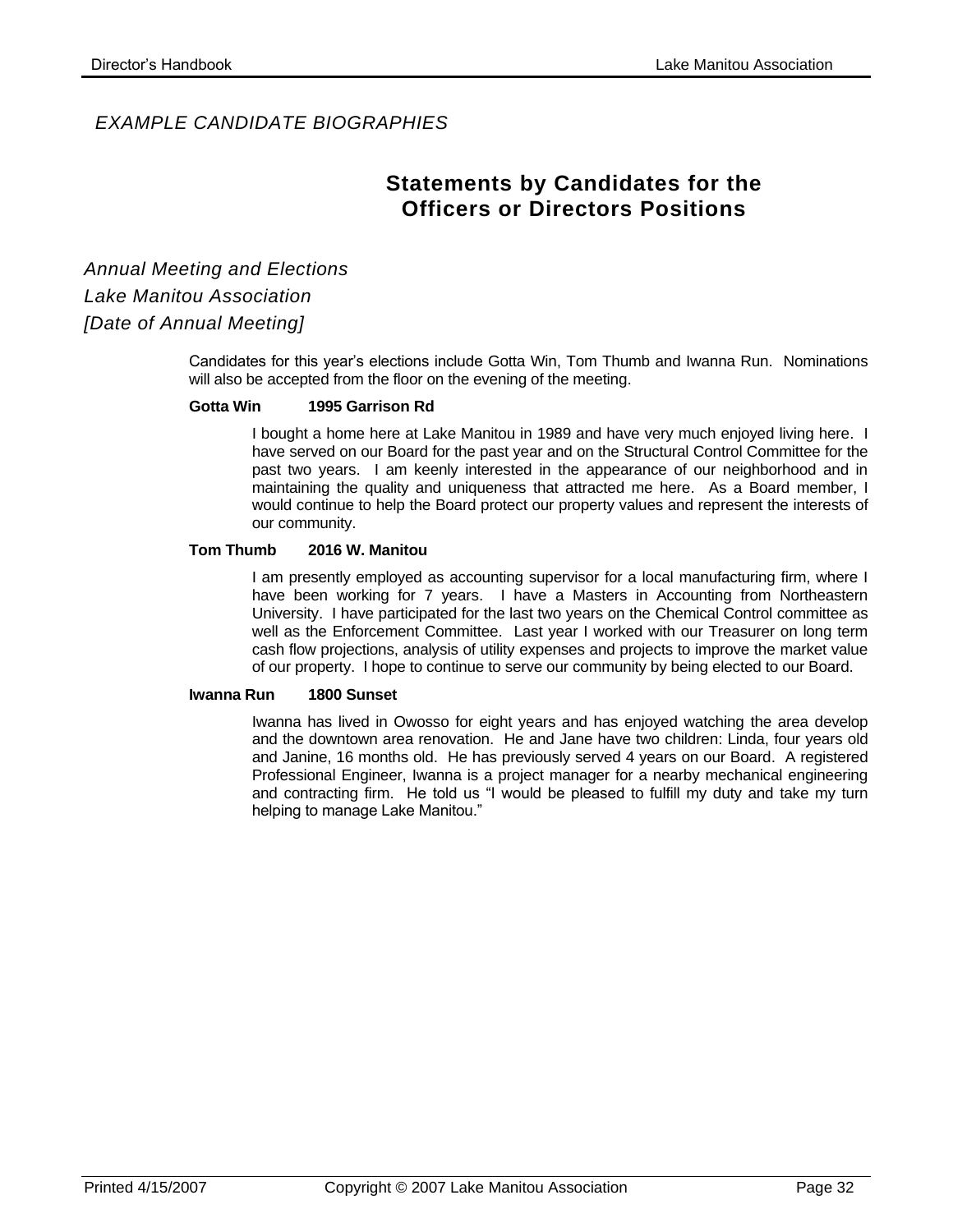#### *Proxy Instructions*

If you think you may not be able to attend our meeting or aren't sure, please:

- 1. Mark your ballot allowing the Board to cast your vote at the annual meeting.
- 2. Validate your proxy with your signature, date, and address.
- 3. Give it to any Lake Manitou Board member or return it to "Secretary, Lake Manitou Association; c/o [Secretary Name]; [Address]; Owosso, Michigan 48867."

Annual Meeting Lake Manitou Association [Meeting location] [Day, date and time]

# $P$ ROXY

Association Secretary: I/We hereby assign my/our proxy to vote for all matters that may come before the Association membership at the [year] Annual Meeting of the Lake Manitou Association to the Lake Manitou Board of Directors, and direct that my ballot be cast as they shall vote.

Any special instructions to proxy-holder:

| Date:                                                                            |  |
|----------------------------------------------------------------------------------|--|
| Your signature (only one signature necessary): _________________________________ |  |
| Your name, printed: __                                                           |  |

\_\_\_\_\_\_\_\_\_\_\_\_\_\_\_\_\_\_\_\_\_\_\_\_\_\_\_\_\_\_\_\_\_\_\_\_\_\_\_\_\_\_\_\_\_\_\_\_\_\_\_\_\_\_\_\_\_\_\_\_\_\_\_\_\_\_\_\_\_\_

Address at Lake Manitou: \_\_\_\_

You may indicate on this form any specific instructions for your proxy-holder with respect to your voting preference on any issue. This proxy shall be valid until final adjournment of the Annual Meeting, including any continuation of the meeting necessary to secure a quorum of members and/or proxies, and after elections and balloting have been validated.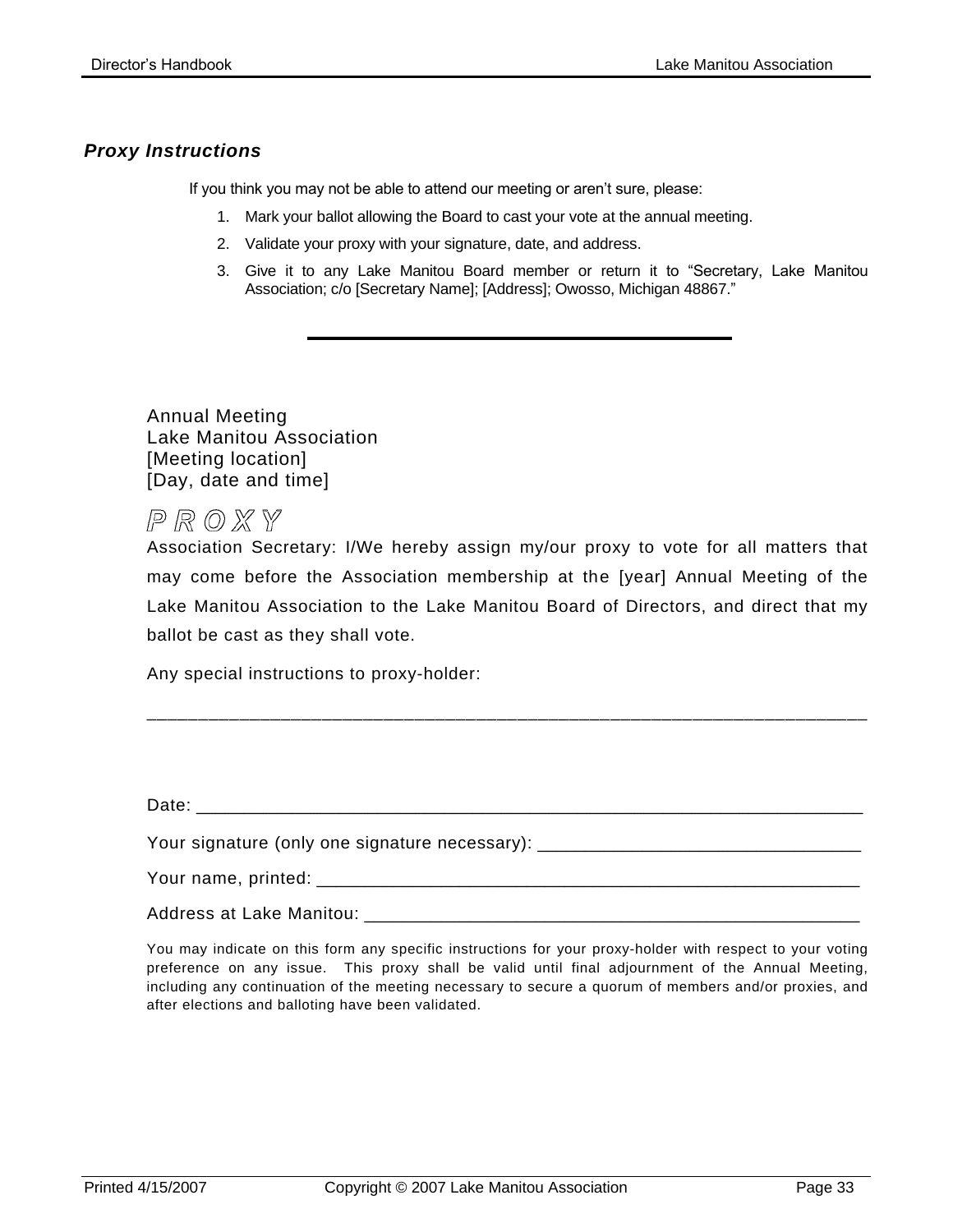# Ballot

Annual Meeting Lake Manitou Association [Meeting location] [Day, date and time]

*Instructions:* We use a *plurality* system of voting. The Directors shall be elected by a plurality (the top three most votes) of members in attendance at the summer membership meeting. All the candidates for the Director positions run on one slate. Voters have the same number of votes as the number of seats to be filled. The three candidates with the highest numbers of votes (a plurality) wins. All candidates for the three (3) Director seats are on the one ballot and voters cast three (3) votes for the candidate(s) they prefer.

This means each household has three (3) votes for the husband and three (3) votes for the wife for a family membership. Single member households have a total of three (3) votes to cast for the Directors position. They also have 1 vote each to cast for the expired Officer positions (President, Vice President, Secretary, and Treasurer depending on the year).

Members will vote for the 3 Director positions by casting one vote for each candidate or they may only vote for 1 or 2 candidates. A member cannot vote multiple times for the same candidate on the ballot.

I/We hereby cast our [Number of Board openings this election] votes as follows:

| <b>Vote</b> | <b>Candidate</b>                                         |
|-------------|----------------------------------------------------------|
|             | Cast up to three votes for the open Director's position: |
|             | (Pre-announced candidate name)                           |
|             | (Pre-announced candidate name)                           |
|             | (Pre-announced candidate name)                           |
|             | (Pre-announced candidate name)                           |
|             | (Pre-announced candidate name)                           |
|             | One vote for each expired Officer's position:            |
|             | (Pre-announced candidate name)                           |
|             | (Pre-announced candidate name)                           |
|             | (Pre-announced candidate name)                           |
|             | (Pre-announced candidate name)                           |

#### **Total:** \_\_\_\_\_\_\_\_

Note: Total must not be more than the 3 Directors and 1 each for the expired Officer position for this election.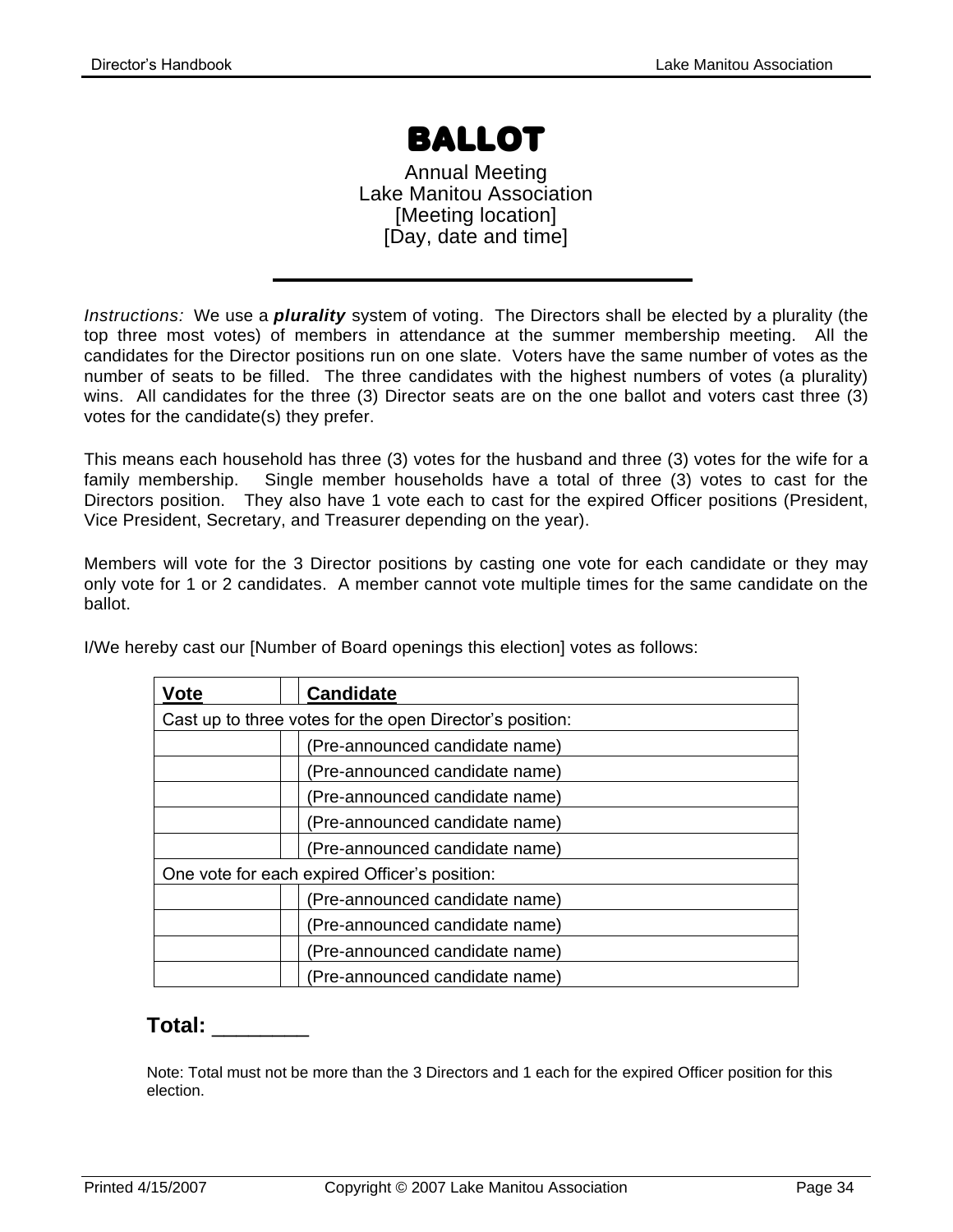# *Annual report*

Most work invested by the Board and committee volunteers is never known about outside of the Board and committees. Distributing an annual report can:

- Provide important visibility into volunteers' contributions.
- Enhance the important Board/member relationship, allowing members to know how they have benefited by those contributions.
- Help us to meet annual reporting requirements.

#### *The example annual report*

An example annual report follows. We also have created it as a word processing file on a computer disk, should a volunteer wish to start with it to use its format in producing an annual report for Lake Manitou. Anyone wishing to use the example file should read the following information about it.

#### *About the file*

The computer file for the example annual report is on a computer disk that includes files used to generate this Directors' Handbook, our Committees Handbook and Members' Handbook. In case you do not have access to the file, first ask the President or Secretary, or try to find the person or persons who produced this handbook because they had the original disk in order to produce what you are reading.

#### *If you want to produce an annual report using the file*

If you want to use the original file used to produce the example annual report, then you will need to have access to and know how to use the word processor. The example annual report uses features of the word processor that most casual users never use. Do not attempt to use the file unless you have learned about Sections, Frames and Styles. Those word processor features are used extensively in the annual report to give it its polished, professional-looking appearance.

While Sections, Frames and Styles are powerful features, they can also cause havoc if you try to edit a file that uses them if you don't know what you're doing. For example, simply deleting a Section or Paragraph marker, which contains important layout, frame or style information, may cause surrounding text to completely change its appearance or jump to a different location on the page. And if you don't know how Sections, Frames and Styles work, you may not know why it happened or how to fix it. (You can always use the Undo feature or extract material from the original master file should that happen.)

#### *Hints on using the example file*

First, learn about Sections, Frames and Styles from your word processor program manual while editing a dummy file.

Do not edit the original file on the original disk. Copy the file containing the material you are reading onto your hard disk and edit the copy. Extract the annual report portion from that copied file.

Make sure you backup your file frequently while you edit, in case you make a mistake - and you will likely make mistakes.

- Use the appropriate View mode while editing:
- Select the View-Normal mode from the pull-down menu to see where text is actually located in your file and to repair mistakes.
- Select the View-Page Layout mode from the pull-down menu to see how the annual report will finally appear when printed.
- Select the Tools-Options-View mode to display all non-printing characters.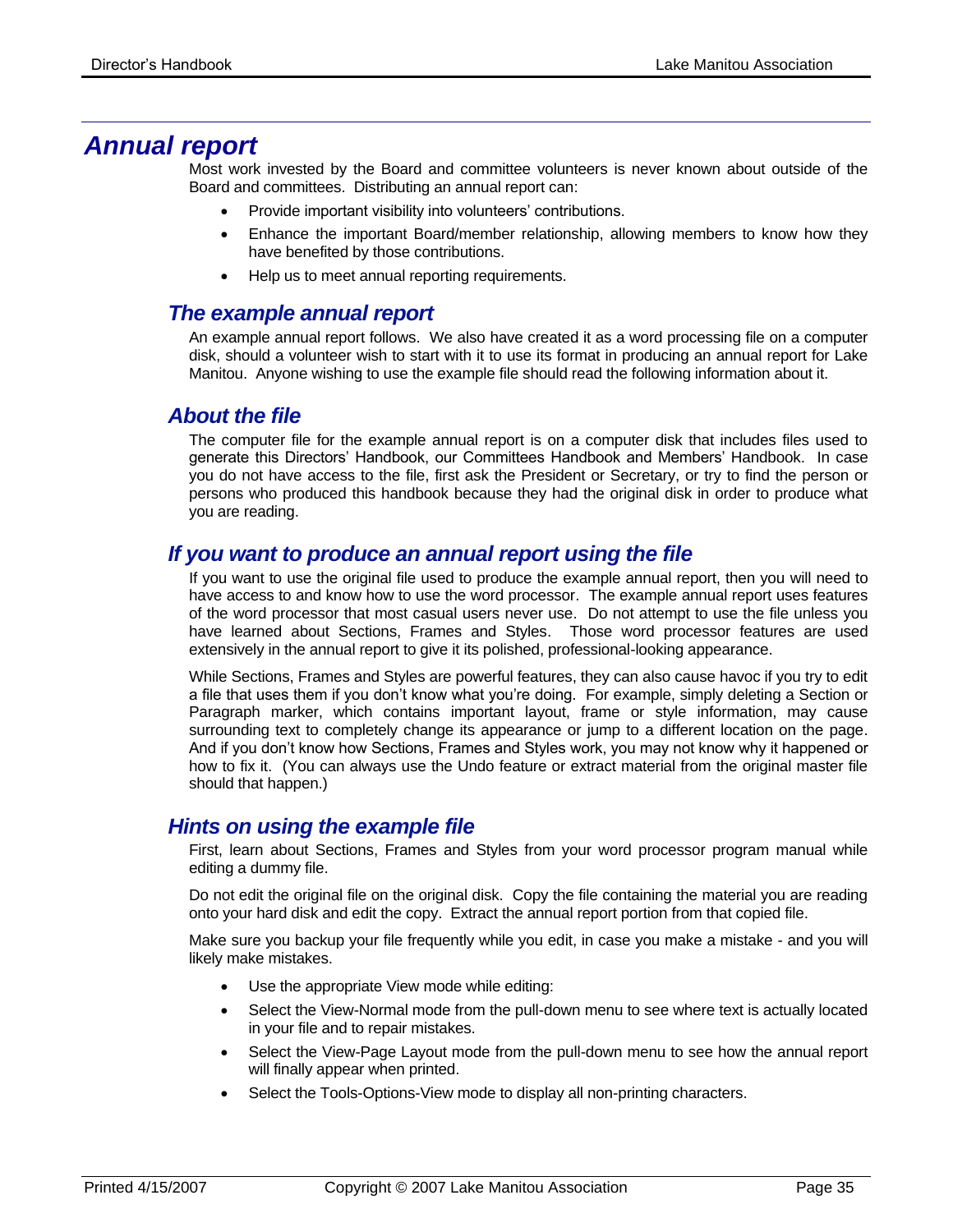# **Lake Manitou Association** *2007 Annual Report* **PRESIDENT'S REPORT**

**Completing our forty-seventh year as an Association closes a busy period for us. Our most significant accomplishments for 2006 describe what is typically involved in restructuring a business - and the product reflects the quality time some of our neighbors have given to make it happen.**

## **Our new look:**

**No matter how well run, almost any organization can benefit periodically from taking a fresh look at the way it manages itself. This year we reviewed some management tools developed and used by other associations and**



**compared them with our own. Thanks to the talent we've been fortunate to have had on previous Boards and committees, we found that our practices and procedures compared very favorably and were superior to many. Nonetheless, we were determined to undertake a healthy checkup. The result is a set of documented processes and procedures and further improvements in the ways we manage our association.**

As part of our organizational refurbishment, we've **craftedanewDirectors'Handbook. It includes an orientation for new Board members, descriptions of directors'duties,charters for our current committees and those we may appoint in the future, management tools, forms and letters, control documents such as our periodic events calendar and activities tracking report, and reference sections for our policies, rules, structural control standards, By-Laws, and Amended Restrictions.**

**You may have seen some changes as a result of our efforts. A few of them are described below.**

**We are appreciative to Dave Acton who volunteered as the chief reviewer of our Directors' Manual. The Board also recognized me (Jim Forsythe) for lending my computer and word processing expertise to our project and for the time spent interviewing our committee chairs and revising committee charters.**

## **V***olunteers Recognition*

**We very much depend upon volunteers in our organization. At our 2007 Annual Meeting we inaugurated an awards program to recognize volunteers who have made notable contributions of time and talent.**

## **A***dopted Guidelines for Rules Creation*

**In May, we drafted and reviewed a set of guidelines for Rules Creation and Modification. These guidelines ensure for openness and member participation in creating or modifying our rules.**

#### **A***mendments to Amended Restrictions*

**Two years ago, we passed much-needed amendments to our By-Laws and Amended Restrictions to correct some deficiencies. As a result we have plugged some loopholes, eliminated a couple of unfair provisions and brought it more up to date with Michigan state law:**

- *In all, there were 103 changes suggested and only 20 did not pass. A separate change for outbuildings was also approved.*
- *See the Lake Manitou web site for a copy of the current by-laws.*

#### **M***aster Plan*

**Now, our big projects are the development of a 5 year Master Plan and dredging. The 5 year plan includes a review of our Structural Control standards for exterior improvements and policies relating to the Structural Control process for our community. Once approved, it should help the Structural Control Committee in administering prudent controls to protect our property values.**

## **S***ocials Successful*

**We had two very enjoyable social get-togethers. Our potluck picnic this summer and our winter social were both a lot of fun. Watch for the next oneanddon'tmissit.**

## **S***ignage*

**We will begin landscaping the area by the Lake Manitou sign on Garrison road. The intent of this area is to provide a showcase for aquatic, wetland and upland examples of landscaping. The hope is that this will encourage members to follow suit when they are planning their shoreline maintenance activities and provide landscaping alternatives that are better for the health and water**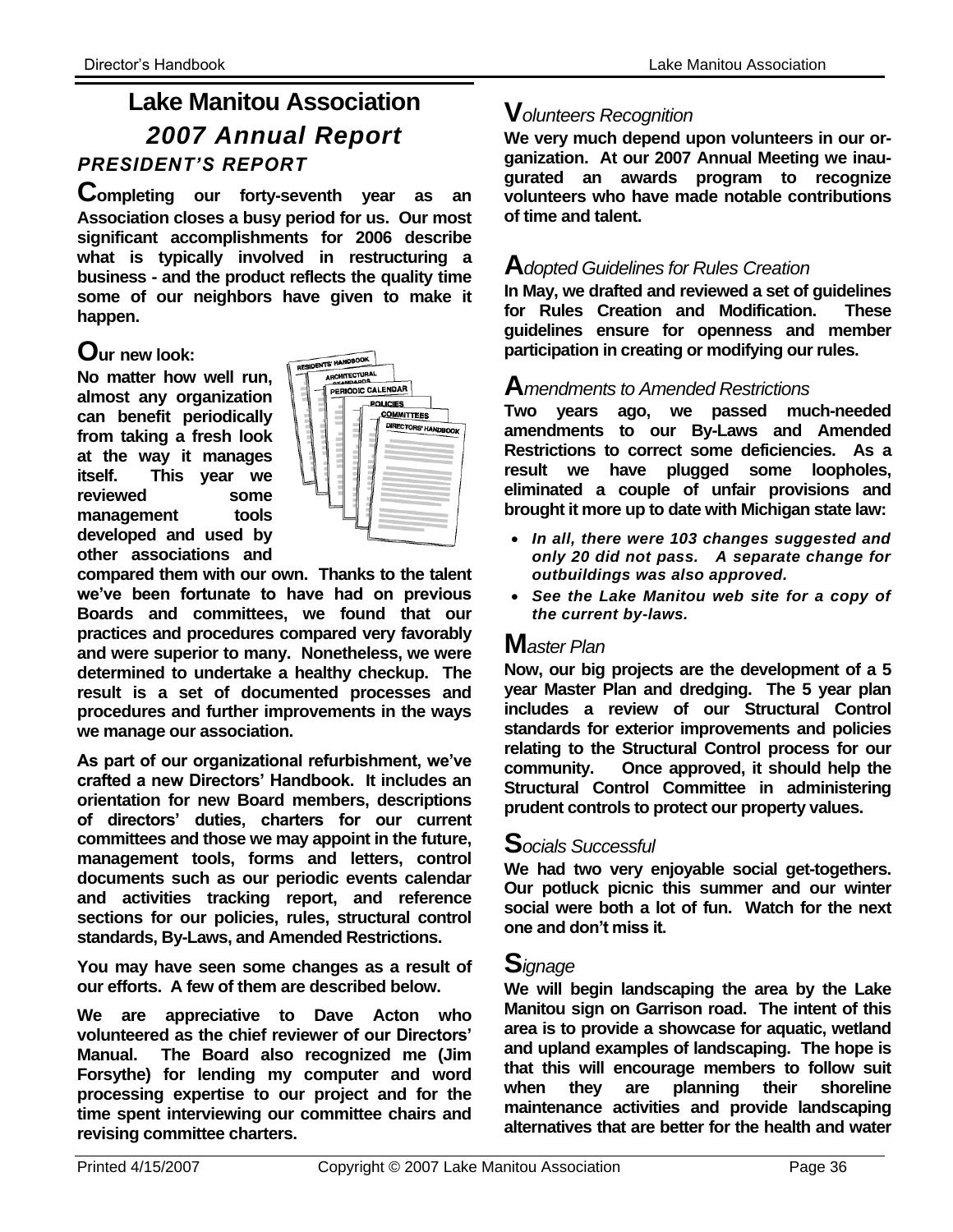#### **G***arbage Trucks*

**The large garbage trucks with internal compactors from Waste Management continue to frequent our subdivisions and are putting undue wear on the newly maintained roadway edge. There are at least three local waste haulers that we would prefer that you use instead of these large trucks. The other providers do not use trucks with the internal compactors and do not put as much stress on the roadway. Please seriously consider changing to one of these other providers and extend the life of the roadway. When the road needs repaving, the costs are typically split between the resident and the county. Save yourself some money now and switch to reduce the roadway deterioration.**

#### **T***ownship / County Projects*

**We've participated jointly with ourLake Victoria Association neighbors on a project to pass an antikey-holing ordinance. This preempts funneling a large number of off-lake members through a single easement. This would limit the lake access to an** "apartment building" if such a structure were able to **be zoned and built around Lake Manitou with lake access. We have also been proactive in supporting the township by working with them to create and maintain the Bennington Township Web site. Visit their web site at: http://bennington-township.org .**

## **W***eb Site Inaugurated*

**We have switched from the previously free web site to our permanent web site located at http://lake-manitou.org . This is our primary channel for providing the bulk of the information about our Association to our members. We use this tool to communicate information about upcoming events, activities, notice of meetings, alerts to hazards, and recent significant issues. There are far too many documents, processes, procedures, meeting minutes, and other information to make paper copies of all these for our members.**

**All Lake Manitou members who pay property taxes are members of the Shiawassee County Public Library system and can access our web site from the Library free of charge. The Library staff can assist you getting started.**

**We are always interested in contributions to improve the web site and in anyone who would like to help keep the web site current and create meaningful content.**

## **S***TATEMENT OF RECORDS LOCATION*

**Corporate books and records, including names and addresses of our current members, are located attheTreasurer'shome- Judi Keay. They may be examined by our members by appointment during normal business hours.**

#### **T***he Future*

**You are the future of Lake Manitou. Our future depends upon your participation. If we are content to assume others will manage the Lake in our best interest, we may be robbing ourselves. We will always depend upon member participation, upon the initiative of those who will attend Board meetings, serve on committees or on the Board, involve themselves directly to ensure we are soundly managed, anticipate and minimize problems, engineer sound solutions, plan our finances, provide good communications with our membership and ensure the continued good health of our investments.**

# **Jim Forsythe- President**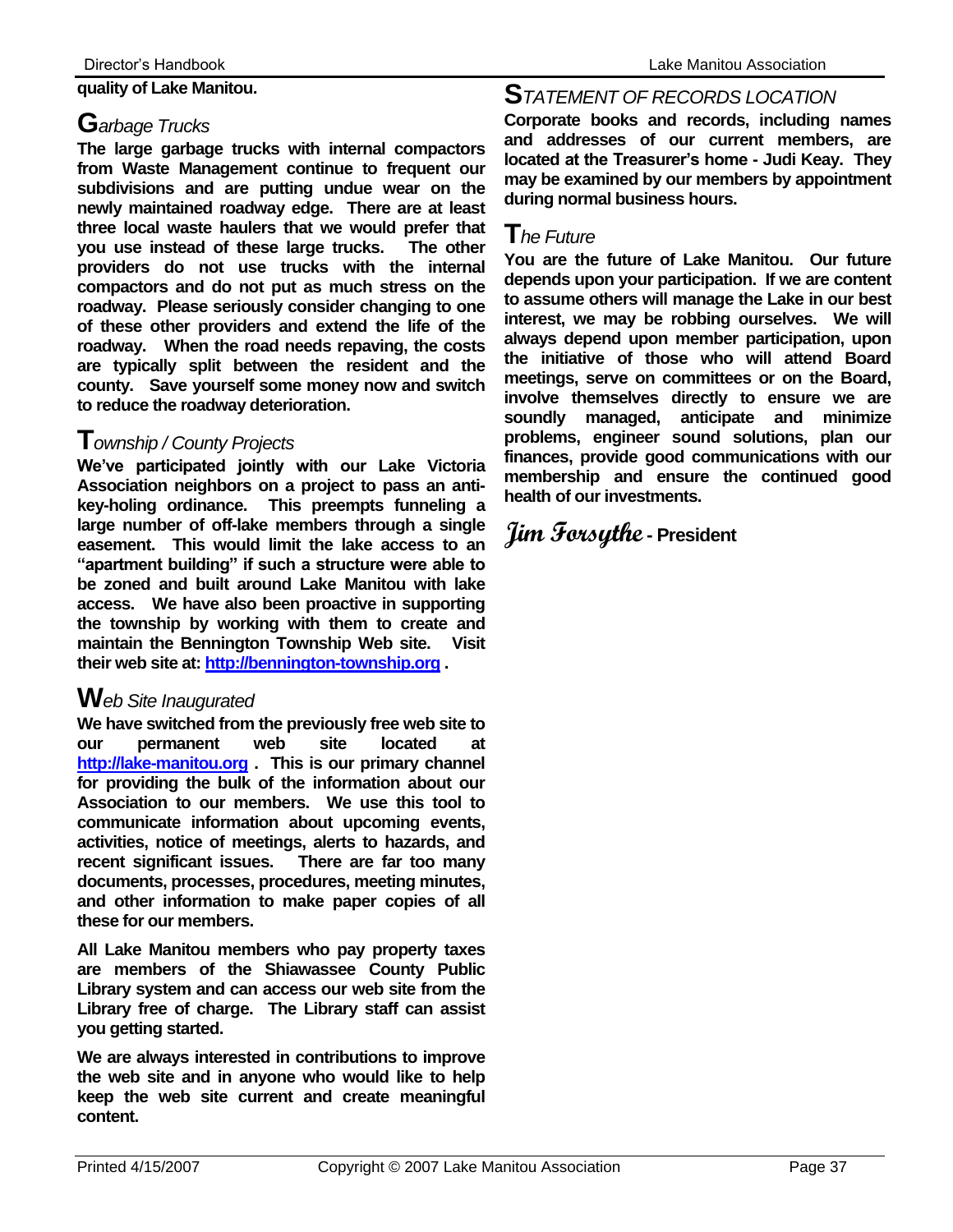#### *TREASURER'SREPORT*

#### *Closing Out 2006*

*Included in the back of this report you will find an income statement and a balance sheet as of the end of the fiscal year and a statement of changes in financial position for the fiscal year.*

*During 2006, our Board worked hard to maintain the sound financial position of the Association. As a forty-seven year old association, our cash outlays have been primarily to pay for lake maintenance, water quality, and administrative expenses of the Association. It is crucial to our long term property values that we also continue to accumulate adequate reserves. Over the last twenty years we have steadily added to our reserves so that we will have funds available when needed to replace or make substantial repairs to our Association areas. As we close 2006, we carry forward assets of \$79,631, key components of which break down as illustrated in figure "Our Assets."* 

*In developing the \$32,840 budget for 2007, our Board focused upon two principal goals:*

- *(a) Ensuring that expenses of the current period are well-considered, giving our Association the best value for the dollar; and*
- *(b) Ensuring creation of adequate reserves to fund future replacements and repairs of our* Association's assets.

*The new budget maintains the current dues and special assessment to ensure that reserves will be adequate to preserve the value of our Association assets.*

#### *Expenses*

*The budget was prepared using actual cost information from the Association's financial statements through December 2006. Expenses for 2007 are expected to remain the same for each member. The most significant increases for the 2007 budget were for chemicals, dredging, and liability insurance.*

#### *Reserves*

*Healthy reserve balances play a crucial role in maintaining the property values of our community. In addition to maintaining the appearance of our individual homes, property appraisers and lenders demand careful planning for long term maintenance of common resources (e.g. the lake, dam, spillway, and island) and accumulation of adequate funds in reserves to carry out these plans. The Board's responsibility in managing your funds is to have funds available when needed - without accumulating excessive amounts of members' money in reserves.*



*We use a two-step process in determining the budget allocation for a particular reserve fund item, such as dredging maintenance. First, the total amount needed for an item is calculated using the average of actual quotation information presented by companies that repair, replace or service the particular reserve fund item. Next, the incremental annual budget is determined by dividing the unfunded balance of the reserve needed by the number of years remaining prior to the planned repair, replacement or service.*

*At our annual summer meeting, members were presented an overview of the issues we have had with our physical assets (weedcutter & spillway) and our plans to deal with them. As a part of this plan, our 2007 budget supplements our existing reserve for dredging on a six (6) year cycle with a more aggressive dredging of the Waugh Channel and Acton/Marroso channel planned and the potential purchase of our own compact dredging equipment.*

*The Board welcomes any and all comments and suggestions that will help us manage your money more effectively. Please join us at board meetings and make your thoughts known.*

# *Judi Keay - Treasurer*

*[Include income statement and balance sheet as of the end of the fiscal year, and a statement of changes in financial position for the fiscal year and an independent accountant or, if there is no such report, the certificate of an authorized officer that such statements were prepared without audit from the books and records of the Association.]*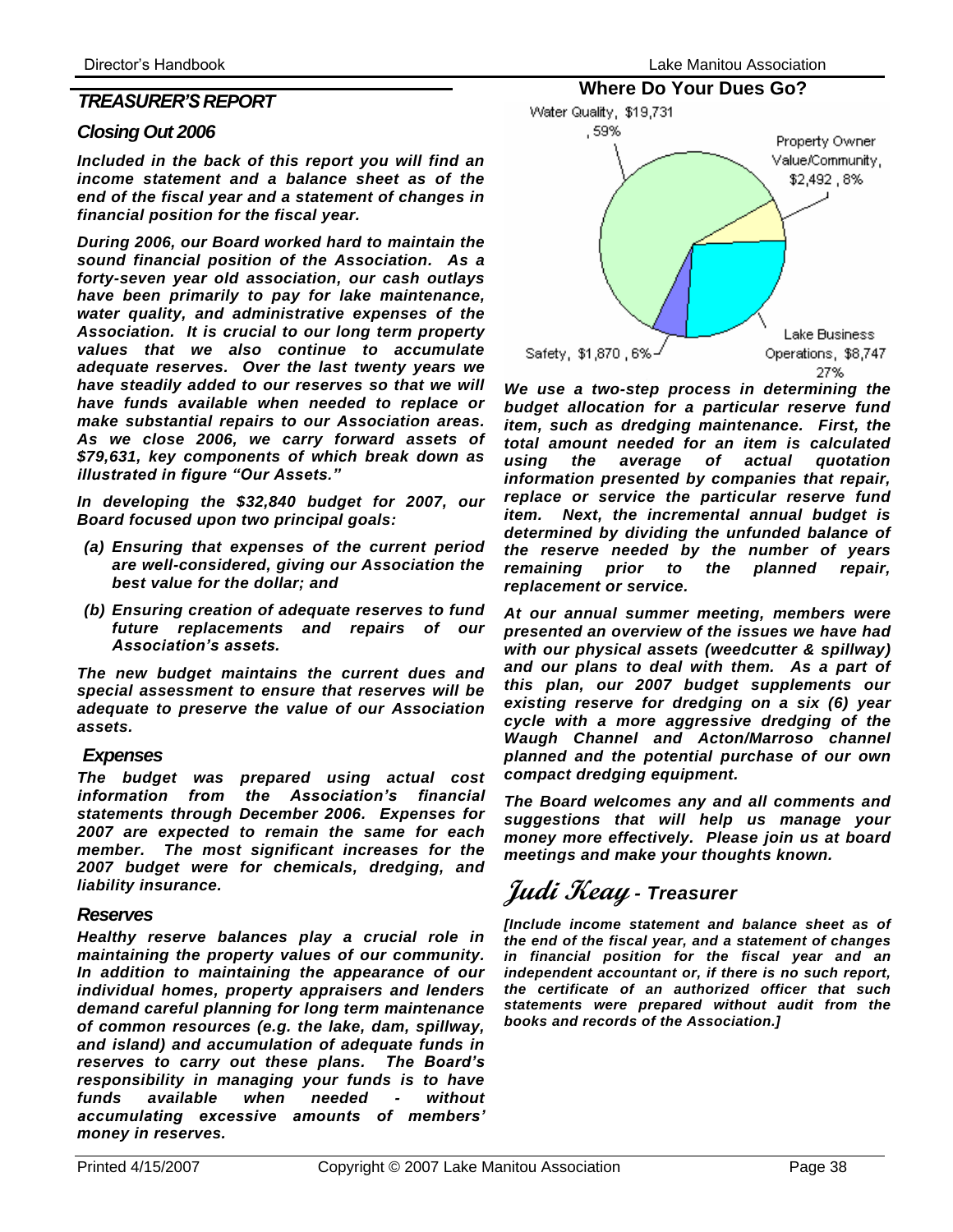# *Rules creation and enforcement*

In addition to restrictions specifically described in our Amended Restrictions, that document also provides for the creation of other rules by our Board of Directors.

We have two general classes of rules passed by our Board:

- 1. Architectural rules that relate to the review process for approval of exterior improvements that members may make to their properties and the standards for those improvements, and
- 2. General rules that regulate other behavior.

Both classes of rules are in our Members' Handbook, a section of this binder intended also to be copied and distributed to all residents. Below is a discussion of rules creation and enforcement.

#### *Why have rules?*

Most of us would like to believe that we can live without rules - and we can, mostly. However, over time it becomes apparent that a community living environment like ours is vulnerable to certain kinds of problems, some of which could seriously affect the quality of life and the value of our investments. A carefully crafted set of rules, tuned to the needs of our community and without being overly burdensome, is necessary to prevent problems as well as to resolve them.

Most of the value of having rules is in their prevention of problems. Knowing what our rules are helps to sensitize us to each others' rights and interests and helps to prevent problems from occurring in the first place.

Should problems occur, having rules allows us to resolve them. Rules provide objective standards that, under the authority of our Amended Restrictions and By-Laws and the laws of the state of Michigan, are legally enforceable.

#### *Creating rules*

In order to ensure fairness, first we must agree on the process for rules creation, consistent with our By-Laws and ensuring member participation. The process we use is described in our policy entitled Guidelines for Rules Creation / Modification, located in the Policies section of this Directors' binder. Objectives of the policy are:

- To ensure openness and member participation.
- To subject proposed rules to comments by members to ensure they provide the best protections for our interests and have the support of our community.
- To ensure rules are reasonable, that is, they should not be unnecessarily restrictive and there should be a good reason for their existence. This does not mean that we shouldn't have a rule simply because a member objects to it. A rule may be necessary should there be, in the judgment of the Board, a reasonable possibility for a problem to occur or likelihood that significant damage or hardship could occur for lack of a rule.
- To help ensure rules are consistent with laws and local ordinances.
- To ensure publication for new rules. First, to have the benefit of prevention, we must know what the rules are and, second, to be legally enforceable, they must be published. Every member should have a copy of our rules. It also helps to remind members in the minutes periodically about rules that relate to problems that tend to reoccur.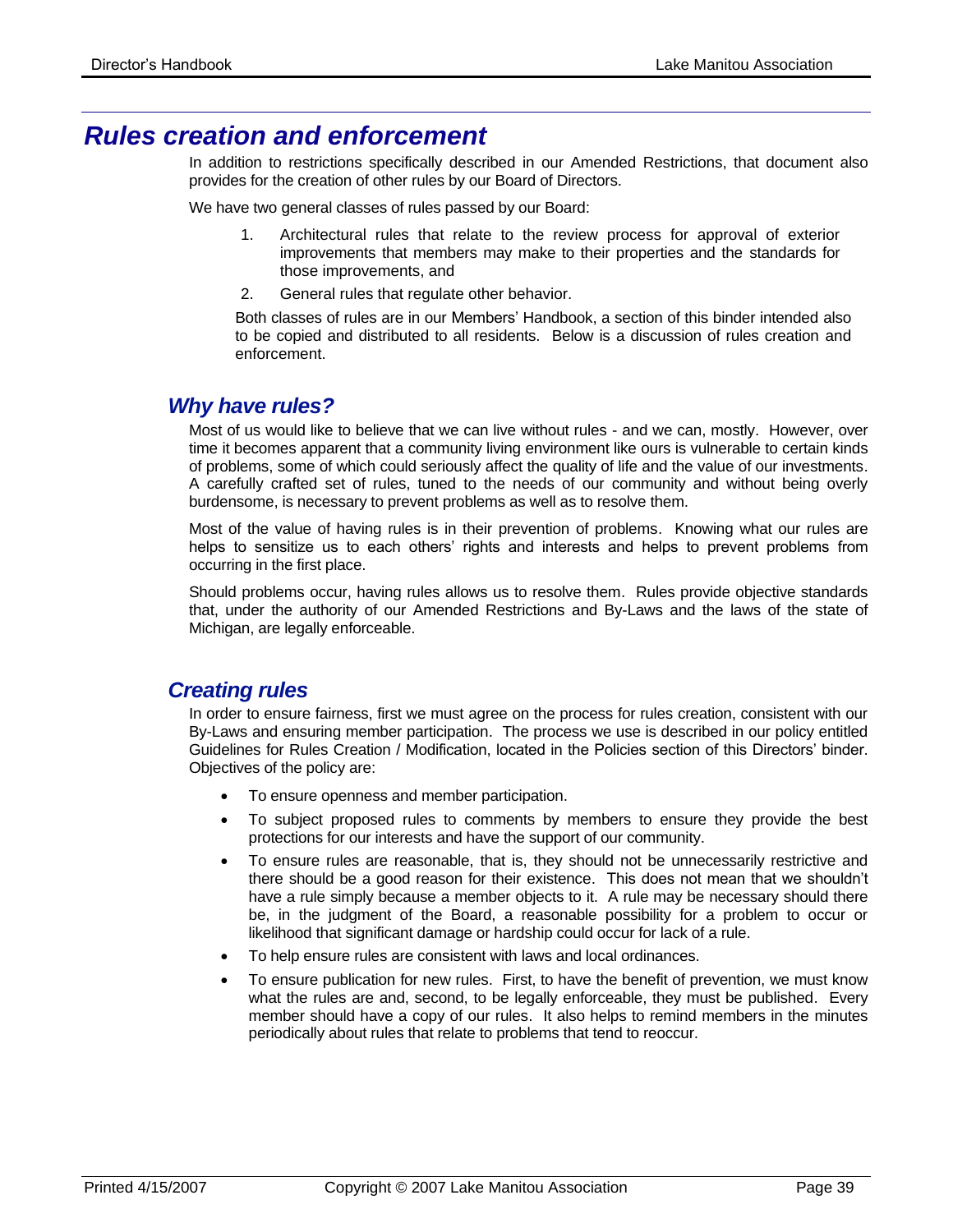#### *Enforcing rules*

Rules enforcement is one of the most difficult issues faced by new Board members. Most of us have never been in the position of having to enforce laws or rules and most of us find it abhorrent and incompatible with the way we prefer to relate to our neighbors. However, rules creation and enforcement are responsibilities of the Board; as fiduciaries we are required to be diligent and uniform in enforcement of rules in order for us to keep protections afforded by them. Fortunately, it is possible to create rules and to administer them in such a way so as not to interfere significantly with relationships. Methods we use to do this involve:

- fairness
- education
- administrative insulation
- participation

These methods, part of the art of rules enforcement, are discussed earlier in this section in the Directors' Orientation under Legal Environment.

# *Rules must be published*

Before enforcement can take place, rules must be published - published - published! Should enforcement be challenged, the first thing the judge will ask is proof that a rule has been wellpublished… and the more, the better. That is one reason why descriptions of duties of our association Secretary include archiving every copy of every meeting minute and notice mailed to owners. That is also why our procedure requires so many notices to be delivered before a disciplinary hearing can be scheduled. Enforcement takes longer but our position is strengthened considerably.

# *Enforcement must be uniform*

We are required to be uniform in administering enforcement. This usually means we cannot treat one resident differently from another - even a Board member. Consistency is a test that may be applied should enforcement be challenged and inconsistency may torpedo the Association's case. That is what is meant when a judge rules that a certain rule or law is not enforceable because the administrative authority was "arbitrary or capricious" in its enforcement.

The requirement for uniformity is the reason we have formalized and documented our enforcement procedure and the reason we put so much emphasis on following it.

# *Enforcement must be careful and deliberate*

Just as occasionally we may need to remind ourselves that enforcement is our obligation, we also must be careful in not allowing our emotions to influence us in being too aggressive in enforcement. Sometimes aggressive enforcement is necessary, such as when there is imminent threat to property or safety. However, pursuing a patient, deliberate schedule, to include repeated warnings before action, has these advantages:

- Most violators will come into compliance once given notice and a little leeway. None of us wants to feel as though we're living in a neighborhood where our association is waiting to pounce upon us for the slightest infraction. Most of us are responsible people who may step over a line occasionally, usually by accident although sometimes, perhaps, testing limits a little. Gentle reminders that provide the benefit of the doubt usually solve the problem while keeping the important Board/Homeowner relationship intact. And gentle reminders that are ignored will be followed by less-gentle notices.
- A deliberate enforcement schedule is, administratively, more realistic. It is easier for the Board Members and makes it more likely to be followed consistently and uniformly.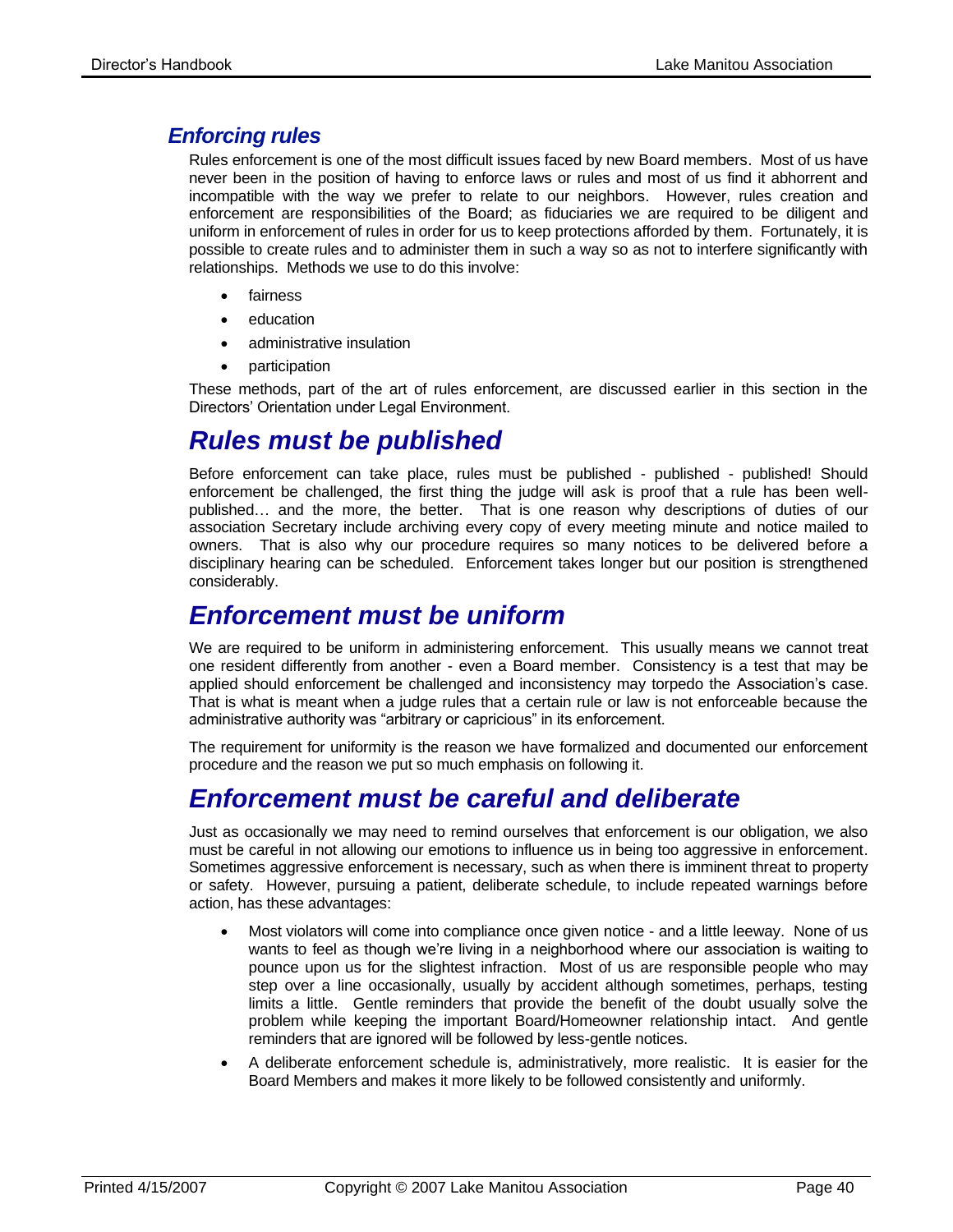If you've been the Board member chosen to defend the Association in a court room pursuant to a contested enforcement action, you know how much time, expense and emotional drain that can be caused by neglecting the smallest enforcement detail - such as the inability to produce sufficient evidence of a rule's notice or publication, or alleged failure by the Association to properly deliver a notice, or inability to provide evidence of consistent enforcement.

Many judges have a bias in favor of the little guy and against a bureaucracy like an Association. The thoroughness of our enforcement procedure may seem unnecessary at first, and some members may think the Board too lenient in not immediately towing a vehicle or assessing a fine, but you will be thankful that we observed the procedure should you find yourself at the defendant's table when being sued for unfair enforcement. For example, in the case of a parking violation, a violator may be able to sell a judge excuses for one or two violations, but almost any judge should be impressed with our patience and diligence in issuing three Courtesy Reminder notices before a tow truck was called. (See below.)

#### *Our enforcement procedure*

The Lake Manitou By-Laws and Amended Restrictions describe requirements for due process and rules enforcement. Due process may also be regulated by state law. We have designed a procedure to implement those requirements with practical, how-to-do-it steps. That enforcement procedure is described below in our flowchart entitled Guidelines for Rules Enforcement.

Having a flowchart provides a concise, graphically illustrated, easily copied and distributed convenient reference to our procedure. A procedure easily referenced is more likely to be followed, consistent with the requirement that our enforcement be uniform.

Further discussion about our procedure follows the flowchart in descriptions of our Enforcement tools, documents referred to in the chart (see below).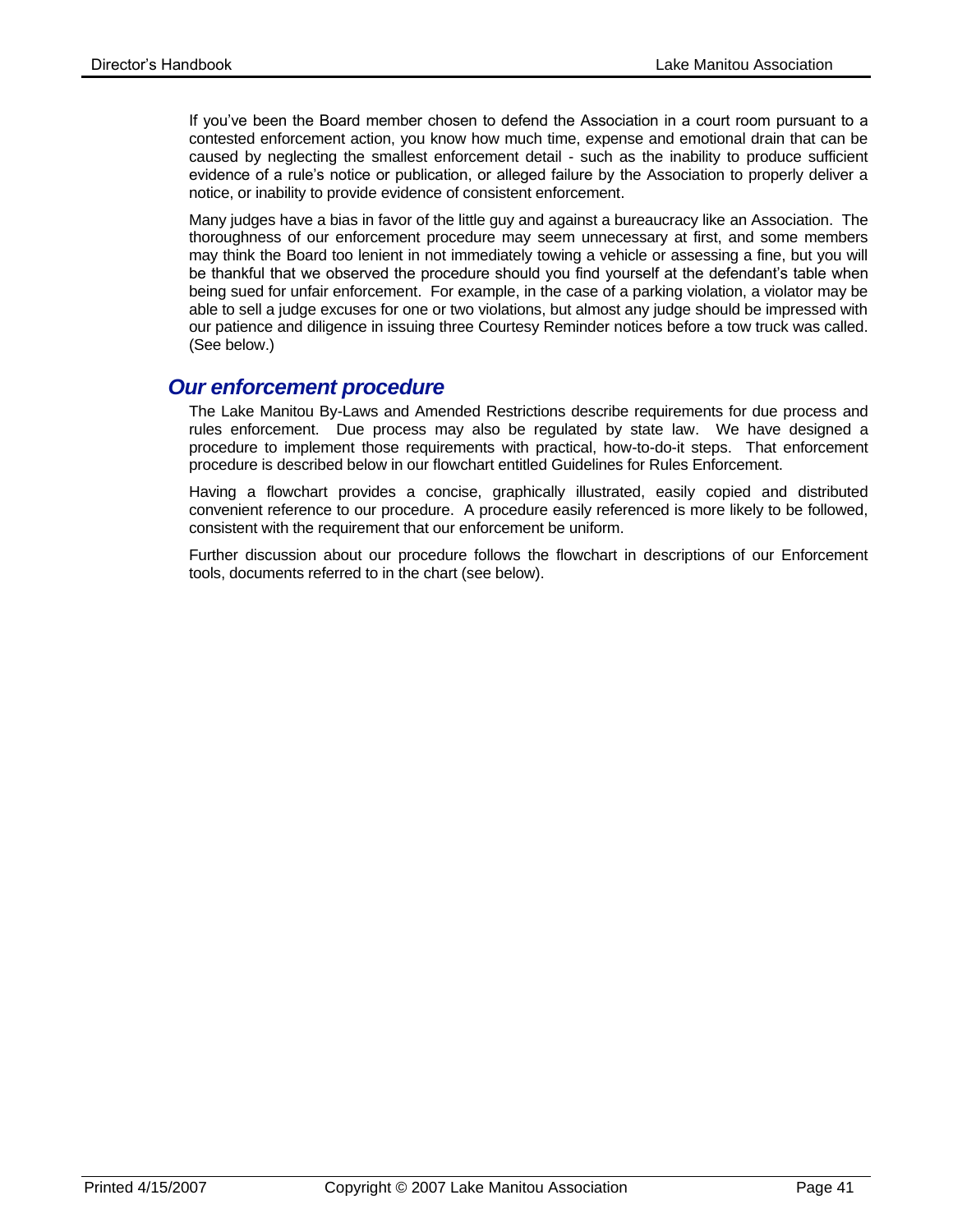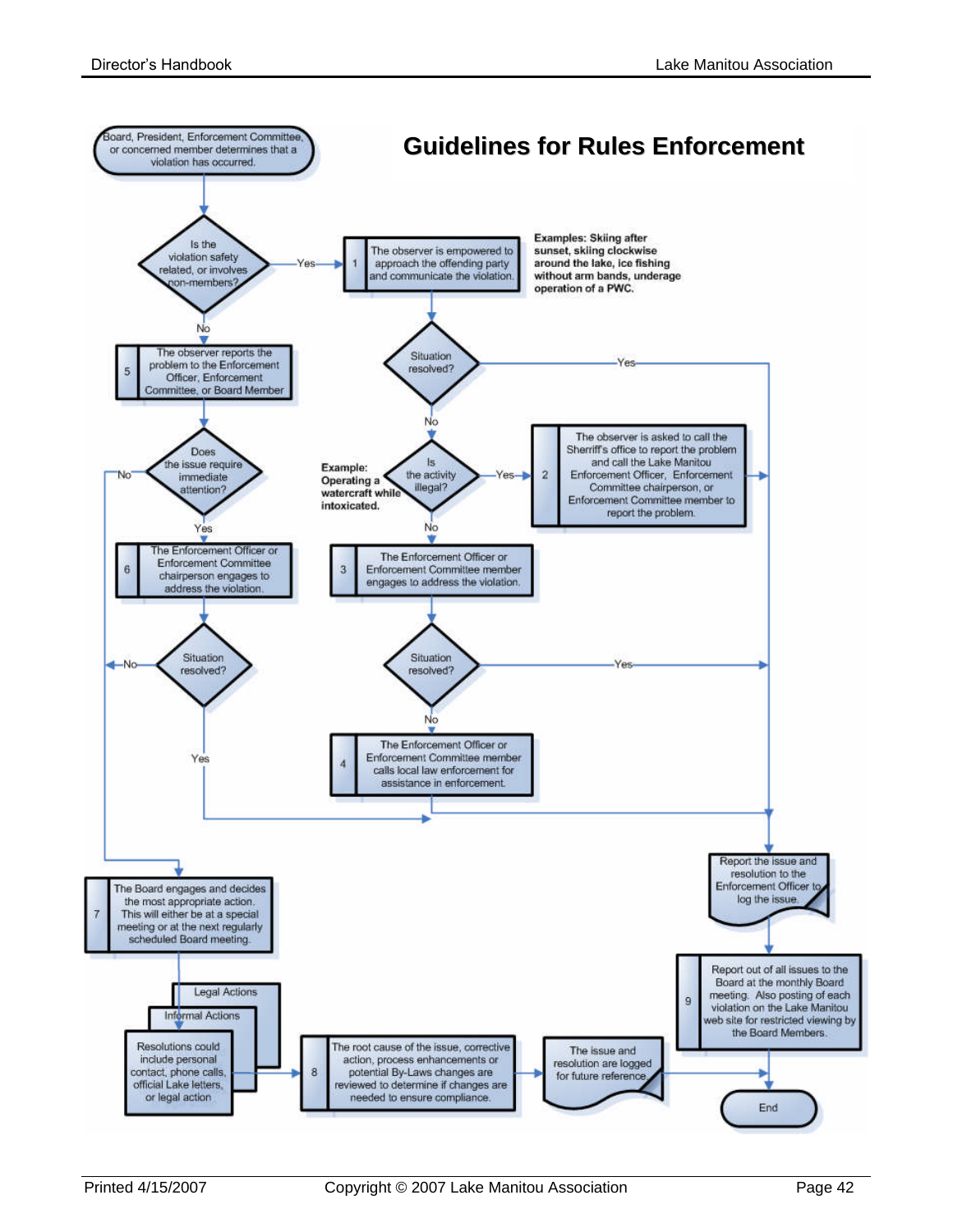#### *Enforcement tools*

Our enforcement flowchart refers to the following tools we use to enforce our rules:

- Courtesy reminder and Vehicle violation forms to notify those who violate vehicle rules. (These forms are located with the charter for the Enforcement Committee in the Committees' Handbook.)
- Request to correct condition to notify those who violate other rules.
- Final notice to correct condition final warning to comply with a rule.
- Final notice to submit application final warning to submit a Structural Control Application for an improvement constructed without committee approval.
- Notice of hearing to notify violators who have not complied or responded to earlier notices to attend a disciplinary hearing.

## *Courtesy Reminder and Vehicle Violation forms*

Parking and vehicle violations are among the most infrequent types of rules violations that we experience. Because they are not common and because of the need to notify violators quickly, we have these two notices for posting on windshields of offending vehicles.

Copies of the Courtesy Reminder and Vehicle Violation notices are located in the charter for the Enforcement Committee in the Committees Handbook. Take these forms to any printer and have them printed as two-part "NCR" forms. Recording a violation on such a form will produce a copy for our records, necessary should an offense be repeated and warrant further action.

The two notices are our Courtesy Reminder and our Vehicle Violation forms:

- Courtesy Reminder for use by residents as well as Board members, this form has at least three important benefits:
	- It provides a courteous way to inform a visitor or the first-time or infrequent offender about what our rules are. This usually resolves the problem.
	- Residents may get extremely frustrated with certain types of vehicle rules violations, such as vehicles parked where they shouldn't be. Providing residents with Courtesy Reminder forms has the benefit both of relieving frustration by allowing residents to take positive steps themselves with the support of the association, as well as the benefit of educating offenders about our rules.
	- Enforcement proceedings may be handled only by our Board. However, because Courtesy Reminders are simply notices about what our rules are, rather than real tickets with real fines, we can provide them to anyone for use.
	- Because the two-part NCR forms produce copies for our records, those copies will serve to document the offenses and strengthen our position should enforcement be necessary.
- Vehicle Violation for use only by Board members and management, or others specifically authorized by the Board, such as the Enforcement Committee. (See charter for that committee.) We use this form under these circumstances:
	- Typically, we will use it for all vehicle violations occurring after we have collected three Courtesy Reminders documenting vehicle violations by the same offender. Should the offense happen a fourth time (or more), a member of the Enforcement Committee, a Board member or other party specifically authorized by the Board may be contacted either to place a Vehicle Violation notice upon a windshield or to send it to the responsible property owner, if known.
	- This form may be used without previous Courtesy Reminder notices only for blatant violations of well-known Township vehicle ordinances or state vehicle code or association rules where there is risk to property or safety, for example, parking in the roadway right-of-way.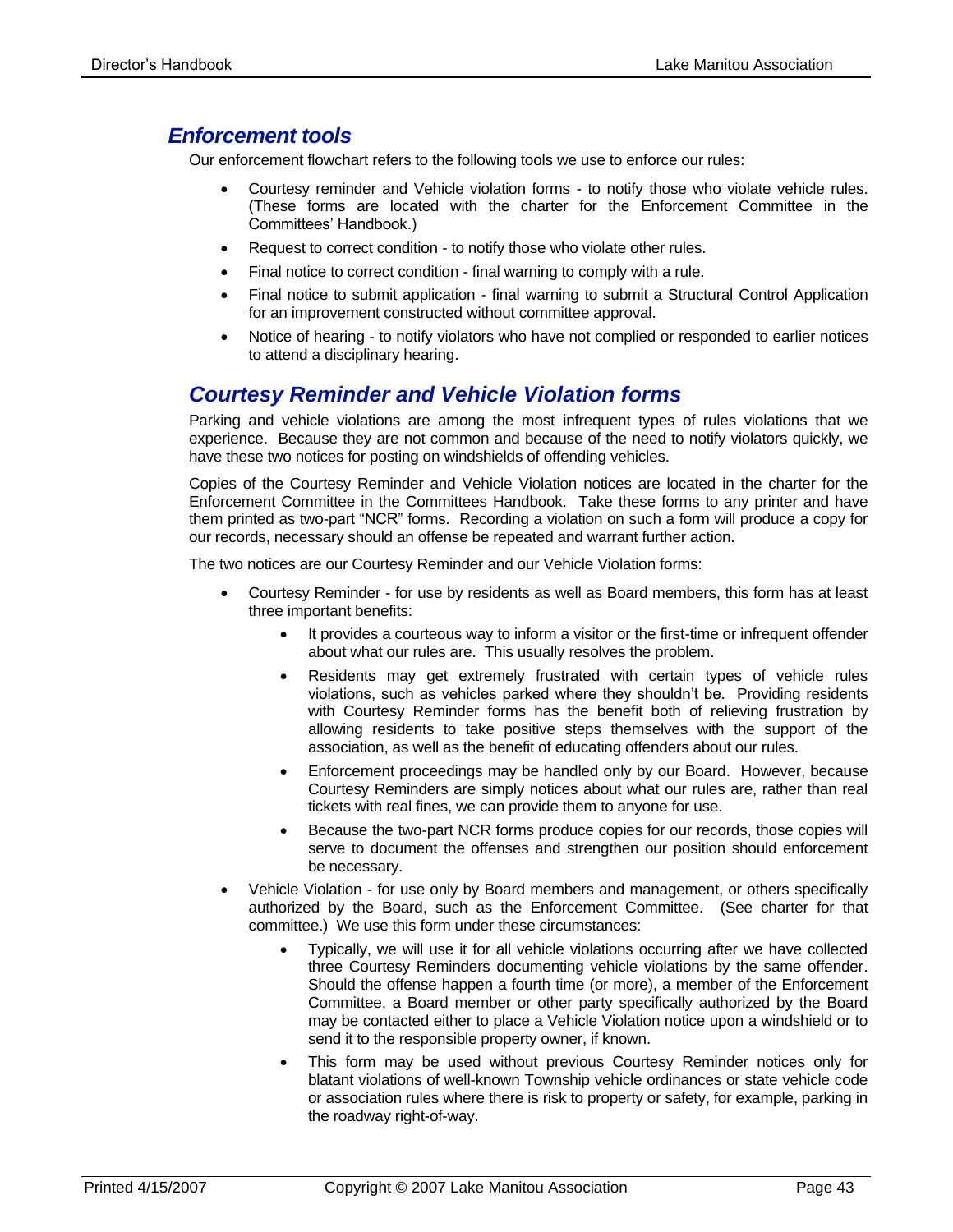After a Vehicle Violation notice has been issued, another form entitled Notice of hearing should also be sent to the property owner notifying the owner of a hearing for consideration of legal action. (That form and the disciplinary hearing are discussed later in this section.)

A common misconception is that vehicles in violation of any vehicle rule may be towed. For example, as a Director, a resident may ask you to have a vehicle towed simply because it has been parked in the wrong place. Towing may not be used as a penalty for a vehicle violation. It may only be used to remedy a hazardous or obstructive or prolonged nuisance condition and then only in accordance with state law and local ordinances where no other recourse is practical or available. For example, a vehicle may be towed if parked in a fire lane, parked in a handicapped space without a proper permit, is blocking an access or parked within fifteen feet of a fire hydrant, in accordance with Michigan Vehicle Code.

The reason for the towing notice on the Courtesy Reminder and Vehicle Violation forms is to help protect us should we have to have the vehicle towed for good reason - not necessarily to indicate that a vehicle will be towed for any violation.

If a vehicle is parked in the roadway right-of-way, and the car owner is either not known or cannot easily be located, towing may be justified inasmuch as the vehicle may represent a threat to property or safety. If a vehicle is parked in an inappropriate space, but not where it is a threat to property or safety, or should some other vehicle violation occur, then implementation of our rules enforcement process involving notices and fines is more appropriate.

Our Courtesy Reminder and Vehicle Violation forms are located with the charter for the Enforcement Committee in the Committees Handbook.

## *Request to Correct Condition*

We use this form to notify members about apparent violations of all other types of rules. It takes an educational approach, presenting the premise of protection and requesting compliance.

As described on the enforcement flowchart, if this form is ignored or if an owner still does not comply after receiving it, we send it out a second time. When used as the second notice, we mark the notice (anywhere) as "2nd notice" as a reminder that the matter will be followed-through. We don't have a "second notice" check-off box on the form because we don't wish to telegraph to the recipient with the first notice that he or she needn't comply quickly because yet another notice will follow.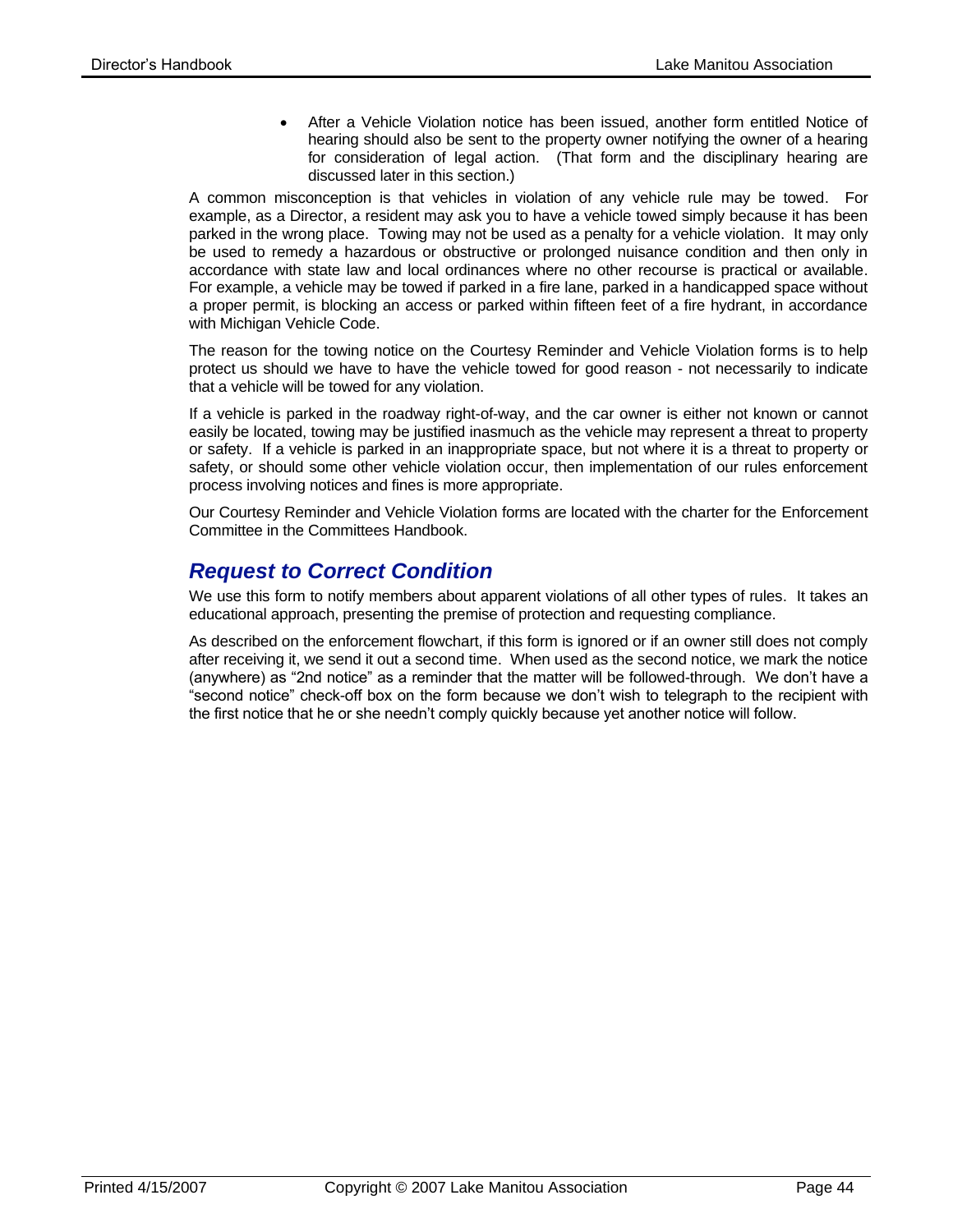**Lake Manitou Association c/o Jim Forsythe 1996 W. Garrison Rd Owosso, Michigan 48867**

Request to correct condition Date: To: Re:

Dear Neighbor:

The value of your home, one of your most important investments, can be affected significantly by the appearance of and activities around other homes in our neighborhood. That is why the **Amended Restrictions** of our Association, which you agreed to abide by when purchasing your property, provides important means for protecting your investment - for preserving the quality of our environment and appearance of property in our neighborhood. It does this by requiring each of us to maintain our homes to certain standards and to comply with our rules and standards - created in a fair and open process in which all members may participate.

Your neighbors would appreciate your attention to the following. Please review your Members' Handbook for a description of our rules, architectural standards and approval procedures and take the steps indicated below:

Advisory only - No violation is being reported. We are using this form simply to inform you about the following. (See below.)

Possible condition of non-conformance - Activities, objects and/or conditions apparently exist on your property that may not be in conformance with our rules, architectural or maintenance standards. We would very much appreciate your correcting them by \_\_\_\_\_\_\_\_\_\_. (See below.)

Application Required - A change may have been made to your property that requires approval, but no application has been received. Before making any significant exterior change to property, our Amended Restrictions require that a member submit an application to the Structural Control Committee and obtain approval through the Structural Control review process. (Please see "The Structural Control Review Process" in your Members' Handbook.) Please complete and submit an application with drawings within two weeks. This is important. Making a modification without prior approval may result in changes having to be undone at the member's expense. Your neighbors on our Structural Control Committee look forward to working with you on your project. The exterior change requiring approval is described below:

Explanation:

Thank you for helping us. For correspondence or answers to questions, please contact us at the address at the top of this form or call 989-723-4742.

 $\overline{\phantom{a}}$  , and the contribution of the contribution of the contribution of the contribution of the contribution of the contribution of the contribution of the contribution of the contribution of the contribution of the \_\_\_\_\_\_\_\_\_\_\_\_\_\_\_\_\_\_\_\_\_\_\_\_\_\_\_\_\_\_\_\_\_\_\_\_\_\_\_\_\_\_\_\_\_\_\_\_\_\_\_\_\_\_\_\_\_\_\_\_\_\_\_\_\_\_\_\_  $\overline{\phantom{a}}$  , and the contribution of the contribution of the contribution of the contribution of the contribution of the contribution of the contribution of the contribution of the contribution of the contribution of the  $\overline{\phantom{a}}$  , and the contribution of the contribution of the contribution of the contribution of the contribution of the contribution of the contribution of the contribution of the contribution of the contribution of the \_\_\_\_\_\_\_\_\_\_\_\_\_\_\_\_\_\_\_\_\_\_\_\_\_\_\_\_\_\_\_\_\_\_\_\_\_\_\_\_\_\_\_\_\_\_\_\_\_\_\_\_\_\_\_\_\_\_\_\_\_\_\_\_\_\_\_\_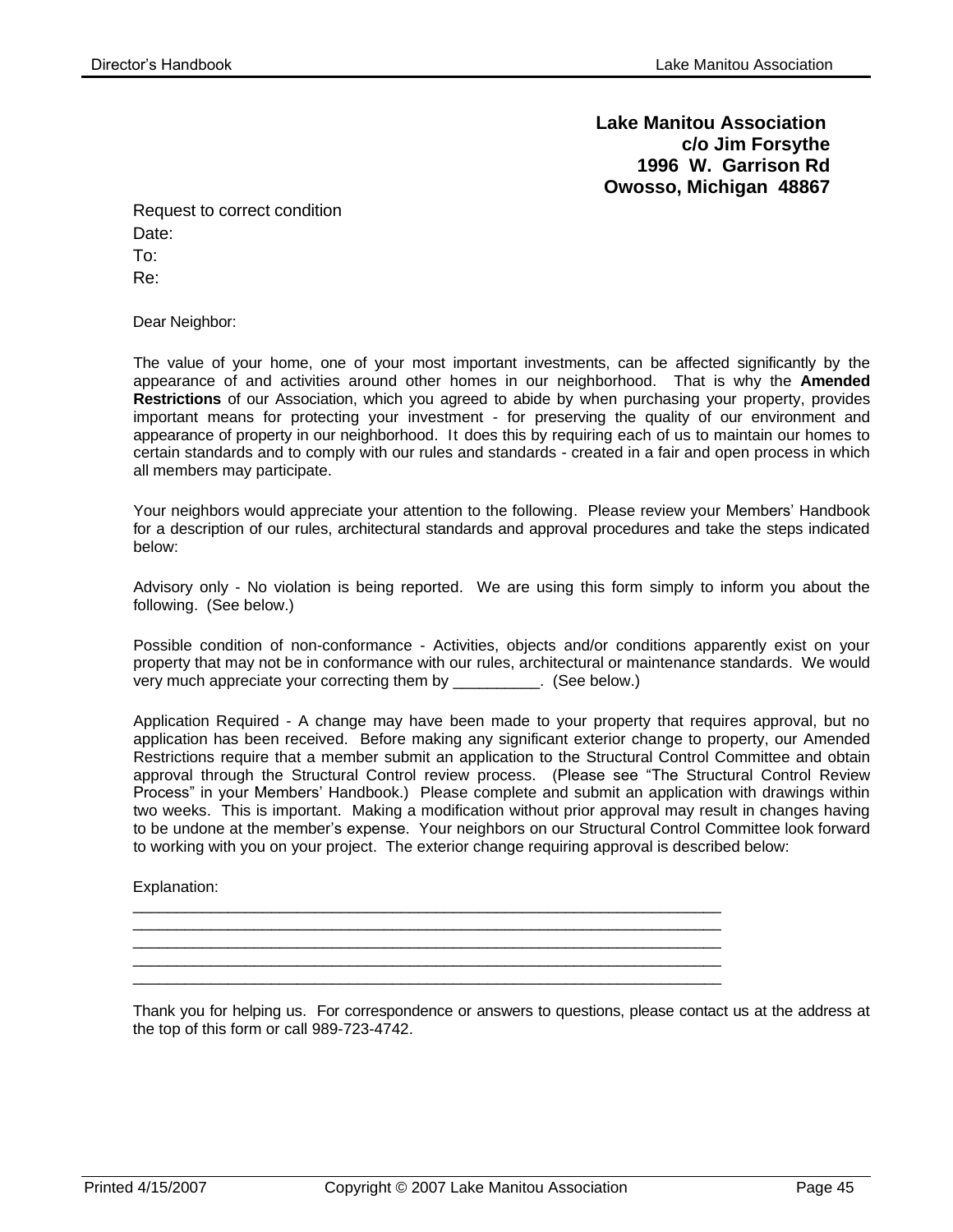## *Final notice to correct condition - Final notice to submit application*

We send whichever one of these is appropriate should the previous Request to Correct Condition notices be ignored. We send the Final notice to submit application if the infraction is the construction of an exterior improvement without approval by the Structural Control Committee. Otherwise, we send the Final notice to correct condition. These notices clearly indicate that we are on the course for enforcement action if necessary to elicit compliance.

> **Lake Manitou Association c/o Jim Forsythe 1996 W. Garrison Rd Owosso, Michigan 48867**

Final notice to correct condition

Date:

To:

Re:

Dear Neighbor:

A consequence of living in a residential sub-division is that some of our actions may affect others. Therefore, before purchasing your home you may have been required by the State, Township and your lender to sign a form in which you certified to your lender and participating parties that you agreed to become bound by and to abide by the By-Laws and rules of Lake Manitou Association. This was intended to protect all parties.

We each received a copy of our Amended Restrictions and By-Laws before purchasing our properties. Additionally, we notify all members about our rules through our meeting minutes, mailings and our Members' Handbook, which all members have received. Although we have been careful to notify everyone what our rules are, still, a rule may have been broken that relates to your property.

Just as each of us is legally obligated to abide by our rules, collectively we are obligated to enforce them. We have been trying very hard to meet our obligations but you must also do your part. On [date], we requested that you correct the problem described below. However, the violation remains uncorrected.

**IMPORTANT NOTICE:** Any or all of the following may be put into effect if the following condition is not corrected within 15 days of the date at the top of this letter, or as of any other date indicated below: Pursuant to our By-Laws and established policies, legal proceedings may be initiated against you for each violation or month or partial month during which your property remains in violation, and other penalties may be imposed as described in our By-Laws and Amended Restrictions including, but not limited to suspension of voting rights, and recovery of any damages and/or injunctive relief sought through the court. You may bear the costs for any and all of these enforcement actions.

The violation is described as:

Thank you for your prompt attention to this. Your neighbors always welcome and encourage your attendance at Board and committee meetings. We have found that our openness policy has been very effective in preventing problems and misunderstandings. As always, we again invite your attendance that you might learn more about your Association.

\_\_\_\_\_\_\_\_\_\_\_\_\_\_\_\_\_\_\_\_\_\_\_\_\_\_\_\_\_\_\_\_\_\_\_\_\_\_\_\_\_\_\_\_\_\_\_\_\_\_\_\_\_\_\_\_\_\_\_\_\_\_\_\_\_\_\_\_ \_\_\_\_\_\_\_\_\_\_\_\_\_\_\_\_\_\_\_\_\_\_\_\_\_\_\_\_\_\_\_\_\_\_\_\_\_\_\_\_\_\_\_\_\_\_\_\_\_\_\_\_\_\_\_\_\_\_\_\_\_\_\_\_\_\_\_\_

Sincerely,

Lake Manitou Board of Directors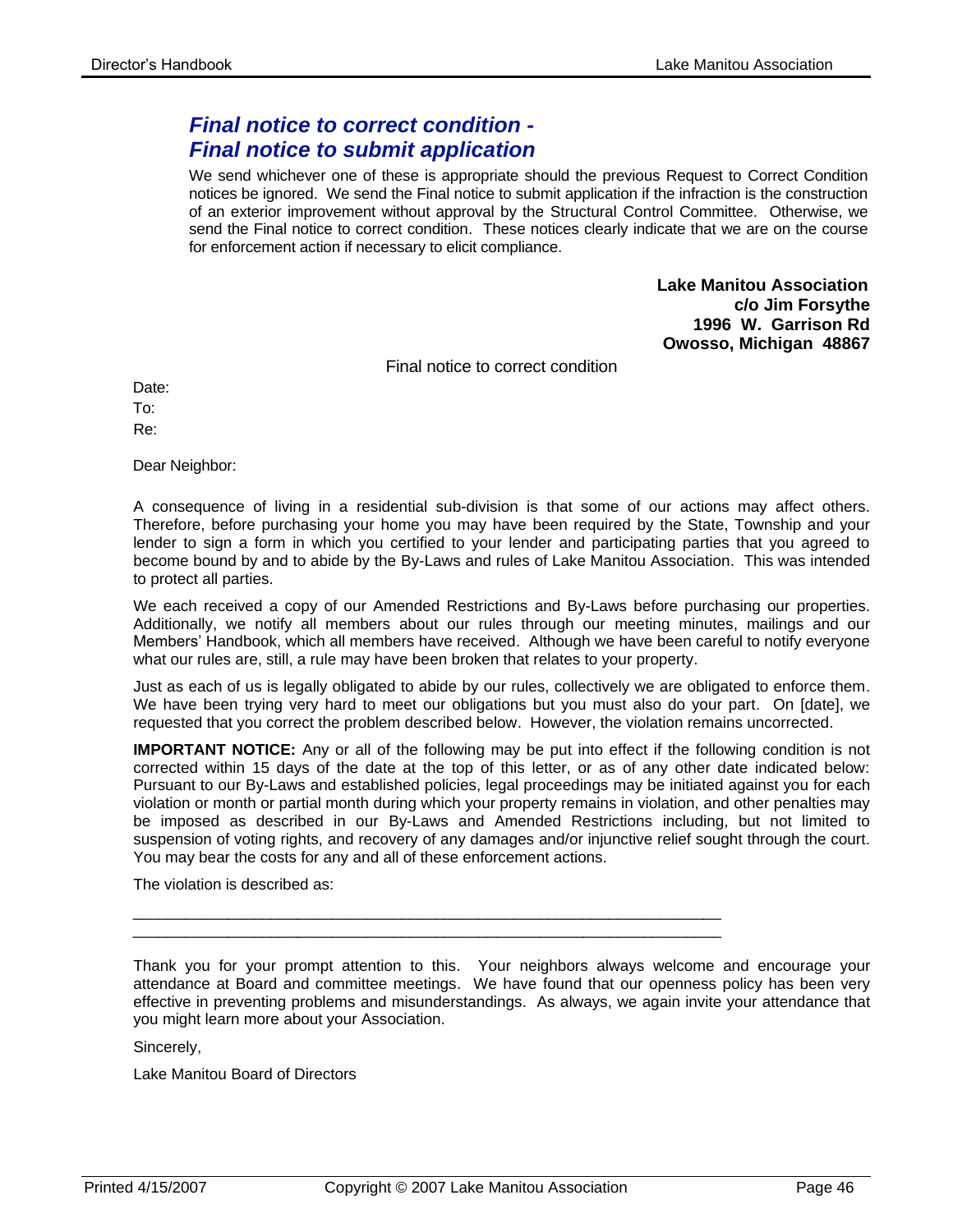**Lake Manitou Association c/o Jim Forsythe 1996 W. Garrison Rd Owosso, Michigan 48867**

#### *Final notice to submit application*

Date: To:

Re:

Dear Neighbor:

Because of our residential sub-division living environment and our common design elements, our property values may be impacted by exterior changes residents may make to their homes. Therefore, our lenders, Shiawassee County and Bennington Township required that certain protections against uncontrolled changes be provided, to run with the land as Amended Restrictions of the Lake Manitou Association. Article 6 of our Amended Restrictions prescribes a process through which exterior modifications are reviewed for compatibility with architectural standards approved by our Board of Directors.

As part of the review process, a member must submit an application for approval of exterior modifications to a home. In addition to having been informed of this requirement before purchasing your home, you have since also received additional notices in the form of letters, minutes articles and your Members' Handbook. Additionally, before purchasing your home, you signed a form in which you certified to your lender and participating parties that you agreed to become bound by and to abide by the Amended Restrictions, rules, regulations and other Association governing documents. Just as you are legally obligated to abide by our review process, collectively we are obligated to enforce it. We have been trying very hard to meet our obligation to maintain this process but you must also do your part. On [date] we sent you a notice of the requirement to submit an application for approval of an improvement you have made to your home's exterior. We still have not received your completed application.

IMPORTANT NOTICE: Any or all of the following may be put into effect if we have not received your completed application within 15 days of the date at the top of this letter: Legal proceedings may be initiated to compel submission of an application and/or to halt construction. A notice of non-compliance may be filed with the County Recorder against your property, possibly affecting its marketability. Injunctive relief may be sought through the court, forcing removal of modifications. As provided in the Amended Restrictions, you may bear the costs for any or all of these enforcement actions.

Thank you for your prompt attention to this. Your neighbors have always welcomed and encouraged your attendance at Board and committee meetings. We have found that our openness policy has been very effective in preventing problems and misunderstandings. As always, we again invite your attendance that you might learn more about your Association.

Sincerely,

Lake Manitou Board of Directors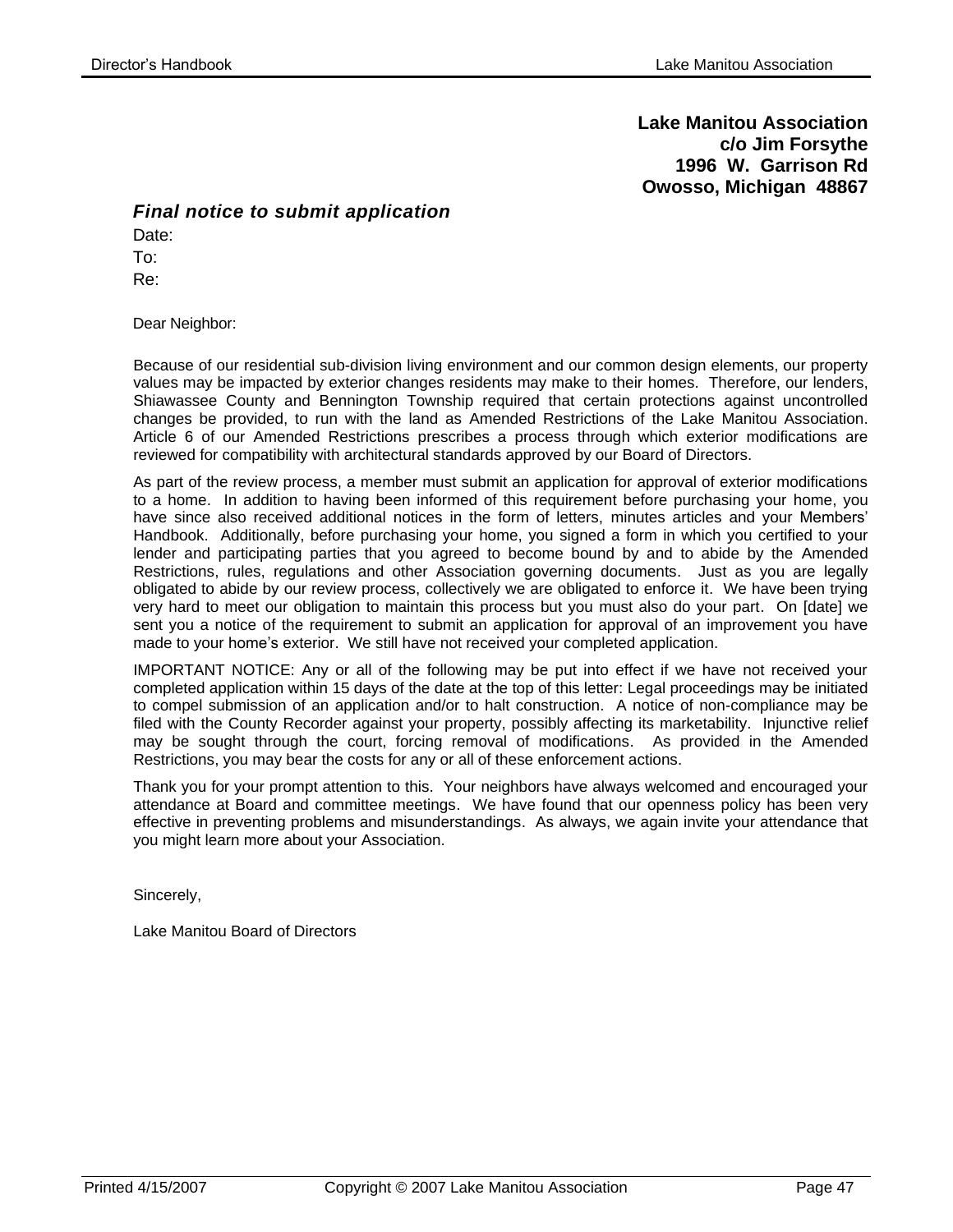#### *Notice of hearing*

We send this Notice of hearing once other methods to elicit compliance have failed. It helps us to meet requirements of our governing documents and state laws for due process.

Our By-Laws may have specific requirements for delivery of this notice. We must ensure we comply with them.

> **Lake Manitou Association c/o Jim Forsythe 1996 W. Garrison Rd Owosso, Michigan 48867**

Notice of hearing

Date: To:

Re:

Dear Neighbor:

A consequence of living in a residential sub-division is that some of our actions may affect others. Therefore, before purchasing your home you were required by the State, Township and your lender to sign a form in which you certified to your lender and participating parties that you agreed to become bound by the By-Laws and rules of Lake Manitou Association. This was intended to protect all parties.

We each received a copy of our Amended Restrictions and By-Laws before purchasing our homes. Additionally, we notify all members about our rules through our meeting minutes, mailings and our Members' Handbook, which all members have received. Although we have been careful to notify everyone what our rules are, still, a rule may have been broken that relates to your property.

Just as each of us is legally obligated to abide by our rules, collectively we are obligated to enforce them. We have been trying very hard to meet our obligations but you must also do your part. Although we have sent you notices to correct the problem described below, the violation remains uncorrected.

An Association rule or a provision of our governing documents may have been violated that relates to your property. You are requested to attend a hearing before the Lake Manitou Association Board of Directors to show why legal proceedings should not be initiated against your property or other penalties imposed for a violation described as [description]

Your hearing is scheduled for: (time) on (date) at (location)

IMPORTANT NOTICE: It is very important that you attend this hearing. Pursuant to our By-Laws and established policies, penalties may be imposed as described in our By-Laws and Amended Restrictions, including, but not limited to, suspension of voting rights and recovery of any damages and/or injunctive relief sought through the court. You may bear the costs for any or all of these enforcement actions.

Sincerely,

Lake Manitou Board of Directors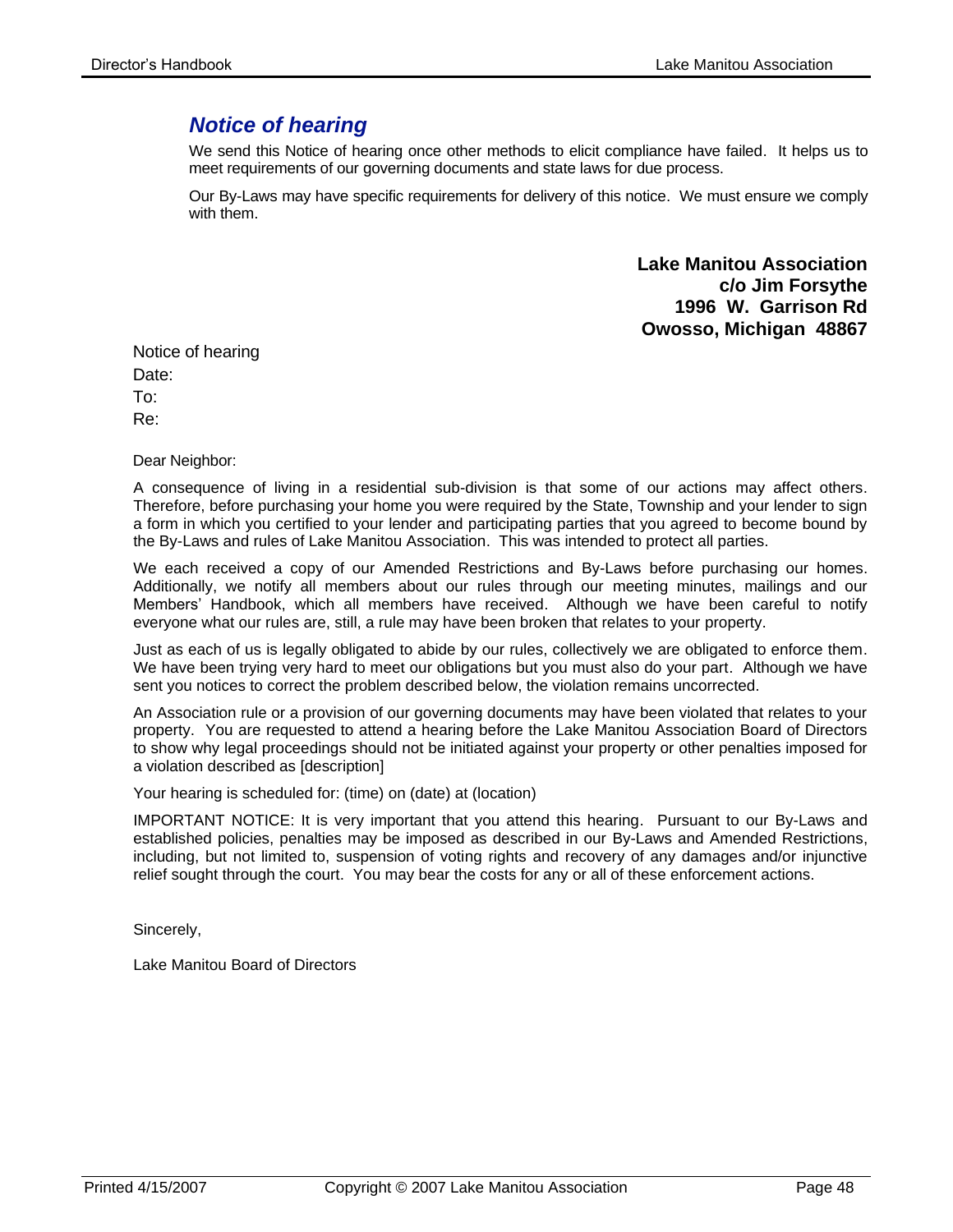# *The disciplinary hearing*

Once we have determined that a property owner has not complied or responded satisfactorily to notices described in the enforcement procedure, we send the Notice of hearing. The hearing may be scheduled either separately or, for the convenience of the Board, at the same time as a regular Board meeting. In either case, scheduling must be consistent with due process as described in our By-Laws and applicable Michigan state law.

Remember, we must be able to demonstrate that we provided due process as part of our disciplinary procedure. This means that:

- The notification procedure previously described must be observed.
- The subject must be informed of all basic complaints for which action is being considered, that is, he or she must not be surprised at the hearing by complaints previously undisclosed and for which a defense could not be adequately prepared.
- The subject must be given the opportunity to examine evidence.
- Witnesses must be present at the hearing so that the individual may cross-examine them. Names of complaining witnesses may not be withheld without risk that the hearing may be subject to later challenge.

Every effort should be made to hear all relevant facts at the hearing in order to avoid a continuance that could prolong the process. Therefore, before the hearing, care should be taken to prepare arguments on behalf of the association and to compile all documents that are material to the violation. All documents, evidence and witnesses should be ready and available at the hearing.

Normally, the President will prepare the arguments and materials. Normally, the President will present the association's case at the hearing or through any other person that may be designated to do this.

If, after having been given notice of a hearing, an owner asks that another hearing date be selected because of a conflict or hardship, we should attempt to accommodate a credible request within reason.

A member given notice may decide not to appear at a hearing. However, absence of the member is not a valid reason to cancel the hearing. We should continue with the hearing, consider any facts known to us that support that member's interests and make our best objective assessment as to whether a violation occurred and what, if any, fine or other disciplinary action is appropriate. Unless there are clear extenuating circumstances, failing to assess a penalty may compromise future enforcement. If a rule has been violated, disciplinary action should be taken consistent with our policies. (See the Policies section of this Directors' binder.)

Should penalties be assessed, our Secretary should write a letter informing the owner, pursuant to our By-Laws requirements for such notice. The assessment should be levied, payments tracked and interest charges added as provided by our By-Laws.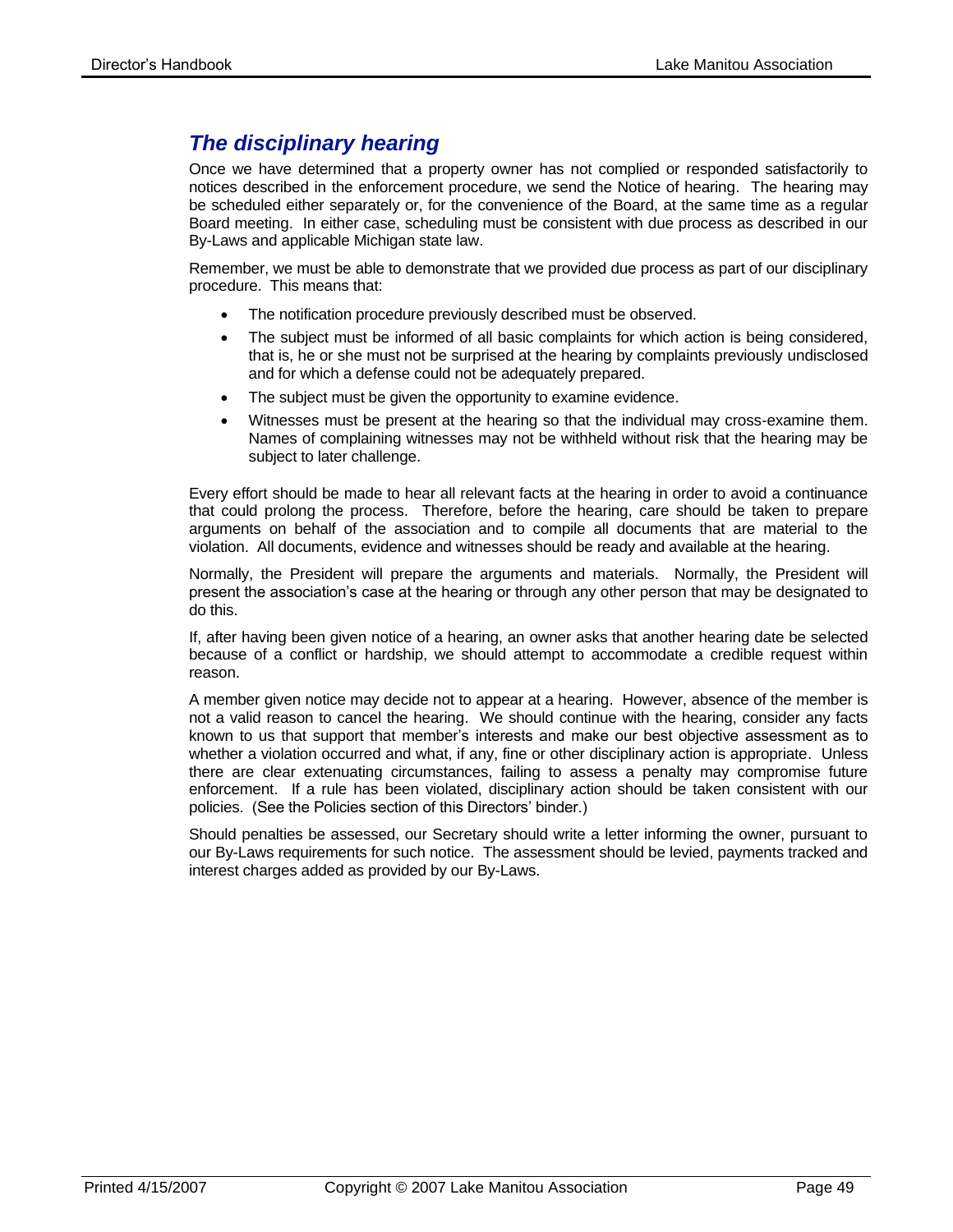# *Periodic Events Calendar*

Lake Manitou has developed the following chart to identify the recurring tasks of the Association and the person(s) responsible to carry out the work. This is the Lake Manitou - RASIC Chart Version 2.6. Augment these pages with the information from the web site as it will change periodically.

|                                                                                                    | $\frac{52}{2}x = 1$<br>$\mathbb{R}^n$ is $\mathbb{R}^n$<br>য়ে≔্টাল<br>es alega<br>=≧ira≣aninka                                                                                                                                                                                                                                                                                                                                                                                                                                                                                                                                                                                        |                                                                                   |                                                            |                                                                                               |    |                   |   |               |              |        |         |      |          |                         |               | 日本国          |                                                                                                |              |   |       |  |
|----------------------------------------------------------------------------------------------------|----------------------------------------------------------------------------------------------------------------------------------------------------------------------------------------------------------------------------------------------------------------------------------------------------------------------------------------------------------------------------------------------------------------------------------------------------------------------------------------------------------------------------------------------------------------------------------------------------------------------------------------------------------------------------------------|-----------------------------------------------------------------------------------|------------------------------------------------------------|-----------------------------------------------------------------------------------------------|----|-------------------|---|---------------|--------------|--------|---------|------|----------|-------------------------|---------------|--------------|------------------------------------------------------------------------------------------------|--------------|---|-------|--|
|                                                                                                    | n"Brine "Barl' nailh<br>।⊯ऊा<br>빀<br>ma y un anno<br>$   \cdot    = \frac{1000}{1000}$                                                                                                                                                                                                                                                                                                                                                                                                                                                                                                                                                                                                 |                                                                                   |                                                            |                                                                                               |    |                   |   |               |              |        |         |      |          |                         |               |              |                                                                                                |              |   |       |  |
| $\frac{1}{2}$<br>Ш<br>Į,<br>$\mathcal{C}$                                                          | Es El sé Ave Estados II.<br>Es eficios ferroleo fieloso Tromados en .<br>2月初 晚期经期的土壤上 土壤 法事务 土地经济系统<br>    居  発車<br>관리의 성 =성의 =성상(성무)이<br>PNY V<br>BNY VOID POLICE DISCRIPT<br>BNY VOID POLICE DISCRIPT<br>BNY VOID POLICE DISCRIPT<br>쿠위토된                                                                                                                                                                                                                                                                                                                                                                                                                                            | Ш<br>Ш<br>11%<br>$\mathbf{H}$<br>$\mathbb{L}$                                     |                                                            | 치통 침행 트                                                                                       |    |                   |   |               |              |        |         | ist. |          | J,                      | 图 画 图 牌 塑     |              | 丽<br>图<br>RE 199 HILL HILL SHILL GALL BE WE RE 199 HILL<br>第 12:11版 湖川 湖川 當   変   変   第 1版 11版 | Ŧ            |   | 贾 画 鸣 |  |
| $\mathcal{A}$<br>Ш<br>es<br>Te<br>$\mathcal{R}_{\mathcal{C}}$<br>$\frac{1}{\pi}$<br>$\frac{1}{20}$ | <b>IN SERVICE SUBSCRIPTION</b> $\frac{\overline{5}}{52}$ sing this to<br>501 RS<br>Boxses (%1945-5) e marto dell'Intellectual della Federal III.<br>Boxses (%1945-5) e marto<br>三分省北公司经济<br>$\begin{array}{ll} \displaystyle \sum_{i=1}^{n} \frac{1}{1!} \frac{1}{1!} \frac{1}{1!} \sum_{i=1}^{n} \frac{1}{1!} \frac{1}{1!} \sum_{i=1}^{n} \frac{1}{1!} \frac{1}{1!} \sum_{i=1}^{n} \frac{1}{1!} \frac{1}{1!} \sum_{i=1}^{n} \frac{1}{1!} \frac{1}{1!} \sum_{i=1}^{n} \frac{1}{1!} \sum_{i=1}^{n} \frac{1}{1!} \sum_{i=1}^{n} \frac{1}{1!} \sum_{i=1}^{n} \frac{1}{1!}$<br>– Tisuka Kapans≔ika, seliti, zakilit<br>TIATE'S WISHING ON WITHOUT HEEL<br>_Rommer @T7343528 8 9 D=RRIEs et | $\parallel$ $\perp$<br>$\overline{\Psi}$<br>$\overline{\mathcal{C}}_1$<br>$\pm 1$ | $\mathbf{H} = \mathbf{H} \cdot \mathbf{H}$<br>$\mathbf{H}$ | $\mathbb{H} \mathbb{H}$ $\mathbb{H} \mathbb{H}$ $\mathbb{H}$<br>$166$ $100$ $100$ $100$ $111$ | _⊓ |                   |   | ш<br>τĒ       | $\mathbf{H}$ | ш<br>ш |         |      |          | 凹.<br>Ш<br>HK.          |               | 痛 劇 喜<br>奥塑质 | 葱<br>演画图面<br>源 刻 图 数                                                                           | 蒜            |   |       |  |
| - 昭元<br>現実<br>e.<br>$\mathbb{H}^n$<br>ıВ                                                           | ŧ.<br>婚者<br>te an EED Ta Wington<br>Washington Take Ta Wington<br>Ta Uu<br>י∯ש ≣ <sup>3</sup> שן<br>THE SHIELD STREET OF STATE WAS IMPOUNDED.<br>$\blacksquare$ $\blacksquare$ $\blacksquare$ $\blacksquare$ $\blacksquare$ $\blacksquare$ $\blacksquare$ $\blacksquare$ $\blacksquare$ $\blacksquare$ $\blacksquare$ $\blacksquare$ $\blacksquare$ $\blacksquare$ $\blacksquare$ $\blacksquare$ $\blacksquare$ $\blacksquare$ $\blacksquare$ $\blacksquare$ $\blacksquare$ $\blacksquare$ $\blacksquare$ $\blacksquare$ $\blacksquare$ $\blacksquare$ $\blacksquare$ $\blacksquare$ $\blacksquare$ $\blacksquare$ $\blacksquare$ $\blacks$                                            | 理<br>可<br>ш                                                                       | щч                                                         |                                                                                               |    | $\mathbb{H}$<br>Ц |   | 모.<br>Ξ<br>TШ | <b>TIER</b>  |        |         |      |          |                         | $\frac{1}{2}$ |              | 四曲脚区<br>2001 004 001 40 50                                                                     | III IIX<br>Ē |   |       |  |
| No.<br>No. of No. 19<br>E PARTIES AND                                                              | -Media (1979)<br>Sierry : Sing (1979)<br>Sierry : Synaphy (1989)<br>滑块草<br>11 MB © ⇒© 31<br>μ, Balla e Baana isi isil⊐i⊟a ili<br>tëshsr <u>i</u> re frii e shekvri                                                                                                                                                                                                                                                                                                                                                                                                                                                                                                                     | нĬ<br>Ш<br>$\mathbf{H}$<br>TШ<br>$\mathbf{H}$                                     | ալ «լայ<br>τĒ<br>Ш<br>$\blacksquare$                       | Tш                                                                                            |    |                   | İ |               |              |        |         |      |          | Di.                     |               |              | 扈<br>ďÉ.<br>ē                                                                                  | E            | 圜 |       |  |
|                                                                                                    | .<br>Di nadvirnae sink Edens ierais.<br>19. novaskie: Bisk k <u>rk</u> met<br>Ⅱ30 (2023) 11 를 32: 2월 (21) 110 2월 1                                                                                                                                                                                                                                                                                                                                                                                                                                                                                                                                                                     | <u>대학 총 출시 및 출</u>                                                                |                                                            | ιĀ<br>111<br>$1 \, \mathrm{H}$ I                                                              |    |                   |   |               |              |        | JE<br>E | 三国国家 | 喇<br>iĝi |                         |               |              |                                                                                                |              |   |       |  |
| in<br>Fil                                                                                          |                                                                                                                                                                                                                                                                                                                                                                                                                                                                                                                                                                                                                                                                                        | ţ                                                                                 |                                                            |                                                                                               |    | Ш<br>Ш            |   | Ě<br>ιñ       |              |        |         |      |          | $\overline{\mathrm{M}}$ | <b>Page</b>   |              | $\overline{\mathbf{E}}\sigma$<br>2001年9月11日                                                    |              |   |       |  |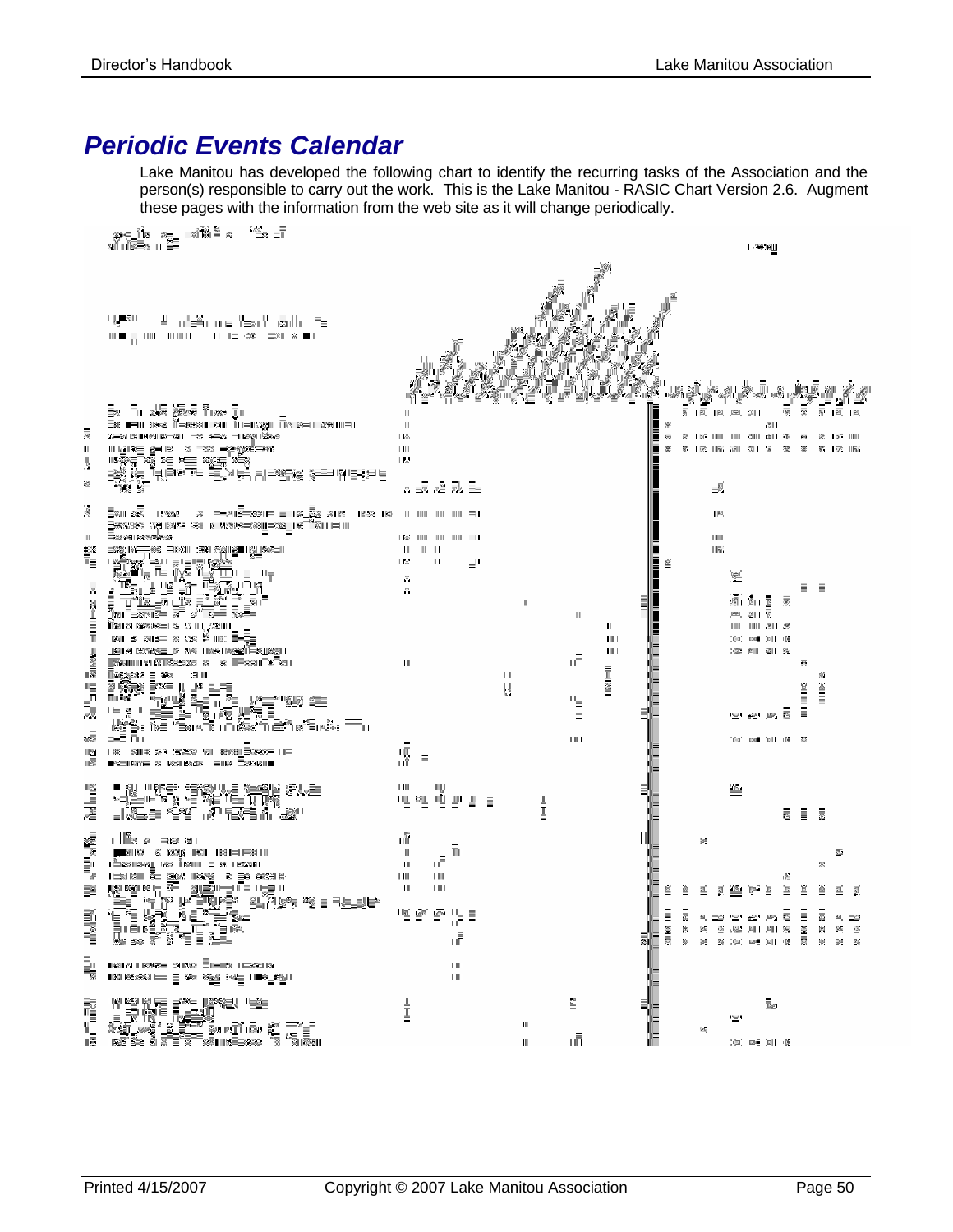|                                                      | ULEST TRAUGHTUL ULE SE AUTROSE.<br>20 december 2001 - De Eucht van De                                                                                                                                                                                                                                                                                                                                                                                                                                                                                                                             |                                                                                                               |                                 |                      |                                    |              |   |                                   |                                |                                               |                   |              |                      |     |                                                                                                                                                             |               |        |          |  |
|------------------------------------------------------|---------------------------------------------------------------------------------------------------------------------------------------------------------------------------------------------------------------------------------------------------------------------------------------------------------------------------------------------------------------------------------------------------------------------------------------------------------------------------------------------------------------------------------------------------------------------------------------------------|---------------------------------------------------------------------------------------------------------------|---------------------------------|----------------------|------------------------------------|--------------|---|-----------------------------------|--------------------------------|-----------------------------------------------|-------------------|--------------|----------------------|-----|-------------------------------------------------------------------------------------------------------------------------------------------------------------|---------------|--------|----------|--|
| u<br>Eir<br>÷.<br>×Д<br>$\mathbb{H} \mathbb{R}$<br>嘔 | $\begin{array}{c} \mathbb{I} \mathop{\stackrel{\hspace{0.1em}\text{d}}{ \hspace{0.1em} \text{d}}}_{\mathcal{V}} \mathop{\stackrel{\hspace{0.1em}\text{d}}{ \text{d}}}_{\mathcal{V}} \mathbb{I} \mathbb{I} \mathbb{I} \end{array}$<br><u>- 32구로</u><br>ङ -∈<br>UEEN FRIEDRE EST<br>DEER FRIEDRE ESTE<br>DRAIN BEINDELLIERE SEXIE<br>SIE EEËIII SAI RASESI EEEN TIESII<br>19 3003: 금 Ellinon Barry 2018<br>- 에 맞바로 Magin Respublication<br>- Little Magin Respublication<br>- Little Press Leader                                                                                                   | Ш<br>$\mathbf{H}$                                                                                             |                                 |                      |                                    | ш<br>ш<br>ú. |   | Ш<br>L<br>Z                       |                                |                                               |                   | TШ.          | $\mathbb{R}^n$<br>ЩЛ |     | Зă                                                                                                                                                          |               |        |          |  |
| 重型学<br>⊐€                                            | e region<br>E STE - BEEM TWEE<br>ESTE - BEEM TWEE<br>매개인 18:11 2022년에 11:11 그릇이 좋<br>化旧期口流 化丙酮降聚酯口 光手吹出                                                                                                                                                                                                                                                                                                                                                                                                                                                                                           | $\mathbf{H}$<br>$\mathbf{H}$                                                                                  | $\mathbf{I}$                    | $\mathbb{H}$         |                                    |              |   |                                   |                                |                                               |                   |              |                      |     | $\frac{1}{2}$ $\frac{1}{2}$ $\frac{1}{2}$ $\frac{1}{2}$ $\frac{1}{2}$ $\frac{1}{2}$ $\frac{1}{2}$<br>$\mathbb{Z}$ 17 Hz 11 Hz                               | $\equiv$      |        |          |  |
| 医肠下腺炎 医心理                                            | क∃⊓। इ<br>巨曲<br>WIRE SEE THE DESIGN SITUATION IS A SILL OF<br>TAXE \$ CEL & CAN INCOCANTIBIC. TAX                                                                                                                                                                                                                                                                                                                                                                                                                                                                                                 | 163<br>п<br>п<br>$\mathbb{L}$                                                                                 |                                 | L,<br>$\mathbb{R}^n$ | ■ ■□ 최 해                           |              |   |                                   |                                | <b>THE PROPERTY</b>                           | ė<br>$\mathbf{I}$ |              |                      |     | $\mathcal{A}$                                                                                                                                               | Δ             |        | ¥ ∎      |  |
| N<br>Mil<br>an Miller                                | r≡ ⊟r≅ iz<br>Ser wir unscheid de<br>$\frac{1}{2} \left( \frac{1}{2} \right) \left( \frac{1}{2} \right) \left( \frac{1}{2} \right) \left( \frac{1}{2} \right) \left( \frac{1}{2} \right) \left( \frac{1}{2} \right) \left( \frac{1}{2} \right) \left( \frac{1}{2} \right) \left( \frac{1}{2} \right) \left( \frac{1}{2} \right) \left( \frac{1}{2} \right) \left( \frac{1}{2} \right) \left( \frac{1}{2} \right) \left( \frac{1}{2} \right) \left( \frac{1}{2} \right) \left( \frac{1}{2} \right) \left( \frac$<br>even ingstar better velocities in richten in<br>SCREEK (ISSEINA) SCHROOL STESSI | I ES<br>- 162                                                                                                 |                                 |                      | if it is a probability $\exists z$ |              | Ш | I BC<br>1 R.I                     |                                | ш                                             |                   |              | - 1971               |     |                                                                                                                                                             | Δ             |        |          |  |
| e e e el                                             | 1023832 - 2020년<br>2020년 - 10월 1일 13일 13일 13일 13일<br>2020년 - 10월 1일 13일 13일 13일 13일<br>10월 13일 13일 13일 13일<br>10월 13일 13일 13일 13일 13일                                                                                                                                                                                                                                                                                                                                                                                                                                                             | $\mathbf{H}$<br>10<br>I.                                                                                      |                                 | - 11                 |                                    |              |   | 厦                                 | $\downarrow$<br>35.            | <b>ALC</b>                                    |                   |              |                      |     | 'a' all 6 - 2                                                                                                                                               |               | 覂      |          |  |
| 陸經                                                   | Monte (1999) - Politik (1999) - Politik (1999)<br>Monte (1999) - Monte (1999) - Monte (1999) - Monte (1999)<br>Monte (1999) - Monte (1999) - Monte (1999)<br>Monte (1999) - Politik (1999) - Politik (1999)<br>Monte (1999) - Politik (199                                                                                                                                                                                                                                                                                                                                                        | $\frac{1}{2}$ , $\frac{1}{2}$ , $\frac{1}{2}$ , $\frac{1}{2}$ , $\frac{1}{2}$ , $\frac{1}{2}$ , $\frac{1}{2}$ | $\mathbf{H} = \mathbf{H}$       |                      |                                    |              |   | $\frac{1}{2}$<br>ļ,               |                                | $\blacksquare$<br>■ ■<br>※ ■<br>목 등           |                   |              |                      |     |                                                                                                                                                             | Ĕ             | 服<br>≧ |          |  |
| にいこ 山<br>ı⊽.<br>Ш                                    | -BH 52% 3125 50 11 7300 12% 5.<br>50 cm s dine und schiff 1<br>量利益 BN BNASS 37006 GHILLITTH 地名米 60 GHILL CASASSO                                                                                                                                                                                                                                                                                                                                                                                                                                                                                  |                                                                                                               | ä.<br>륛<br>U N<br>$\mathcal{C}$ |                      |                                    | C.           |   |                                   | ī<br>$\overline{\overline{s}}$ | īΘ<br><b>III</b><br>$\mathbb{R}^n$<br>a.<br>ш | ≅                 |              |                      |     | $\mathbb{R}$ $\mathbb{R}$ $\mathbb{R}$ $\mathbb{R}$ $\mathbb{R}$ $\mathbb{R}$ $\mathbb{R}$ $\mathbb{R}$ $\mathbb{R}$ $\mathbb{R}$ $\mathbb{R}$ $\mathbb{R}$ | 霻<br>鑋<br>(X) | 答 「歌   |          |  |
| F<br>L.<br>$\mathbb{R}^n$<br>$\equiv$                | Torset Reservations are the substantial<br>$\mathbb{R}$ s – Esterien kaikai kaussa kaus                                                                                                                                                                                                                                                                                                                                                                                                                                                                                                           | D.<br>ш                                                                                                       |                                 | $\pm 1$              | ழமி மாற ந<br>ប្រាំពីហើយ និ         |              |   | $  _2$<br>$\vert$ $\vert$ $\vert$ |                                | ш                                             |                   |              |                      | 211 | 3811 111                                                                                                                                                    |               |        | Ø.<br>要賣 |  |
| l≌<br>"를                                             | nassinga girang qanaseanilee≡s regisaga=<br>⋦⋦⋦⋺⋔⋦⋽⋶∊⋻≬⋛∊Ŕ⋴⋐⋣⋤⋴⋩⋽⋸<br>⋦⋦⋦⋺⋔⋦⋽⋶∊⋻≬⋛∊Ŕ⋴⋐⋣⋤⋴⋩⋽⋸<br>⋌⋸⋦⋬⋺∊⋜⋖⋺⋍⋗⋡⋶∊⋢⋒⋐⋬<br><sup>2</sup> 글2'= 등'=                                                                                                                                                                                                                                                                                                                                                                                                                                                       | 112 III 11                                                                                                    | $\frac{1}{2}$ $\frac{2}{2}$     |                      |                                    |              |   |                                   |                                | Ē                                             |                   | <u>a' In</u> |                      |     |                                                                                                                                                             |               | Ö,     |          |  |
| $\overline{\mathbb{T}}^d_N$<br>$\overline{I}$        | - In <sup>2</sup> Ing Kere a real o<br>WILLES WILLIAMS CONSILIGATES INSTE<br><b>IN TRACTOR SECTIONS BROWN CONSUMER</b>                                                                                                                                                                                                                                                                                                                                                                                                                                                                            | Ш<br>H.                                                                                                       |                                 | - H<br>$\pm 1$       |                                    | C.           |   |                                   |                                | J.<br>Ñ⊩<br>鄞<br>H.                           | $\overline{\Pi}$  |              | $5.5\%$              |     |                                                                                                                                                             |               |        |          |  |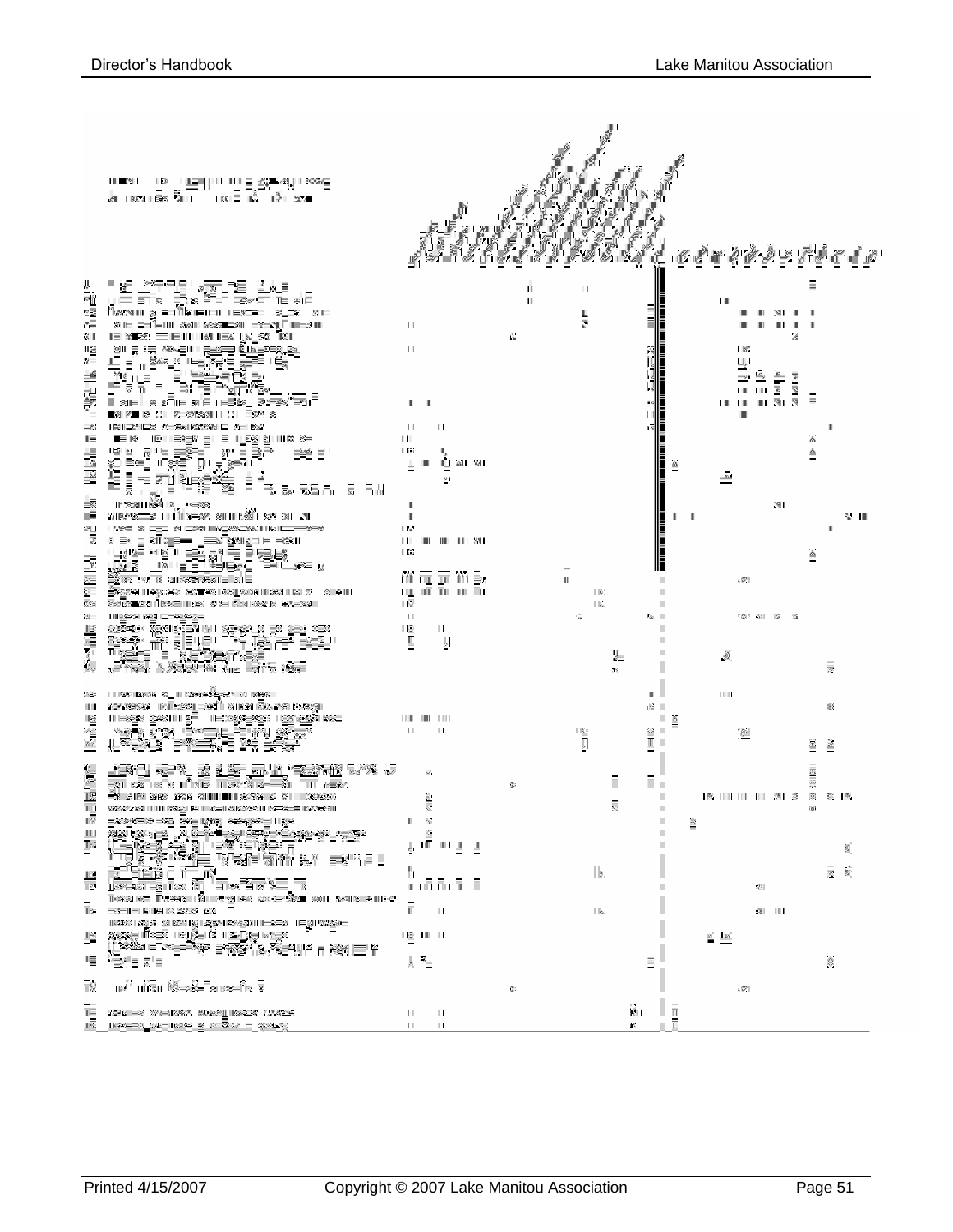# **Committee's Handbook**

### *The role of Committees*

Lake Manitou utilizes committees to accomplish much of the work of the Association.

The following are the Standing committees supporting Lake Manitou:

- (a) Nominating Committee
- (b) Public Relations (Welcoming) Committee
- (c) Social Committee
- (d) Structural Control Committee
- (e) Restrictions Control (Enforcement) Committee

The following are the Special committees supporting Lake Manitou:

- (f) Chemical Control Committee
- (g) Employment Committee
- (h) Internet & Web Based Communications Committee
- (i) Garage Sale Committee

Standing committees and special committees are appointed by the President with the advice of the Board of Directors. The President is an Ex-Officio member (without vote) of all such committees and exercises general supervision of the affairs and activities of the Association.

The President, with the advice of the Board of Directors, appoints members to the standing and special committees. Members appointed to the standing committees will serve for a two (2) year term beginning with the summer meeting. The number of members on a standing committee shall be determined by the President.

The term for the special committees is not specified in the by-laws and these committees are typically formed to address a specific Association need. These special committees would typically be disbanded when the need has been addressed and any on-going responsibility or activities will be addressed and reassigned by the Board.

It is recommended that the Association President issue a letter to all the appointed committee members authorizing their participation on the committee(s) and another letter issued at the end of their term to thank them for their involvement and contribution and to officially recognize the end of the committee assignment.

#### *Committee Charters*

The following are the charters, high-level objectives, resources and major activities of each of the committees. Refer to the specific committee handbook for details regarding each committee's processes, rules, deliverables, assets, and membership.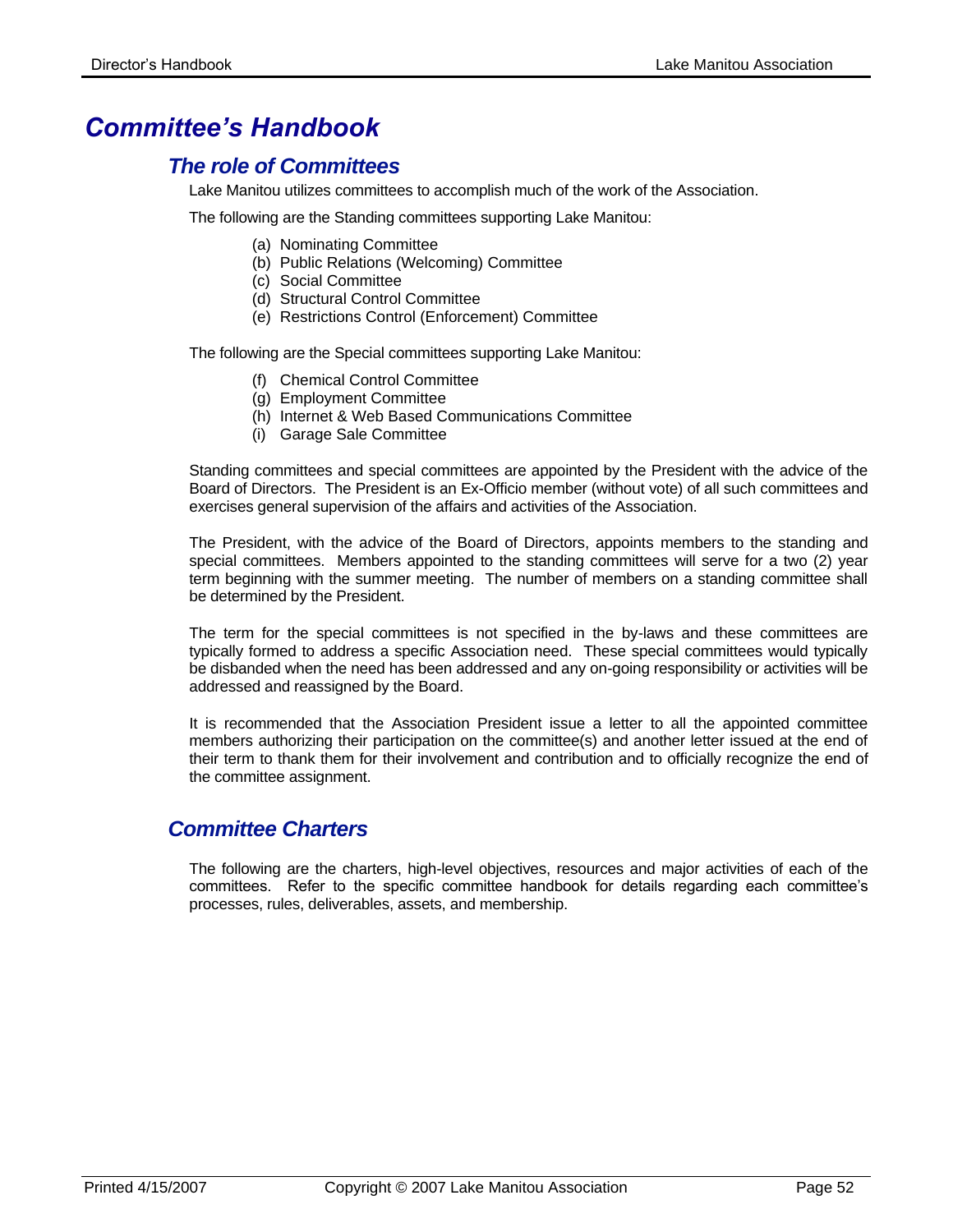## *The Nominating Committee*

The Nominating Committee's charter shall be to submit a slate of nominations for Officers and Directors to be elected at the membership meeting.

In member association elections, some members cast their ballots casually, without having studied the candidates' qualifications. For example, a candidate may be nominated by a well-meaning member who thinks their neighbor is a great guy and, therefore, should be on the Board. Perhaps someone decides to run based on dissatisfaction with the way the Board is handling a specific issue, but otherwise has little to offer in the way of management skills. To address this situation, normally, the Board casts any proxies that it has been assigned, for the slate of candidates produced by the Nominating Committee. Provided this important committee has been true to its charter, this has the effect of weighing selection slightly towards candidates who have been carefully considered and prequalified as having skills and experience that can be applied effectively toward the management of our business.

The objective of the Nominating Committee is to provide a list of pre-qualified candidates and to obtain a statement of willingness to serve from the candidates before submitting their names to run for the particular position.

This slate is to be presented to the Secretary 30 days before the summer meeting each year.

As a point of reference, nominations from the floor will be accepted during the meeting and written nominations for Officers and Directors may be made by any member in good standing so long as that member submits a nomination in writing to the Association's Secretary at least thirty (30) days before the summer meeting each year.

We elect the Treasurer, Vice President and three (3) Directors to office in odd years. The President, Secretary, and the remaining three (3) Directors shall be elected in even years.

## *The Public Relations (Welcoming) Committee*

The Public Relations (Welcoming) Committee's charter shall be to facilitate relationships with individuals and groups within the Association area and to create a favorable image for the Association area. The committee will welcome new members and inform members about area concerns.

The objective of the Public Relations Committee is to make new members feel welcome, explain how everyone contributes to managing Lake Manitou, provide them with a copy of the Members' Handbook if they don't already have one and invite them to attend meetings. A warm, favorable first impression may have lasting impact on their relationship with the Association and their willingness to contribute.

The Members' Handbook will contain copies of the following:

- (a) By-laws
- (b) Special Record
- (c) Web site address
- (d) Process and Procedures
- (e) Safety Rules
- (f) Board Meeting date/times
- (g) Board Contact List
- (h) Phone Book
- (i) Waste Hauler providers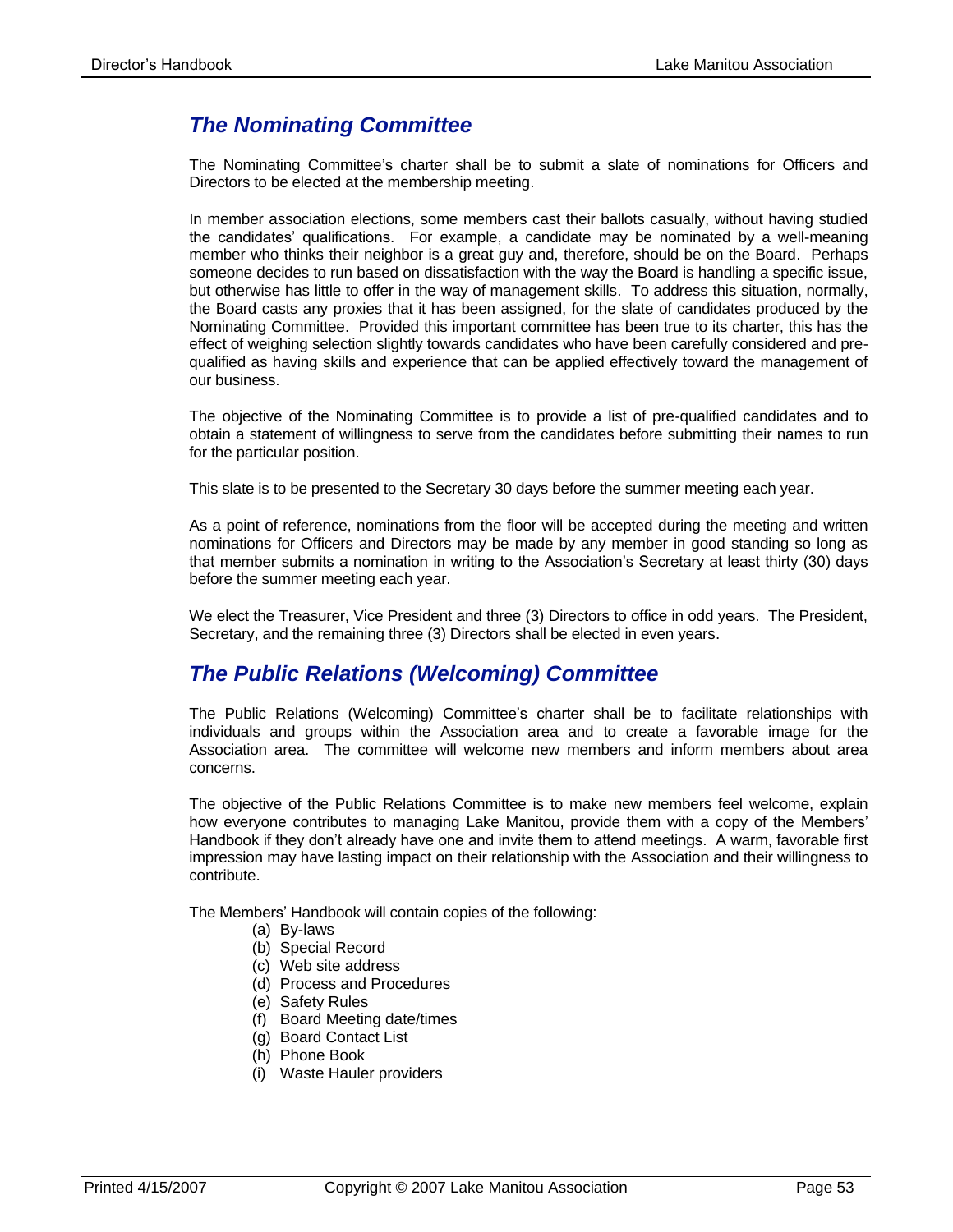If the member is new to the Shiawassee County area, the Welcoming Committee may also provide  $information about the community... including schools, attractions, events, business, etc.$ 

## *The Garage Sale Committee*

The Garage Sale Committee can be thought of as a sub-committee under the Public Relations Committee and the Garage Sale Committee's charter is to organize the Lake Manitou area garage sale for the benefit of the Association members.

The objective of the Garage Sale Committee is to produce a more effective result for the Association members who participate in the sale by coordinating a community-wide event rather than having individual, uncoordinated private sales. The process includes soliciting participation, planning, advertisement, follow-up, execution, and obtaining feedback for continuous improvement.

## *The Social Committee*

The Social Committee's charter is to plan social events for members and make plans for assistance to members were there is prolonged illness or death in the family. They may initiate other social services, like baby-sitting directories, odd job directories, etc.

The objective of the Social Committee is to coordinate events that promote a community atmosphere and provide opportunities to increase the Lake Manitou community awareness and community spirit.

A few of the major activities are to distribute the notice of the date and time for the summer and winter meeting by mail, coordinate the summer and winter meeting events, arrange for facilities and transportation if the meeting is physically on the lake, and for calling the Association Membership to determine who will be in attendance and/or their meal preferences.

## *The Structural Control Committee*

The Structural Control Committee's charter is to scrutinize and oversee the construction of all structures and buildings for the purpose that all such structures and buildings must conform to the standards established in the Association's amended restrictions.

The objective of the Structural Control Committee is to ensure that satisfactory construction plans and specifications of proposed buildings or structures are provided and that a plan showing the location of the building or structure is available, has been reviewed and all the above meets the Lake Manitou Association amended restriction requirements.

## *The Enforcement Committee*

The Restrictions Control (Enforcement) Committee's charter is to function as an authorized representative of the Association to enforce the amended legal restrictions and the rules adopted by the association that are not assigned to the Structural Control Committee.

The objective of the Restrictions Control (Enforcement) Committee is to provide a mechanism for the Board to equally and without bias enforce the By-laws and Amended Restrictions.

Should problems occur in the execution of the Committee activities, the Committee or member with the issue or problem should contact the Association President or Board Member to discuss the issues.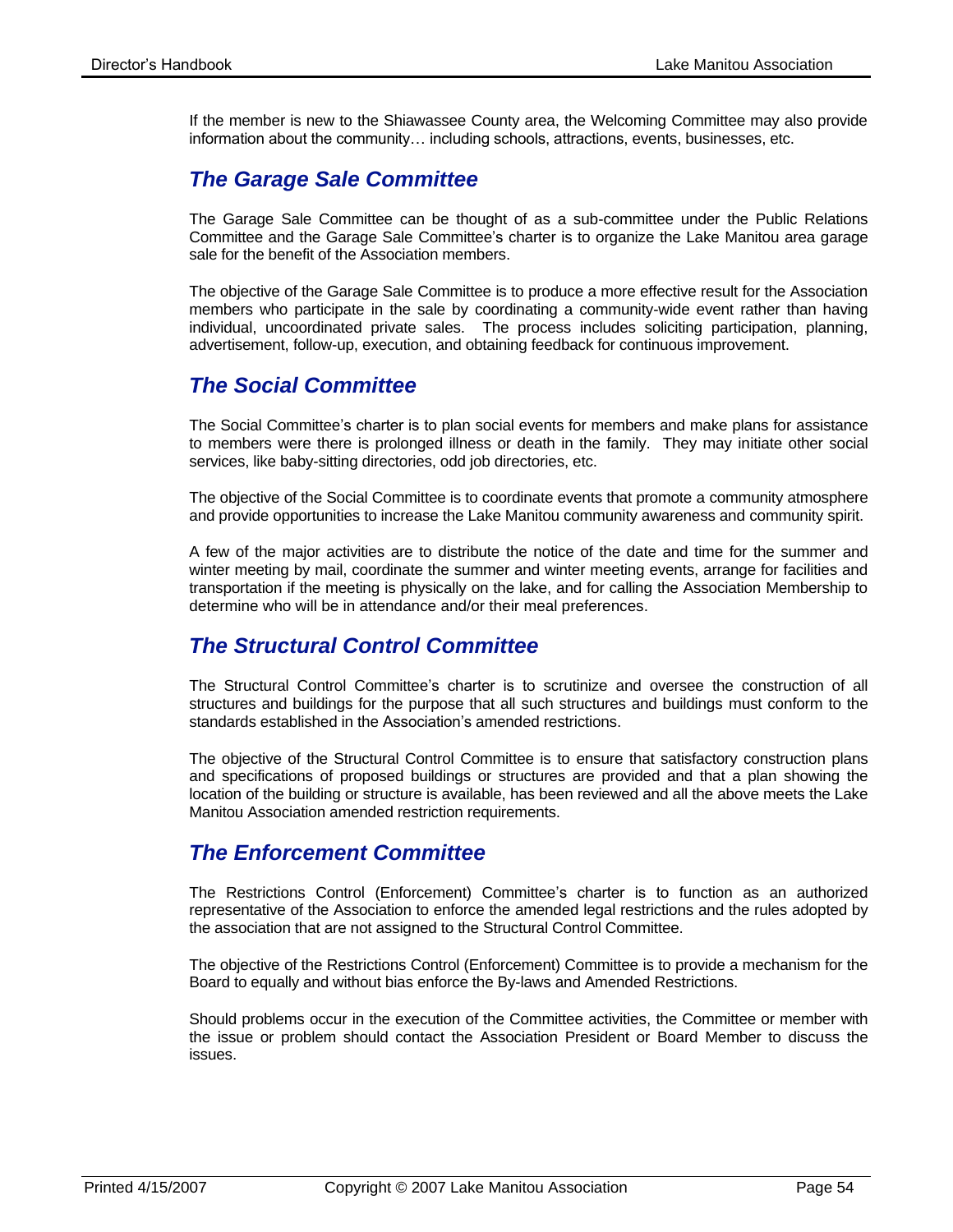## *The Chemical Control Committee*

The Chemical Control Committee's charter is to manage the safe and proper application of weed control chemicals and algaecides.

The objective of the Chemical Control Committee is to implement the chemical component of the weed control process that starts with the establishment of a comprehensive weed management strategy originating from the Lake Manitou Board. This strategy defines the initiatives, parameters, tactics, and budget to implement the strategy. This strategy and Board direction is what authorizes the Chemical Control Committee to utilize the Association's resources in the execution of the strategy.

The major activities include: performing research and conducting the weed inventory and weed assessment with our chemical supplier, applying for the chemical application permit, ordering sufficient permitted chemicals for application, monitoring of the permitted chemical usage throughout the year, and submission of the chemical usage report to the Board for review and submission to the DEQ at the end of October summarizing the chemical application for the year.

## *The Employment Committee*

The Employment Committee's charter is to hire and manage the summer employees on behalf of the Association.

The objective of the Employment Committee is to safely accomplish the work of the Association without injury to the workers and without incident to the members.

The major activities include: hiring and firing of employees, support for the Treasurer for Workers Compensation Audits, being the primary interface in working with ADP to manage the payroll taxes and W2 preparation, monitoring the employees hours paid relative to the hours worked, maintaining of the Recordable Injury Log and for reporting any employee injury at the next scheduled Board meeting.

## *The Internet & Web Based Communications Committee*

The Internet & Web Based Communications Committee's charter is to maintain the Lake Manitou web site and to develop and maintain an Association email distribution list.

The objective of the Internet & Web Based Communications Committee is to provide a more effective way to classify, organize, and communicate information about the Association and its processes and procedures to the Association members. It is also hoped that these tools may eventually reduce the need for mailing and hardcopy reproduction of the minutes, saving time, effort, and money.

The Lake Manitou Web Site is located at the following internet address: http://lake-manitou.org .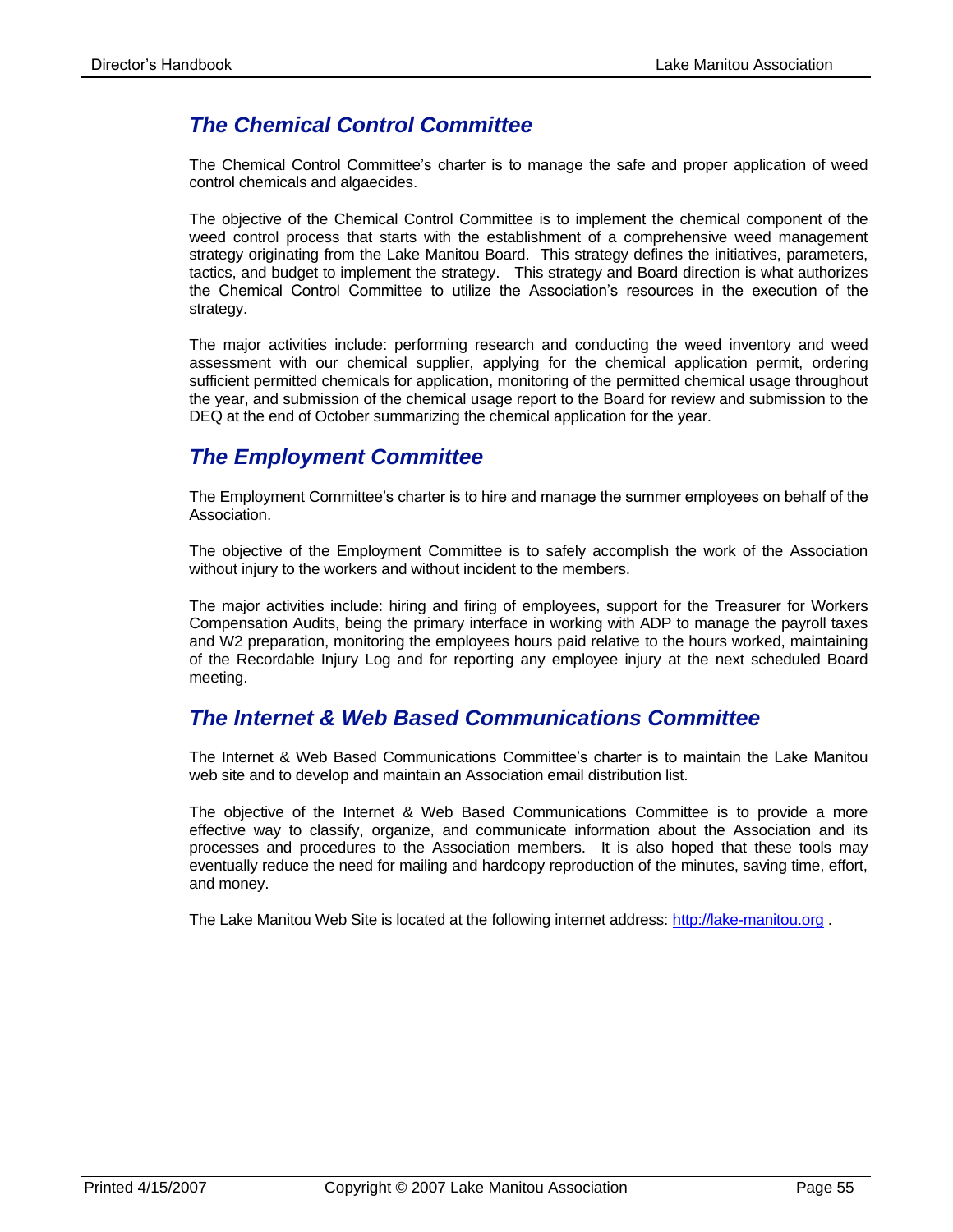# *Members'Handbook*

#### *The role of Members*

The Members' handbook can be found in the tab labeled Members' Handbook. You should familiarize yourself with the contents as a Director. This will be the reference document used by most Lake Manitou Association members and is the document they expect you to uphold and support.

Members are asked to review the contents of the Members' Handbook and be familiar with whom to call to report issues or to request additional information.

The handbook contains copies of the following documents:

- (a) By-laws
- (b) Special Record
- (c) Web site address
- (d) Process and Procedures
- (e) Safety Rules
- (f) Board Meeting date/times
- (g) Calendar of Events
- (h) Board Contact List
- (i) Phone Book
- (j) Waste Hauler providers
- (k) Answers to Frequently Asked Questions

The Members' Handbook will continue to evolve and you will receive updates as appropriate to keep the appropriate section of your Director's Handbook current.

The expectation from the Board and from your Association neighbors is that you will abide by and uphold the rules and by-lows of the Association.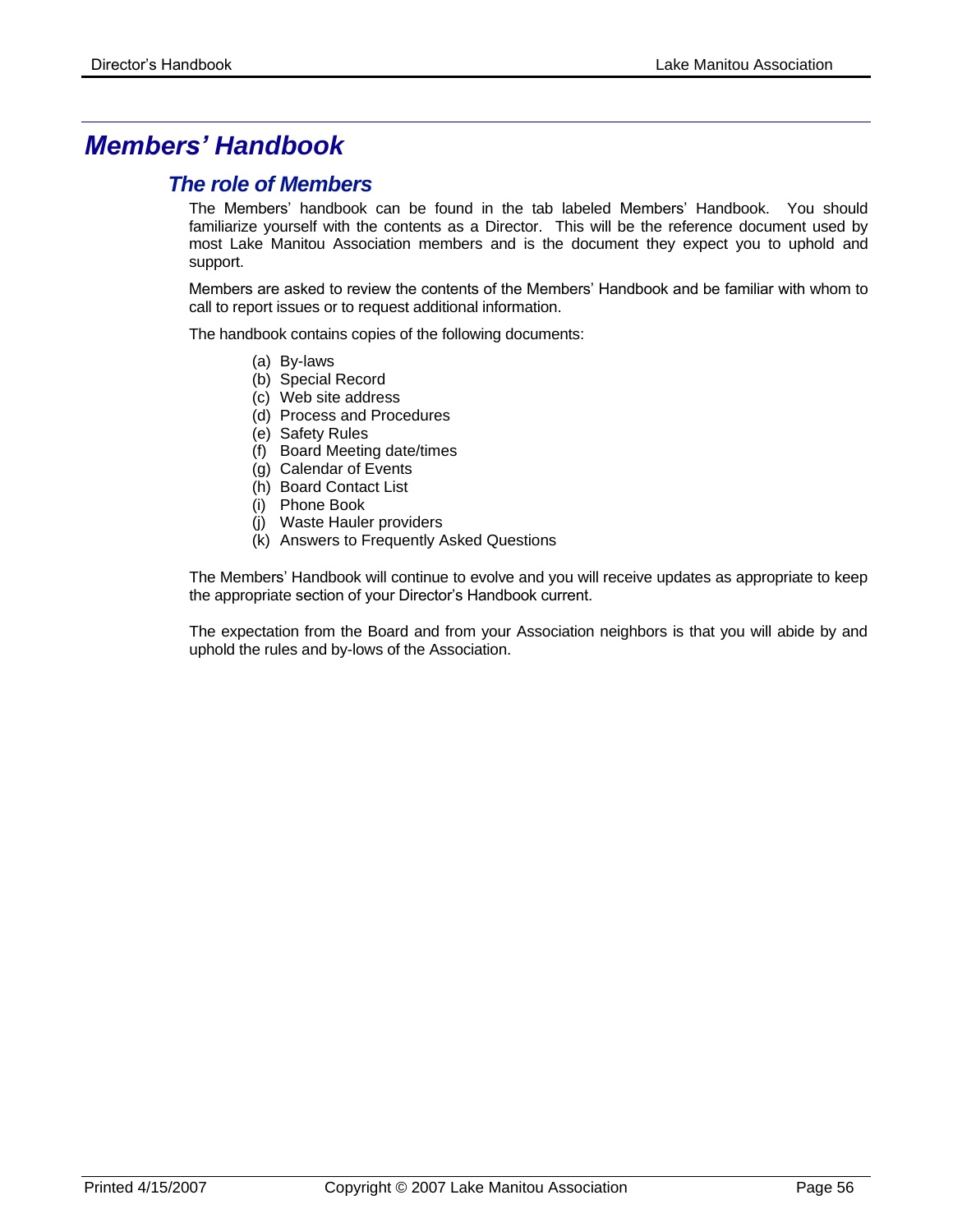# *Association leadership rating form*

Below is a form for assessing your Association's satisfaction with the current Association Leadership.

#### **Lake Manitou Association Leadership Rating Survey**

| Lake Manitou Association:                                                                     |                |                     |         |                  |           |
|-----------------------------------------------------------------------------------------------|----------------|---------------------|---------|------------------|-----------|
|                                                                                               |                | Phone:_____________ |         |                  |           |
|                                                                                               |                | Date: Date:         |         |                  |           |
| Please rate the following from 1 to 5                                                         | Unsatisfactory | Poor                | Average | Above<br>Average | Excellent |
| <b>GENERAL:</b>                                                                               |                |                     |         |                  |           |
| Relationship between Board of Directors and members                                           | $\mathbf{1}$   | 2                   | 3       | 4                | 5         |
| Complaint handling, maintenance                                                               | $\mathbf{1}$   | 2                   | 3       | 4                | 5         |
| Administration of contractors and employees                                                   | $\mathcal I$   | 2                   | 3       | 4                | 5         |
| bidding for maintenance, painting,<br>Obtaining<br>landscape<br>maintenance, etc.             | $\mathcal I$   | $\overline{c}$      | 3       | 4                | 5         |
| Response to emergencies                                                                       | $\mathbf{1}$   | $\overline{c}$      | 3       | 4                | 5         |
| Response and handling of problems with members, Amended<br><b>Restrictions</b>                | $\mathbf{1}$   | 2                   | 3       | 4                | 5         |
| <b>FISCAL AND ACCOUNTING SERVICES:</b>                                                        |                |                     |         |                  |           |
| Assistance with budget preparation                                                            | $\mathcal I$   | 2                   | 3       | 4                | 5         |
| Monthly financials - accuracy, completeness, timeliness                                       | 1              | 2                   | 3       | 4                | 5         |
| Handling of delinguencies, liens and collections                                              | $\mathbf{1}$   | 2                   | 3       | 4                | 5         |
| Assistance and advice for investing reserve funds, etc.                                       | $\mathbf{1}$   | 2                   | 3       | 4                | 5         |
| Follow-up regarding claims for losses, subcontractor billings,<br>damage claims, etc.         | $\mathbf{1}$   | $\overline{c}$      | 3       | 4                | 5         |
| <b>BOARD OF DIRECTORS:</b>                                                                    |                |                     |         |                  |           |
| Attendance at meetings, annual meetings and special meetings                                  | $\mathbf{1}$   | 2                   | 3       | 4                | 5         |
| Timeliness of meeting agendas, minutes, President's reports,<br>special reports, etc.         | $\mathcal I$   | 2                   | 3       | 4                | 5         |
| Quality of records management related to correspondence, file<br>maintenance, ownership, etc. | $\mathbf{1}$   | $\overline{c}$      | 3       | 4                | 5         |
| Quality of advice and knowledge regarding Township and state<br>laws affecting Board actions  | $\mathcal I$   | 2                   | 3       | 4                | 5         |
| Overall opinion of the Board                                                                  | $\mathbf{1}$   | $\overline{c}$      | 3       | 4                | 5         |
| Totals                                                                                        |                |                     |         |                  |           |

Grand Total:

#### Specific Questions

In your opinion, are the Association areas (island, spillway, dam, and lake) maintained in such condition as to enhance the value of your home? Yes No

Would you favor continuation of the current Board at the expiration of their term? Yes No

In your opinion, what are the strongest points of the Board?

In your opinion, what are the weakest points of the Board?

"Thank you very much for taking the time to help us with our survey."

Interviewer's overall impression of responder:

Other notes: